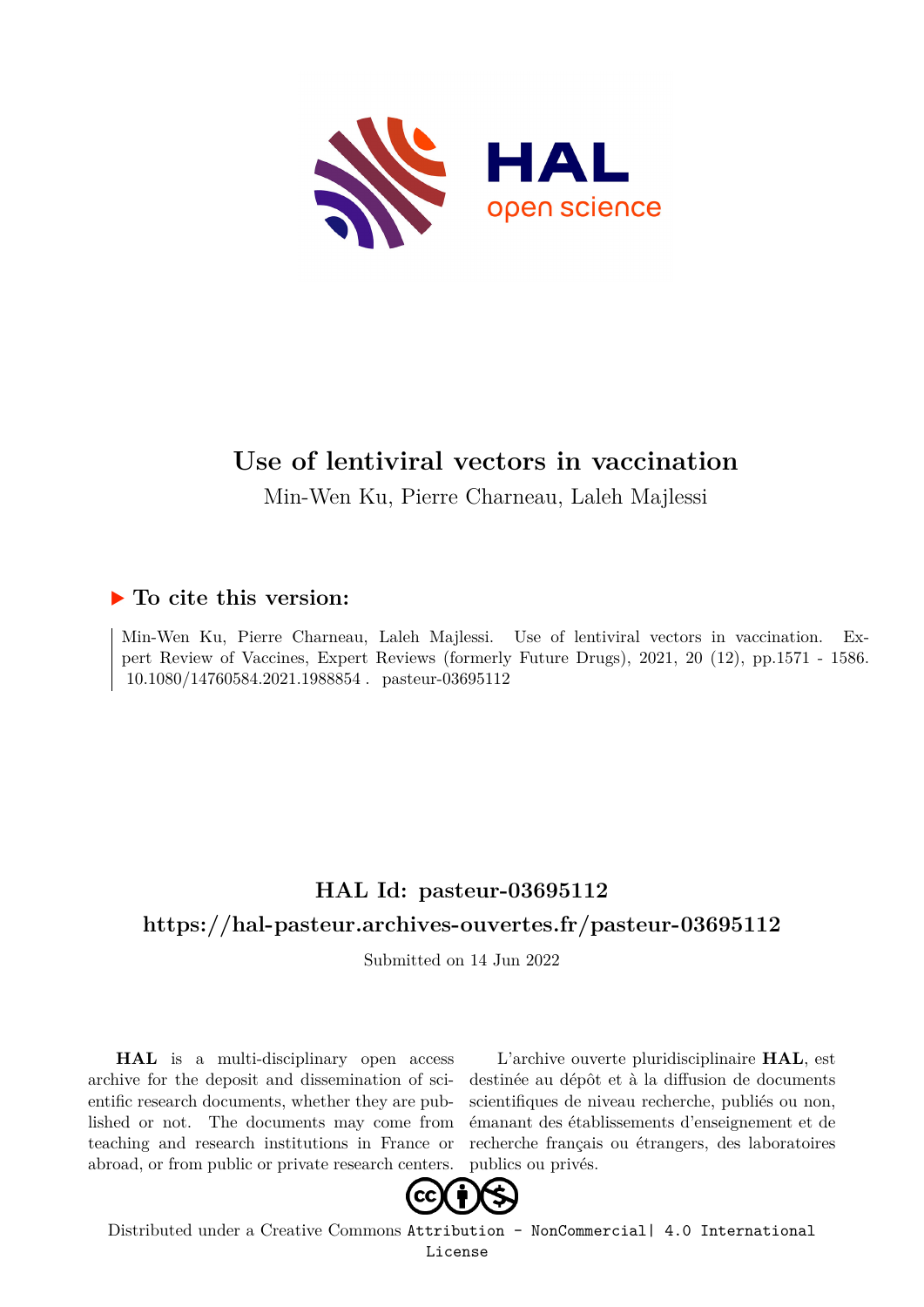| 1  | <b>Use of Lentiviral Vectors in Vaccination</b>                                                        |
|----|--------------------------------------------------------------------------------------------------------|
| 2  | Min-Wen Ku, Pierre Charneau, and Laleh Majlessi                                                        |
| 3  |                                                                                                        |
| 4  | Institut Pasteur-TheraVectys Joint Lab, Virology Department, 28 rue du Dr. Roux, Paris F-75015, France |
| 5  |                                                                                                        |
| 6  | Min-Wen Ku, Ph.D, Post-Doctorate                                                                       |
| 7  | Pierre Charneau, Ph.D, Head of the Unit                                                                |
| 8  | Laleh Majlessi, Ph.D, Associate Professor                                                              |
| 9  |                                                                                                        |
| 10 | *Contact: Laleh Majlessi: laleh.majlessi@pasteur.fr, Phone +33 1 40 61 32 68                           |
| 11 |                                                                                                        |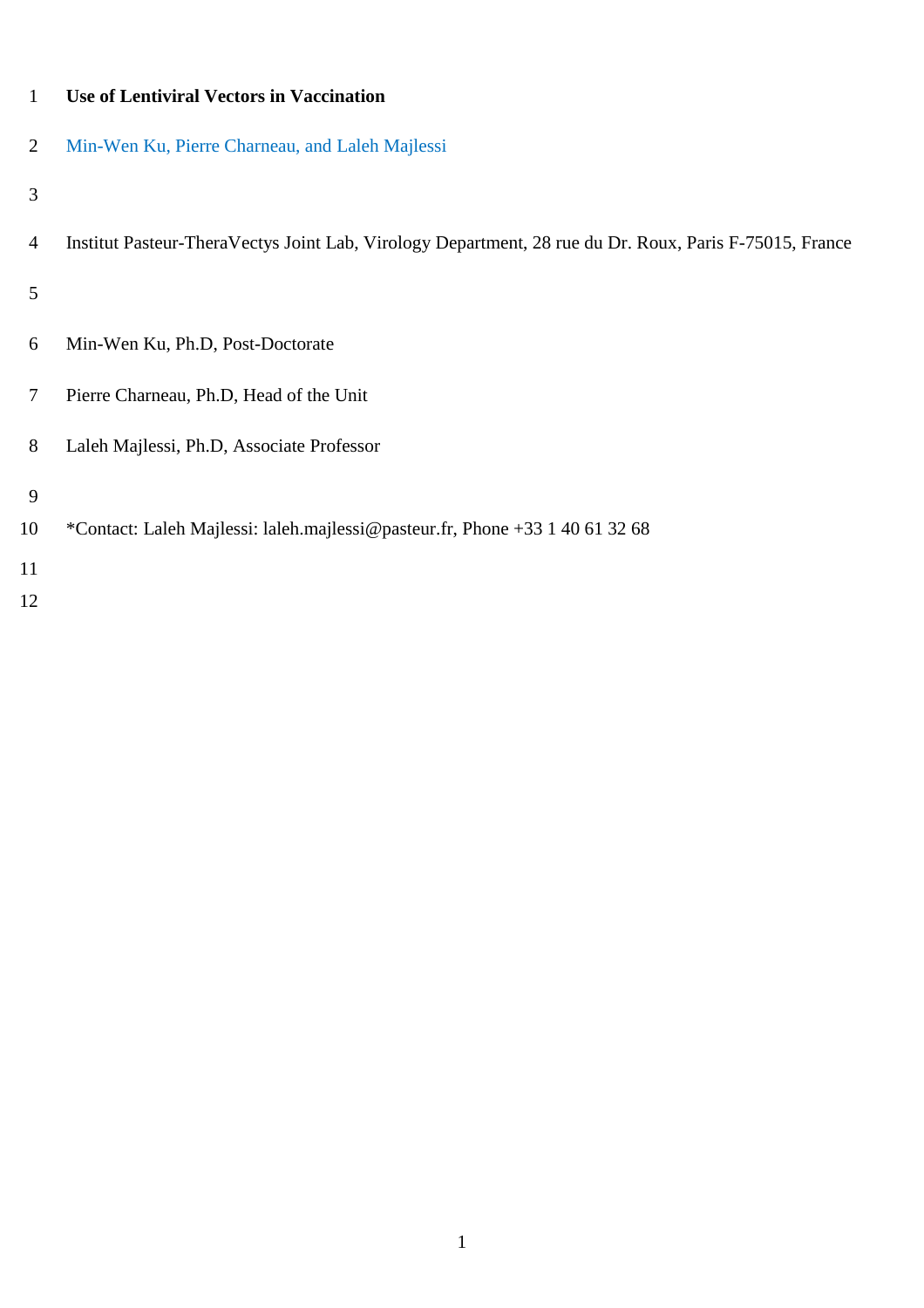#### **ABSTRACT (199 words)**

 **Introduction:** Lentiviral vectors have emerged as powerful vectors for vaccination, due to their high 15 efficiency to transduce dendritic cells and to induce long-lasting humoral immunity, CD8<sup>+</sup> T cells, and effective protection in numerous preclinical animal models of infection and oncology.

 **Areas covered:** Here, we reviewed the literature, highlighting the relevance of lentiviral vectors in vaccinology. We recapitulated both their virological and immunological aspects of lentiviral vectors. We compared lentiviral vectors to the gold standard viral vaccine vectors, i.e., adenoviral vectors, and updated the latest results in lentiviral vector-based vaccination in preclinical models.

 **Expert opinion:** Lentiviral vectors are non-replicative, negligibly inflammatory, and not targets of pre- existing immunity in human populations. These are major characteristics to consider in vaccine development. The potential of lentiviral vectors to transduce non-dividing cells, including dendritic cells, is determinant in their strong immunogenicity. Notably, lentiviral vectors can be engineered to target antigen expression to specific host cells. The very weak inflammatory properties of these vectors allow their use in mucosal vaccination, with particular interest in infectious diseases that affect the lungs or brain, including COVID-19. Recent results in various preclinical models have reinforced the interest of these vectors in prophylaxis against infectious diseases and in onco-immunotherapy.

#### **KEYWORDS**

 Antigen Expression *in vivo*, Humoral Immunity, Lentiviral Vectors, Long-Lasting Immune Memory, Non-Integrating Lentiviral Vectors, Transduction, T-Cell Immunity, Vaccination.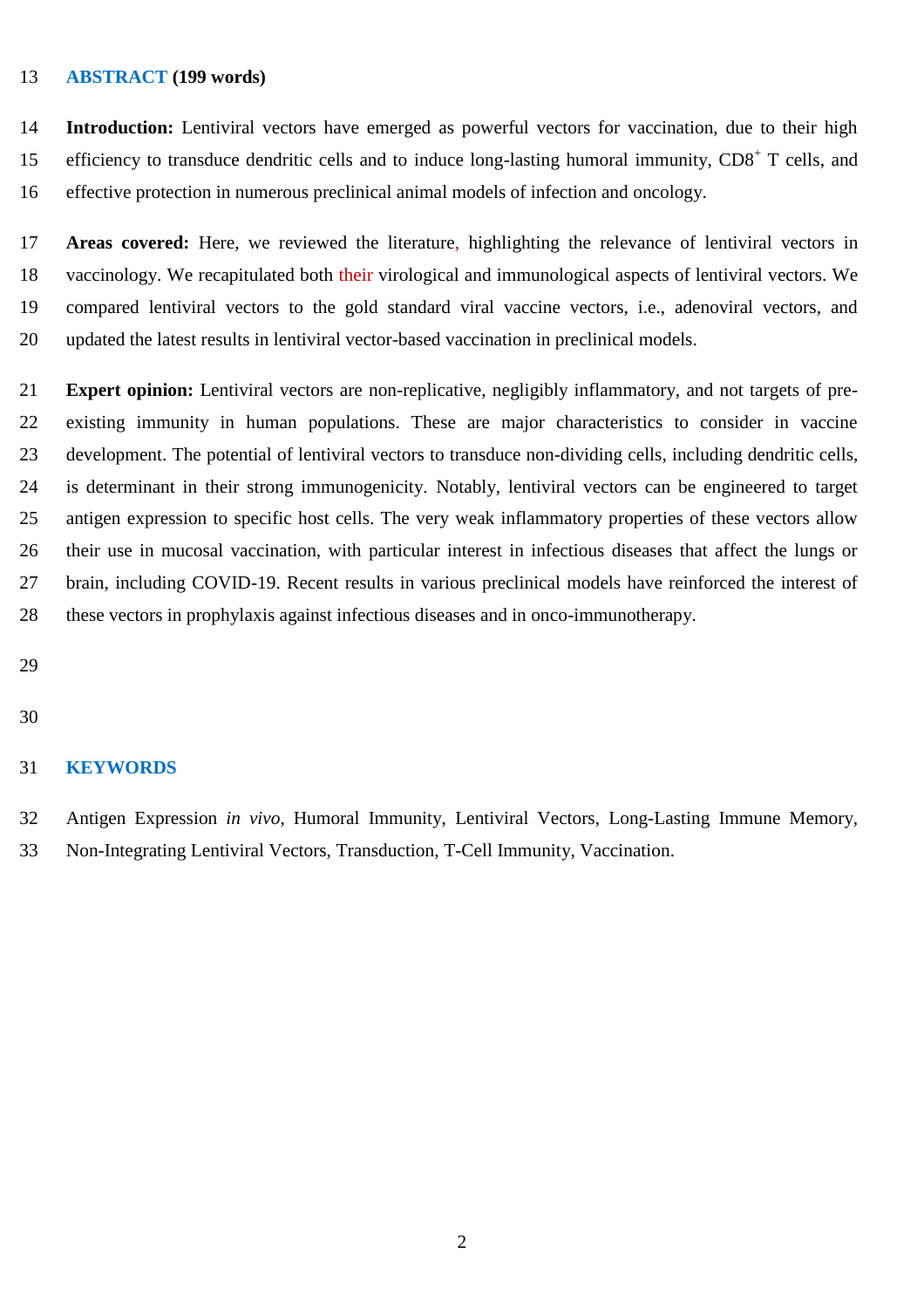#### **Article highlights**

- Lentiviral vectors have emerged as a particularly powerful vaccinal platform, as they exhibit a combined capacity to induce both strong and long-lasting T-cell and humoral immunity.
- Lentiviral vectors are not targets of pre-existing vector-specific immunity in human populations.
- Non-integrating versions of lentiviral vectors are highly immunogenic and circumvent the potential genotoxicity associated with the use of integrating vectors.
- The exclusion of all structural and functional HIV genes from the lentiviral genome ensures that the resulting vector is replication defective and only expresses the transgene of interest.
- Pseudotyping of lentiviral vectors with the heterologous Vesicular Stomatitis Virus envelope Glycoprotein (VSV-G) confers them with broad tropism for various cell types, including dendritic cells.
- The potential of lentiviral vectors to transduce non-dividing antigen presenting cells is a favorable characteristic for vaccine development.
- Lentiviral vectors can be engineered to transductionally or transcriptionally target antigen expression to specific host tissue/cells.
- Lentiviral vectors are non-cytopathic and very weakly inflammatory and can therefore be used for mucosal vaccination via the nasal route, with a particular interest in infectious diseases that affect the lungs or brain.
- Recent results in preclinical models have reinforced the relevance of these vectors in both prophylactic vaccination and onco-immunotherapy.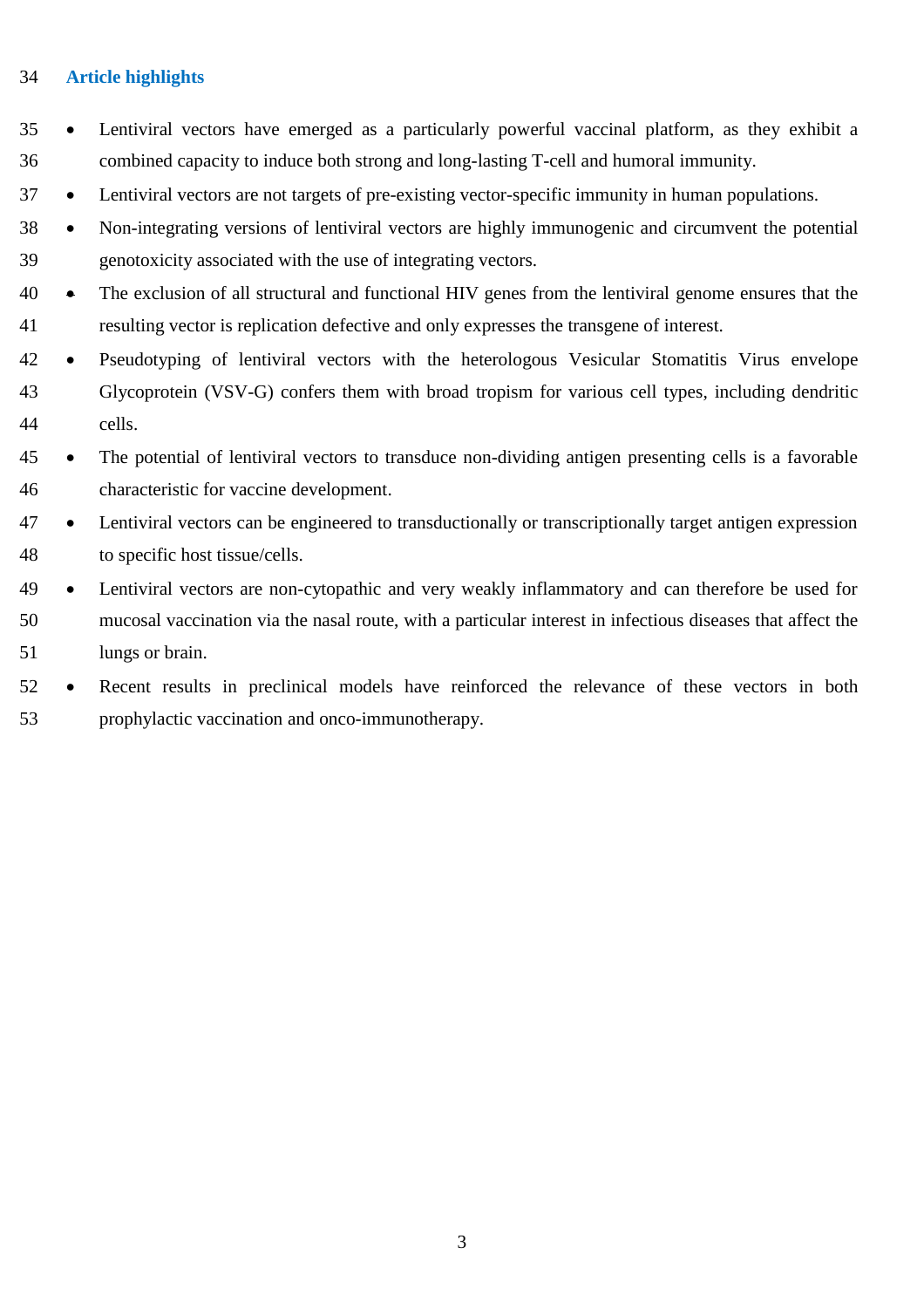## **1. Introduction**

 Recombinant vector-based vaccine platforms rely on engineered bacteria or viruses for immunization. The concept behind using recombinant vectors is to exploit the natural infectivity and immunological properties of live viruses to elicit excellent immune responses and long-lasting immunity against heterologous antigens. A number of bacterial vectors, such as *Mycobacterium bovis* BCG, *Listeria monocytogenes*, *Salmonellae spp* and *Shigellae spp*, have been shown to effectively induce both humoral and cell-mediated immunity in animal models. Although essential virulence factors have been deleted from these bacterial vectors, the possibility of competition with indigenous flora, permeant colonization of the gastrointestinal tract, unintentional horizontal gene transfer, and genetic reversion have raised safety concerns about using such vectored vaccines [1]. Among other important heterologous antigen carriers are viral vectors, engineered to remove virulence factors for reasons of safety. Numerous viral vectors have been used for vaccination, including vectors derived from adenoviruses, retroviruses, vaccinia viruses, poxviruses, alphaviruses, and lentiviruses. Viral vectors can be divided into those that are replicative and non-replicative. Non-replicative viruses have been the most widely tested in clinical trials, due to concerns over safety. Similar to bacterial vectors, viral vectors induce strong humoral and cellular immunity. However, only a low dose is required for vaccination with the best viral vectors, which compensates for their high production cost [2]. One of the major drawbacks of the vast majority of viral vectors is the pre-existing vector immunity in human populations. Therefore, viral vectors for vaccination must be selected with care, taking into account their virological, immunological, and epidemiological characteristics [3].

 Viral vectors for vaccination have been derived from poxviruses, alphaviruses, and adenoviruses [4-7]. Poxviruses, including Modified Vaccinia virus Ankara (MVA), canarypox virus (ALVAC), and New York attenuated Vaccinia virus (NYVAC), were the first viral vectors to be evaluated in clinical trials [8]. The use of poxvirus-based vectors has been complicated due to their limited ability to induce memory T cells and the high prevalence of pre-existing anti-vector immunity in human populations [9,10]. The use of alphavirus-based vectors is also limited because they induce strong transgene expression, leading to high toxicity for the host cells [10]. Compared to poxvirus-based vectors, adenoviral vectors trigger stronger T-cell responses, but these vectors, and especially those based on human adenoviruses, are targets of highly prevalent pre-existing adaptive immunity which reduces their persistence in the host organism and thus decreases their immunogenicity [11]. Increasing the administered dose of an adenoviral vector can improve immunogenicity, but can also cause serious "grade 3" adverse events, as recently demonstrated in a phase 2 trial of an Ad5-vectored COVID-19 vaccine [12]. Although such pre- existing immunity can be circumvented by using animal-derived serotypes, there is evidence suggesting 87 that such serotypes are less immunogenic and protective than Ad5 [13,14].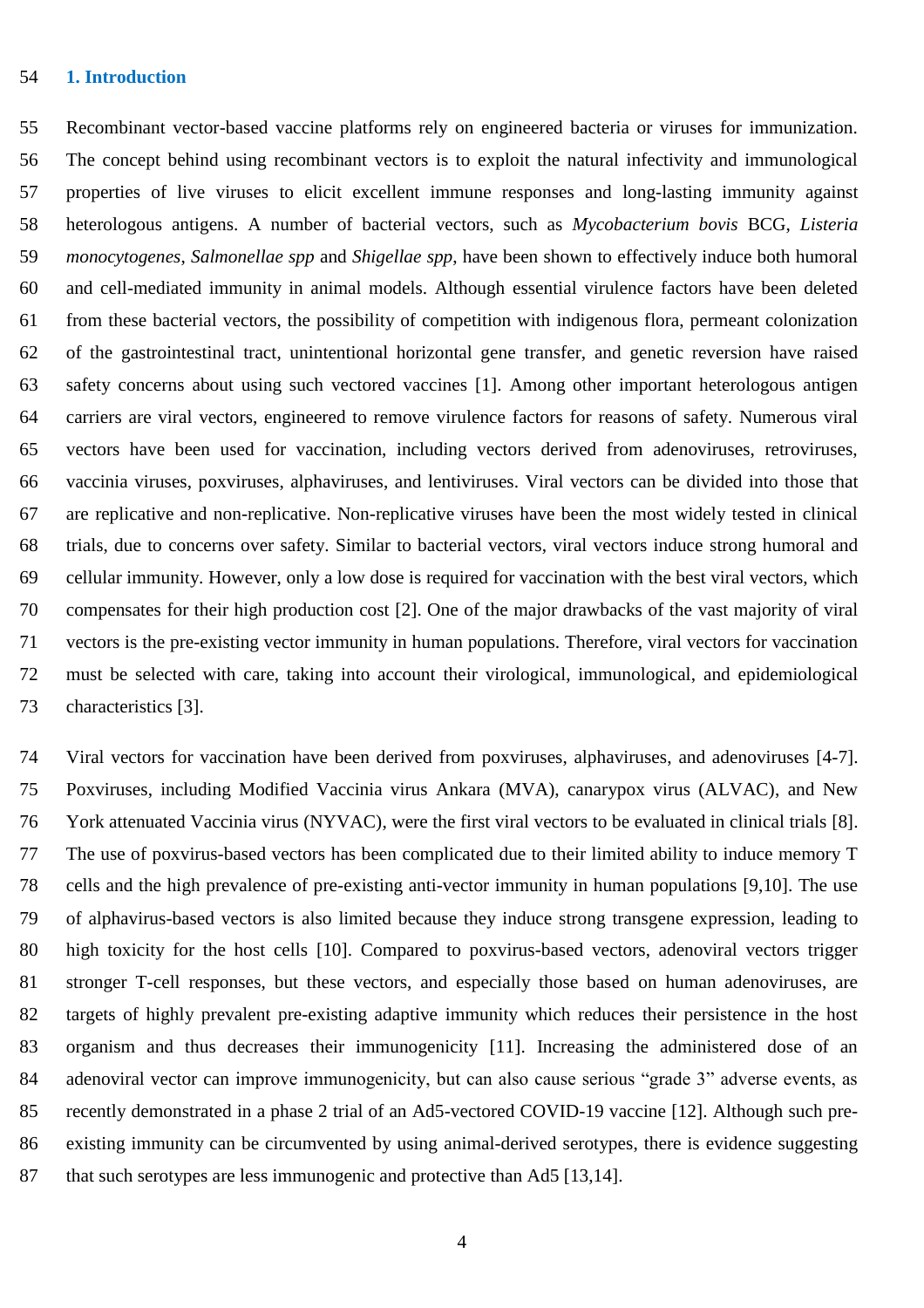Among viral vectors, lentiviral vectors (LVs) have emerged as a particularly powerful platform for vaccination purposes. LVs exhibit several advantages over other viral vectors, including their combined capacity to induce both strong and long-lasting T-cell immunity and antibody responses, without being inflammatory or the target of pre-existing vector-specific immunity [15-19]. LV components, such as the envelope and capsid proteins, can prime vector-specific immunity [20]. However, pre-existing immunity against the LV envelope is rarely found in human populations because LVs are predominantly pseudotyped with the heterologous Vesicular Stomatitis Virus Glycoprotein (VSV-G) envelope, to which the human population has been barely exposed [21]. Pre-existing immunity against the LV capsid is also rare, because infections with lentiviruses are less prevalent than those caused by other viruses commonly used as vectors, such as adenoviruses [22,23]. LVs can be divided into integrating (ILVs) and non- integrating (NILVs) categories. ILVs are the vector of choice for gene therapy, whereas NILVs are preferred for vaccination. Both ILVs and NILVs are capable of transducing dividing and non-dividing cells, notably dendritic cells (DCs) [24-26]. LVs are non-replicative, which means that they only support one round of host cell infection. The ability of LVs to transduce Antigen Presenting Cells (APCs) ensures antigen expression throughout the life span of these cells, for instance 5-7 days post-immunization for plasmacytoid DCs [27]. With respect to vector persistence, it must be considered that promoters may play a role, as strong promoters that result in higher antigen expression may also trigger more robust immune responses, in turn capable of eliminating transduced cells that harbor the vector-specific DNA [28]. We showed that ILV harboring a 2-microglobulin promoter remained detectable in mice from a few days to a maximum of three months post-intramuscular immunization, as quantified by a highly sensitive qPCR assay, detecting vector-specific DNA [29]. Others showed that NILVs harboring the cytomegalovirus (CMV) promoter, introduced via a single intramuscular injection in rhesus macaques, persisted for at least six months post-immunization at the site of injection [30]. Similar results were obtained with NILV harboring the CMV promoter in mice in which vector-specific DNA was only detected at the injection site, i.e., the muscles, but not at systemic sites, including the spleen and large intestine [31]. Hence, antigen expression and vector persistence vary on a case-by-case basis, depending on: (i) the route of vaccination, (ii) the promoter, (iii) the type of cell/tissue, and (iv) type of vector used [32-36]. Similar to adenoviral vectors, LVs are non-replicative and non-cytopathic vectors but unlike adenoviral vectors, LVs are negligibly inflammatory, which largely contributes to their safety and which paves the way for their potential use in mucosal immunization. Overall, these traits make the use of LVs a plausible opportunity for further vaccine vector development suitable for various clinical applications.

#### **2. Methods**

 We performed a literature review in PubMed using the following keywords: "vaccine", "immunization", "viral vectors", "lentiviral vectors", "safety", "antibody", "immunology", and "T-cell vaccines". Inclusion criteria for manuscript selection were that they: (i) were written in English, (ii) were relevant to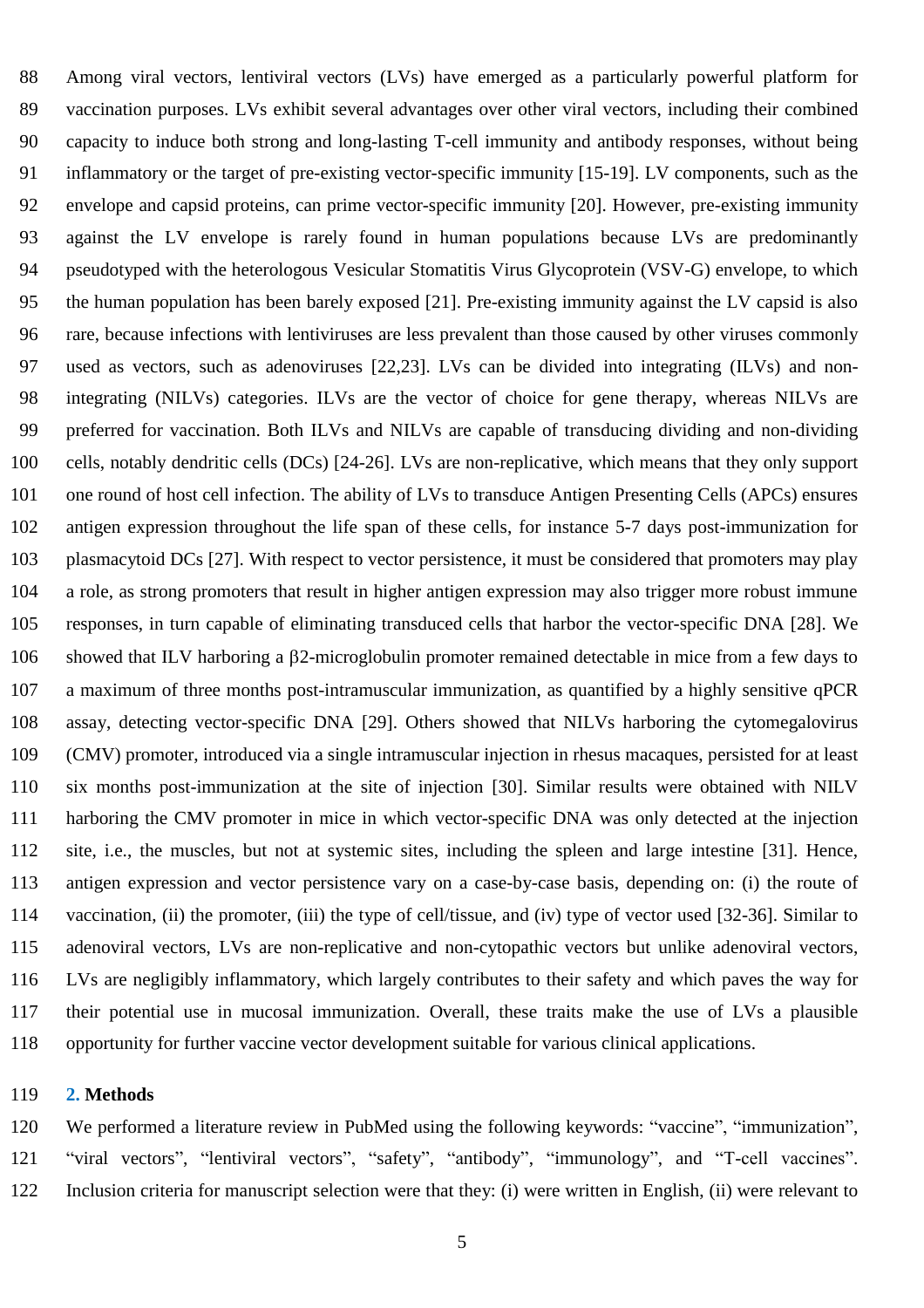viral vectors, (iii) were relevant to LVs, and (iv) had a publication dates between 1991 and February 2021.

#### **3. Results**

 In total, 119 original articles and 40 reviews were selected to extract essential information on the virological, immunological, and vaccinological aspects of LVs. Various features of LVs were also compared to those of the gold standard adenoviral vectors.

#### *3.1. Development of LVs*

 Lentiviruses are a subclass of retroviruses, best known for their ability to perform reverse transcription of their single-stranded RNA genome to a double-stranded DNA. Unlike other retroviruses, lentiviruses can infect both dividing and non-dividing cells, providing the possibility to target cell types that are not infectable by other viral vectors [37]. Based on these characteristics, the use of Human Immunodeficiency Virus (HIV)-1 was proposed as the blueprint for LV development [38]. Today, most of the LVs are derived from HIV-1, HIV-2, and non-human primate lentiviruses, such as Simian Immunodeficiency Virus (SIV), whereas a minority are derived from Feline Immunodeficiency Virus (FIV) and Equine Infectious Anemia Virus (EIAV) [39].

 The HIV-1 life cycle and its function rely on three essential genes: *gag*, *pol*, and *env*. The *gag* gene encodes a structural protein, *pol* encodes a set of enzymes required for reverse transcription and integration into DNA, and *env* encodes for the viral surface protein. In addition to these genes, the HIV-1 genome also contains regulatory *tat* and *rev* genes, as well as *vif, vpr, vpu, and nef* accessory genes. These viral genes are flanked by Long-Terminal Repeats (LTRs) consisting of "U3", "R", and "U5". The LTRs are essential for transcription and integration of the viral genome. The transcriptional control elements, such as the promoter and enhancer, are situated in the U3 region of the LTRs [40]. The HIV-1 genome 145 also contains: (i) the packaging signal  $\Psi$ , necessary for the recruitment of the viral genome for packaging into the budding viral particle, (ii) the central PolyPurine Tract (cPPT) and Central Termination Sequence (CTS), necessary for "DNA flap" formation and nuclear translocation, and (iii) the Rev Response Element (RRE), important for unspliced RNA transport to the cytoplasm (Figure 1A) [40]. The cPPT and CTS cis-acting elements are unique to LVs, operating coordinately to form a triple-stranded DNA structure known as a "DNA flap", which is indispensable for the nuclear import process [41]. The absence or mutation of cPPT significantly decreases the infectivity of LVs, resulting in the accumulation of linear DNA at the vicinity of the nuclear membrane. As detailed below, the development of recombinant LVs from the pathogenic HIV-1 has been accompanied by several challenges, including the generation of replication-defective LVs and the expansion of the tropism beyond lymphocytes and myeloid cells [42].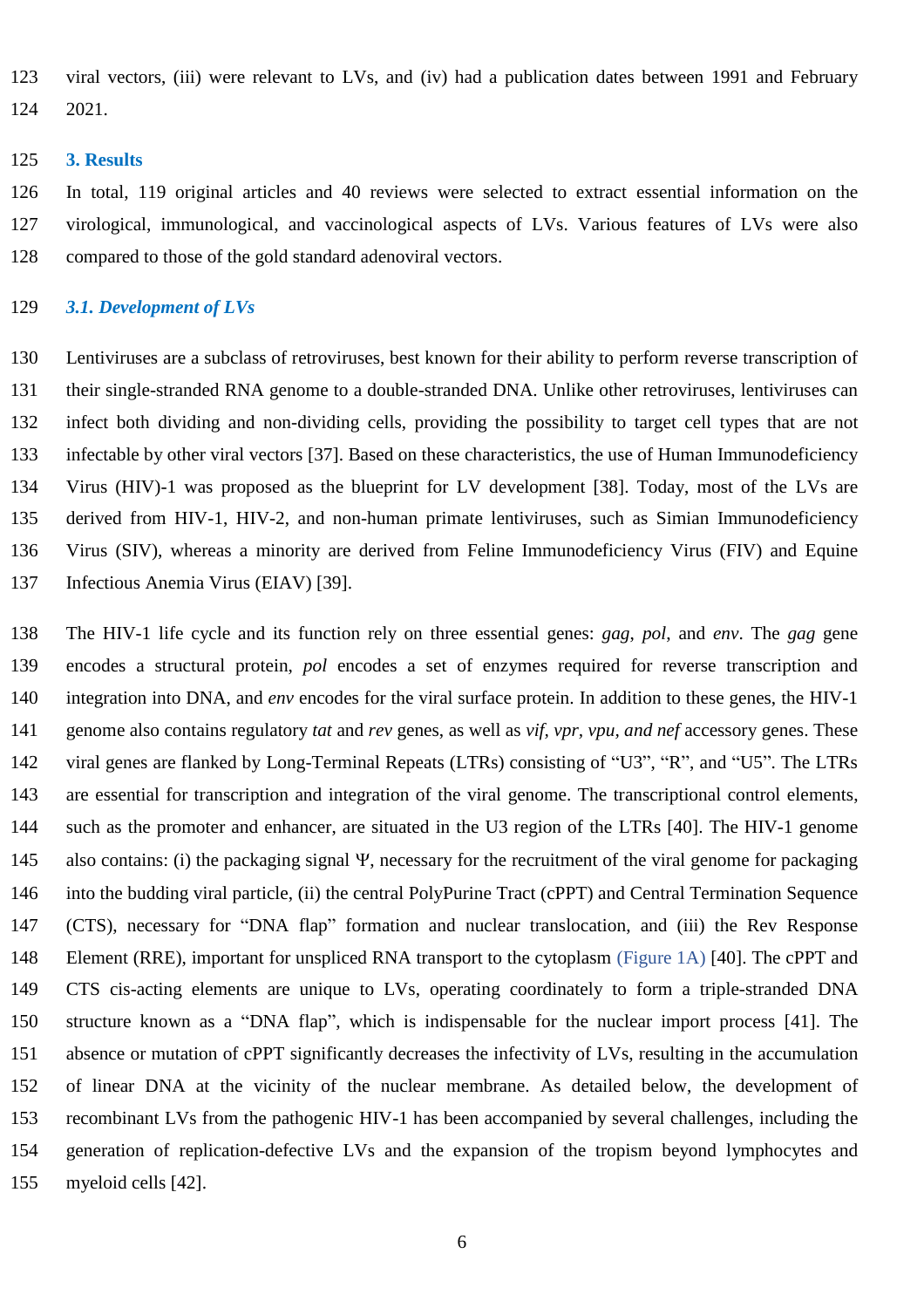To produce a replication-defective LV, only viral structural and functional genes imperative for proper LV function are included. These genes are physically separated onto three distinct plasmids encoding for: (i) packaging, (ii) envelope, both acting in trans, and (iii) the cis-acting elements (necessary for entry, reverse transcription, nuclear import, and integration), which are included in the expression cassette of the 160 LV RNA. These cis-acting elements are the  $\Psi$  packaging signal, cPPT/CTS, and the RRE, and are flanked by two LTRs (Figure 1B) [43]. The exclusion of structural and functional genes from the LV genome ensures that the resulting viral particles are replication defective. An additional safety feature has been introduced into LVs by further deleting the promoter enhancer sequence situated in the U3 region of 164 the 3' LTR ( $\triangle$ U3 LTR) expression cassette, forming the self-inactivated (SIN) vector. The  $\triangle$ U3 LTR is duplicated and transferred to the 5' LTR of the pro-viral DNA during reverse transcription, thereby abolishing the transcriptional unit in the LTR (Figure 2). This deletion in the 3' LTR also prevents the activation of the promoter, located nearby to the integration site of the vector [43].

 To expand the host cell tropism of LVs, the natural HIV-1 envelope has been substituted with VSV-G. The HIV-1 envelope shows restrictive tropism towards lymphocytes and myeloid cells, hence precluding the transduction of other cell types. By contrast, VSV-G shows broad tropism, infecting a wide range of cells, including APCs [21]. VSV-G pseudotyping also increases LV stability and provides the possibility to concentrate the vector for applications that require high viral particle titers [44].

#### *3.2. Non-Integrating LVs*

 The integrating nature of viral vectors is a double-edged sword; beneficial for long-term transgene expression, it is potentially detrimental with the possibility of inducing oncogenesis. One serious adverse effect of viral vector integration was observed in a clinical trial using a Murine Leukemia Virus (MLV)- based retroviral vector to correct X-linked Severe Combined Immunodeficiency Disease (SCID). The insertional mutagenesis caused by MLV, near the *LMO-2* proto-oncogene led to malignancy in several participants in the clinical trial [45,46]. Unlike MLV, to date, no serious adverse effects have been observed with LV-mediated clinical studies [47]. Detailed profiling of the integration sites of LV and MLV has been performed to better understand vector safety. These studies revealed a non-random integration profile for both vectors, with LVs preferentially integrating near transcriptional units, whereas MLV display a bias towards transcriptional start sites [47]. LVs also exhibit additional criteria for integration site selection, such as favoring recognition sites of cellular factors, i.e., Lens Epithelium- Derived Growth Factor (LEDGF/p75), Barrier-to-Autointegration Factor (BAF), and High-Mobility Group (HMG), which interact with the pre-integration complex of LVs [47,48]. In comparison, MLV was found to cluster preferentially near the enhancer sequence of proto-oncogenes [49]. These studies showed that the integration sites of LVs do not favor the activation of proto-oncogenes and that they are a safer choice for clinical use.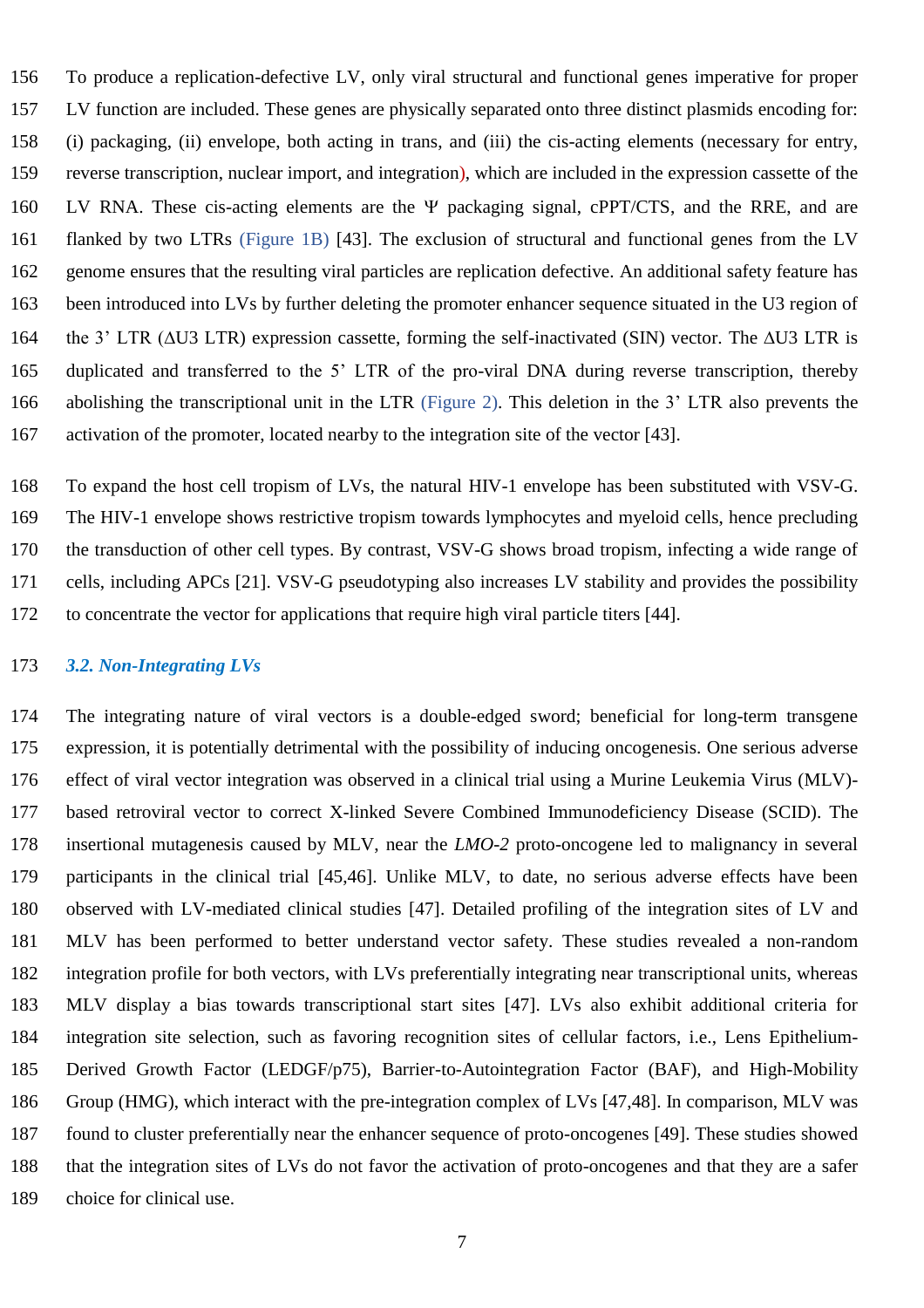Despite many studies demonstrating the excellent safety profile of ILVs, the concern of insertional mutagenesis prompted the development of NILVs. NILVs carry a missense amino acid in the catalytic triad of the integrase, that prevents the integration of viral DNA into the host chromosome. The most commonly reported mutations affecting the catalytic triad are at the D64, D116, and E152 mutation sites [50]. Without integration, the viral DNA remains in an episomal form, bearing either one or two LTRs, both equally effective in gene expression. The lack of integration signifies the eventual loss of the transgene during cell division, which affects the overall transgene level [51]. However, in non-dividing cells, the transgene expression remains comparable for ILV and NILV, due to the fact that the transgene is not diluted out by cell division, as shown in muscles and DCs [52,53]. The lack of integration does not hamper the induction of an effective immune response and only requires adjustment of the vector dose [17]. A comparison of ILVs and NILVs with various antigens in preclinical models showed that with 10 times more NILV the same immunization efficiency can be achieved with 10 times more NILV as with 202 ILV; a dose of  $1 \times 10^8$  Transduction Unit (TU)/animal is optimal for NILV, versus  $1 \times 10^7$  TU/animal for ILV [54,55].

#### *3.3. Advantages of LVs as vaccine vectors*

 The capability of LV to transduce non-dividing cells, and notably DCs and macrophages, is a favorable characteristic for vaccine development. The ability to efficiently replicate in non-dividing cells is due to the fact that the genome of lentiviruses can be imported into the nucleus, independent of mitosis. This is a distinctive property of LVs, as other retroviral vectors transduce only dividing cells because they are unable to cross the nuclear membrane, except during cell division [56]. Taking advantage of their active nuclear import by lentiviruses, LVs are also used as a gene delivery vectors to target non-dividing cells such as neurons and glia, for genetic correction [57].

 Another advantage of LVs is the quasi absence of pre-existing immunity against them in the human populations, which is linked to their: (i) pseudotyping with VSV-G, an envelope glycoprotein to which humans are rarely exposed to and (ii) the low prevalence of lentivirus infection in humans. The presence of pre-existing humoral vector immunity can limit the number of transduced cells, impeding APC transduction, antigen expression, and thus induction of immune responses against the encoded antigens. The presence of pre-existing T-cell vector immunity may rapidly eliminate transduced APCs expressing the antigen. Several studies using viral vectors have reported the negative impact of pre-existing immunity on the induction of cellular and humoral responses. This is, particularly, a limitation for the initial administration of Ad5 and herpes simplex virus type 1 vectors, which have high seroprevalence in the human population [45]. In vaccination, multi-dose administration of vectors is important to reinforce the immune response. However, envelope-specific neutralizing antibodies triggered during the initial LV injection would likely blunt repeated administration of LVs with the same envelope glycoprotein.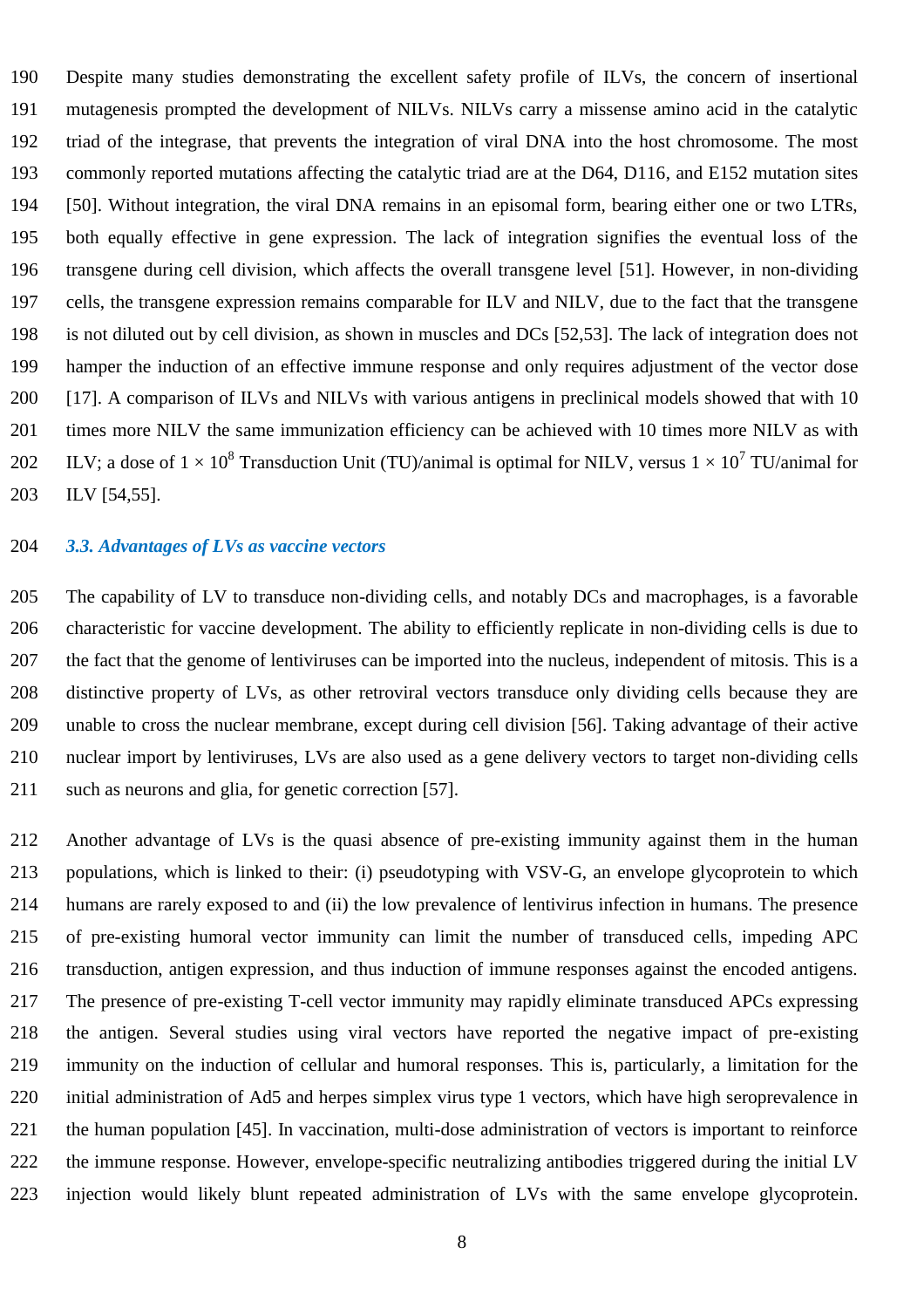However, anti-envelope immunity can be overcome by pseudotyping LV with heterologous VSV-G serotypes, without impeding the efficacy of the vector, as demonstrated previously for ILVs and NILVs [15,17,30,58,59].

 LVs can accommodate large transgenes of up to in the range of 5 to 7 kb, which further extends the scope of their application, for example in the generation of multi-antigenic vaccines [60]. Large transgenes exceeding 10 kb have been reported [60,61]. However, the accommodation of large transgenes may come at the cost of lower functional viral titers, as previous studies showed a semi-logarithmic reduction of 3 to 4 folds in functional LV titer per kb increase in genome size [60,62]. Aside from these major advantages, LVs are negligibly inflammatory and induce only minute levels of phenotypic and functional DC maturation *in vitro* and *in vivo* [63] and our unpublished data. This property largely contributes to the safety of these vectors and makes their use possible in mucosal applications for vaccination [54,55].

#### *3.4. Limitations of LV*

 Large-scale production and purification of viral vectors are often the bottlenecks to successful gene therapies and vaccination development. Each viral vector presents its own sets of manufacturing problems, and LVs are no exception to this [64-66]. The upstream process of LV production involves the transfection of plasmids into packaging cells to produce vector particles. Laboratory-scale LV production is achieved via transiently co-transfection of HEK293T cells, which is economically and technically challenging to scale up for large- or industrial-scale production. Several factors that can limit the productivity of LVs in upstream large-scale production are the adherent nature of the HEK293T cell line and the cytotoxicity incurred by the VSV-G envelope. The adherent HEK293T cell line is traditionally cultured in a T-flask, HyperFlask or multilayer cell factories [67,68]. Although these cell-culture methods are sufficient for clinical-scale LV production, they are economically not viable for large-scale production. To increase cell density for industrial LV production, fixed bed bioreactors, such as iCELLis Nano, iCELLis 500, and Scale-X Hydro, have been used [69,70]. The LV titer in TU using these bioreactors is comparable to the current standard of LV production via adherent cells. Using adherent cell lines for LV production can be costly due to the large amount of disposable materials required, such as flasks and medium. This issue has been circumvented by modifying or adapting variants of HEK293T to suspension culture conditions [71-74]. Current LV production relies on transient transfection of three or four plasmids to provide the building blocks the LV. The production of LV is a cellular process of shedding the viral vector into the media, which lasts only a few days. For large-scale LV production, this classical production method is not cost-effective, due to the large amount of transfection reagents needed and the exhaustion of the producer cells after one cycle of production [64]. Hence, establishing a packaging cell line that expresses some or all of the plasmids of LVs would ease production and enables the harvesting of several supernatants from a single production cycle [64]. However, the cytotoxic VSV-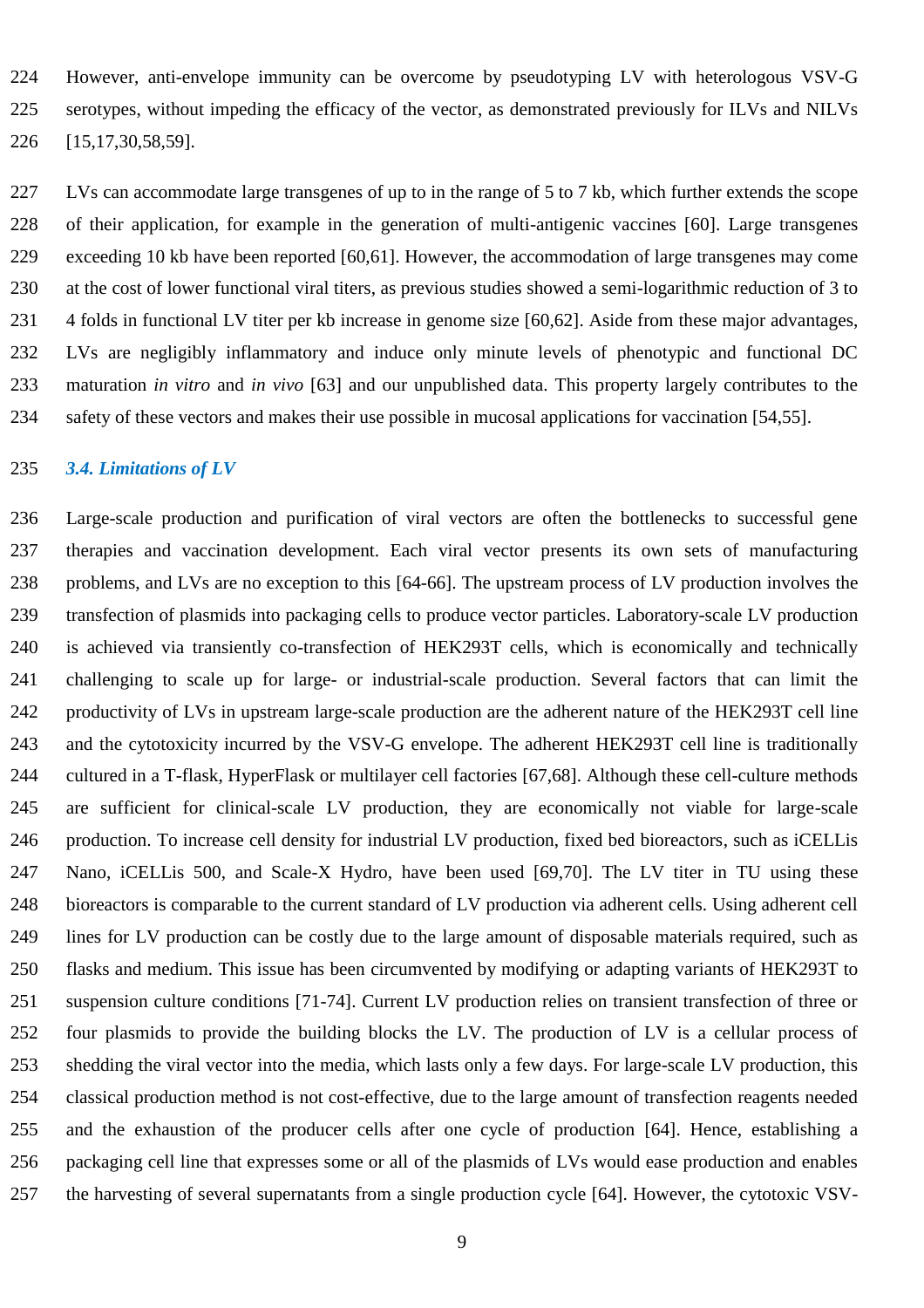G envelope does not allow its constitutive expression, and had hampered the establishment of stable packaging cell lines. Instead of using VSV-G, several groups have established a stable cell line with gamma retrovirus RD144 or MLV envelope to overcome the cytotoxicity of VSV-G [75-77]. These 261 constitutive stable cell lines are capable of producing LV titer in the range of  $1 - 5 \times 10^6$  TU/mL, and can continuously produce LVs for several months. As an alternative, an inducible packaging cell line expressing VSV-G has been developed, but these cell lines can only produce LVs for a few days [78].

 LV supernatants contain contaminants, from the serum that is used for cell culture, the plasmid DNA for transient transfection, and cell-derived proteins. Therefore, the downstream processing of LVs is required to further concentrate and purify the LV before clinical use. The major obstacle during the downstream processing of LVs has been maintaining the bona fide conditions of the LV particles. The low stability of LV particles poses a tremendous challenge to the downstream processes, as LVs are sensitive to environmental changes, such as temperature, pH, ionic strength, and shear stress due to the fragility of the membrane envelope. The recovery of functional LV after purification is typically between 30 and 80%, depending on the type of column and the pH and ionic strength of the buffers [79].

 Large-scale production of LV has evolved significantly due to the increase in demand for LV-based products. However, the recovery yields are still far from meeting the current need. Improvements made to the LV production pipeline, such as adaptation of the packaging cell line to suspension culture, can help to increase productivity and reduce the overall production cost. However, much work still needs to be done to achieve a continuous LV production process, otherwise hampered by the cytotoxicity of VSV-G. The downstream processing of LVs using current technological advances is challenging due to the intrinsic fragility of LV. Further transition into a new LV production pipeline, e.g., suspension cells, can overcome specific problems but will add on additional hurdles to the downstream processing of LVs [79].

## *3.5. APC targeting approaches*

 Recombinant viral vectors generally show broad specificity and transduce multiple cell types. In vaccine applications, DCs, with their unique ability to activate naïve T cells, are the ideal target for antigen delivery [80,81]. Taking into consideration the growing potential of LVs as a vehicle for T-cell eliciting vaccines, the development of LVs capable of transducing or redirecting expression in APCs *in vivo* could improve the safety and efficacy of LV vaccination. Here, we discuss the current advances in improving LV vaccinal vector targeting of APCs.

## *3.5.1. Transductional targeting*

 The pantropism of VSV-G-pseudotyped LVs results from the widespread expression of the VSV-G receptor, Low Density Lipoprotein (LDL) receptor, and the heparan sulfate proteoglycan attachment factor (Figure 3A) [21,82,83]. With the goal of minimizing off-target effects and improving safety,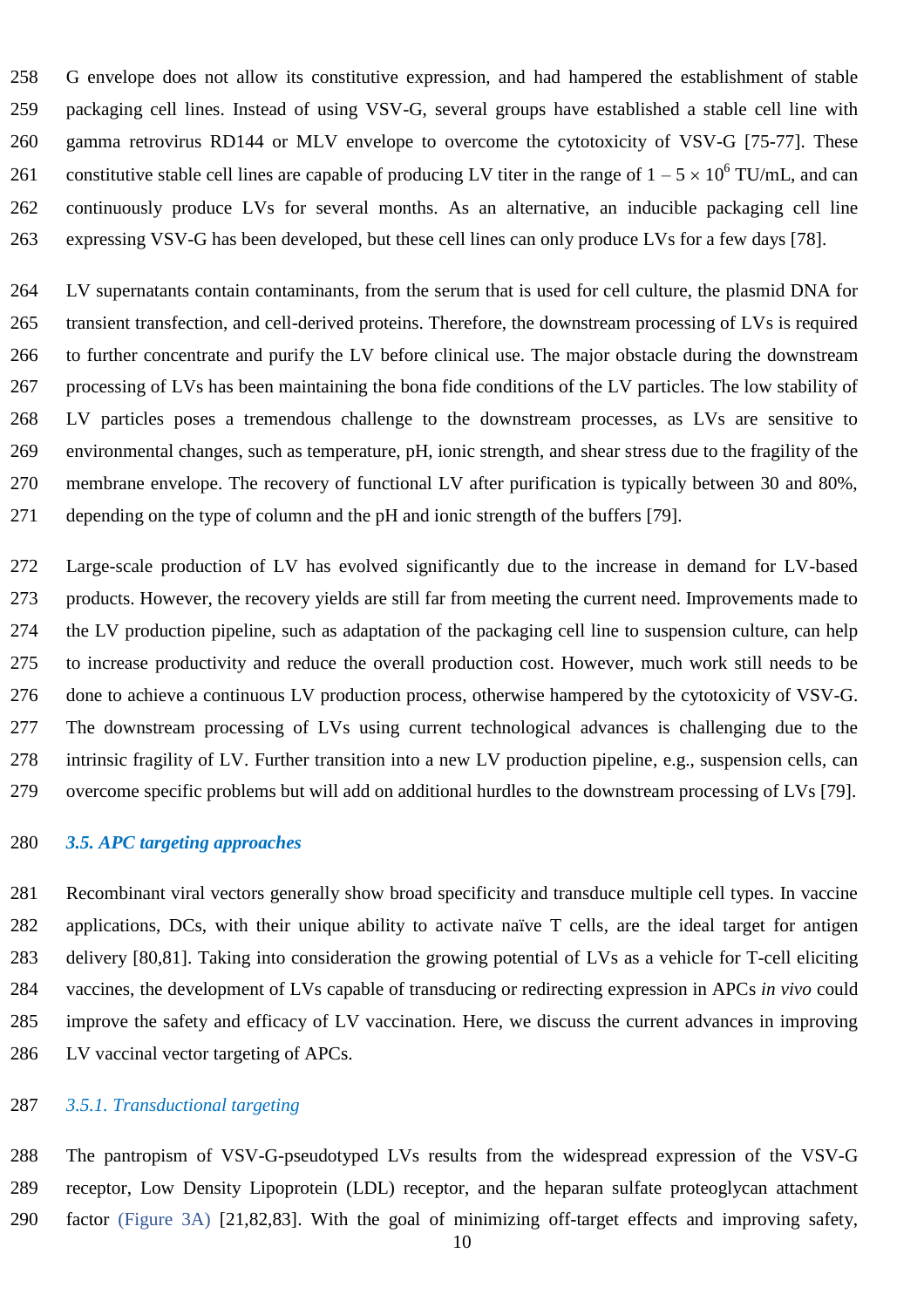multiple strategies based on alternative engineered glycoprotein have been described to redirect LV to APC-specific cell surface receptors [80,81,84]. One strategy has been to use an ectopic hemagglutinin glycoprotein, such as Measles Virus Glycoprotein (MVG), which confers tropism towards cells expressing CD46, Signaling Lymphocytic Activation Molecule (SLAM), and DC-SIGN (DC-Specific Intercellular adhesion molecule-3-Grabbing Non-integrin). The SLAM receptor is constitutively expressed on T and B cells, monocytes, and DCs, while DC-SIGN is specifically expressed on DC. Therefore, MVG can be used to target LV towards DC (Figure 3B) [85,86]. The MVG-pseudotyped LV relies on fusion at the plasma membrane for cell entry rather than endocytosis, conferring an advantage over VSV-G-pseudotyped LVs. However, a potential drawback of the use of MVG-pseudotyped LVs is the pre-existing immunity against measles virus in the human populations [87].

 Another strategy to direct LVs to APCs can be achieved via pseudotyping with Sindbis Virus envelope Glycoprotein (SVG) following rational domain mutagenesis [88,89]. The standard laboratory-adapted SVG confers tropism towards cells expressing heparan sulfate proteoglycan or DC-SIGN. Taking into advantage the physical separation of the two receptor binding sites on SVG, selective mutations have been introduced to the heparan sulfate binding site, while leaving intact the DC-SIGN binding site. The mutated SVG thus selectively binds to the DC surface protein via DC-SIGN but not to other cell types (Figure 3C). *In vivo* subcutaneous injection of LV pseudotyped with mutated SVG demonstrated enhanced DC transduction, which was accompanied by the induction of strong antigen-specific immune responses [88,89].

 Chimeric envelope glycoproteins can also be modified to contain covalently-conjugated ligands or antibodies. This approach of using chimeric LV envelope glycoproteins has been used to couple MVG to 312 a single-chain antibody, scFv, specific to Major Histocompatibility Complex class II (MHC-II)  $\alpha$  chain to direct the LV and thus its transduction into DCs (Figure 3D) [81,90]. An LV pseudotyped with a fusion of this scFv and MVG resulted in effective T-cell responses, albeit lower in magnitude and quality than those of VSV-G-pseudotyped LV. The reduced immunogenicity induced by LV pseudotyped with MVG- scFv fusion can be explained by the lower transduction efficiency and reduced stability of the vector [91]. The use of chimeric proteins has been shown to facilitate retargeting of the vector to specific moieties but nonetheless, remains difficult, as such chimeric envelope glycoproteins often compromise the stability and immunogenicity of the vaccine vectors [92,93].

 An alternative strategy has been developed by using the nanobody display technology, for directing LVs towards APCs. Nanobodies, single monomeric variable antibody domains devoid of light chains, and similar to a conventional antibodies, are able to bind to specific antigens [94]. A nanobody specific to DC2.1 and DC1.8 surface DC receptors was incorporated, together with a fusogenic but binding-defective VSV-G, to the surface of LVs (Figure 3E). The resulting LV was thus specifically targeted to DCs to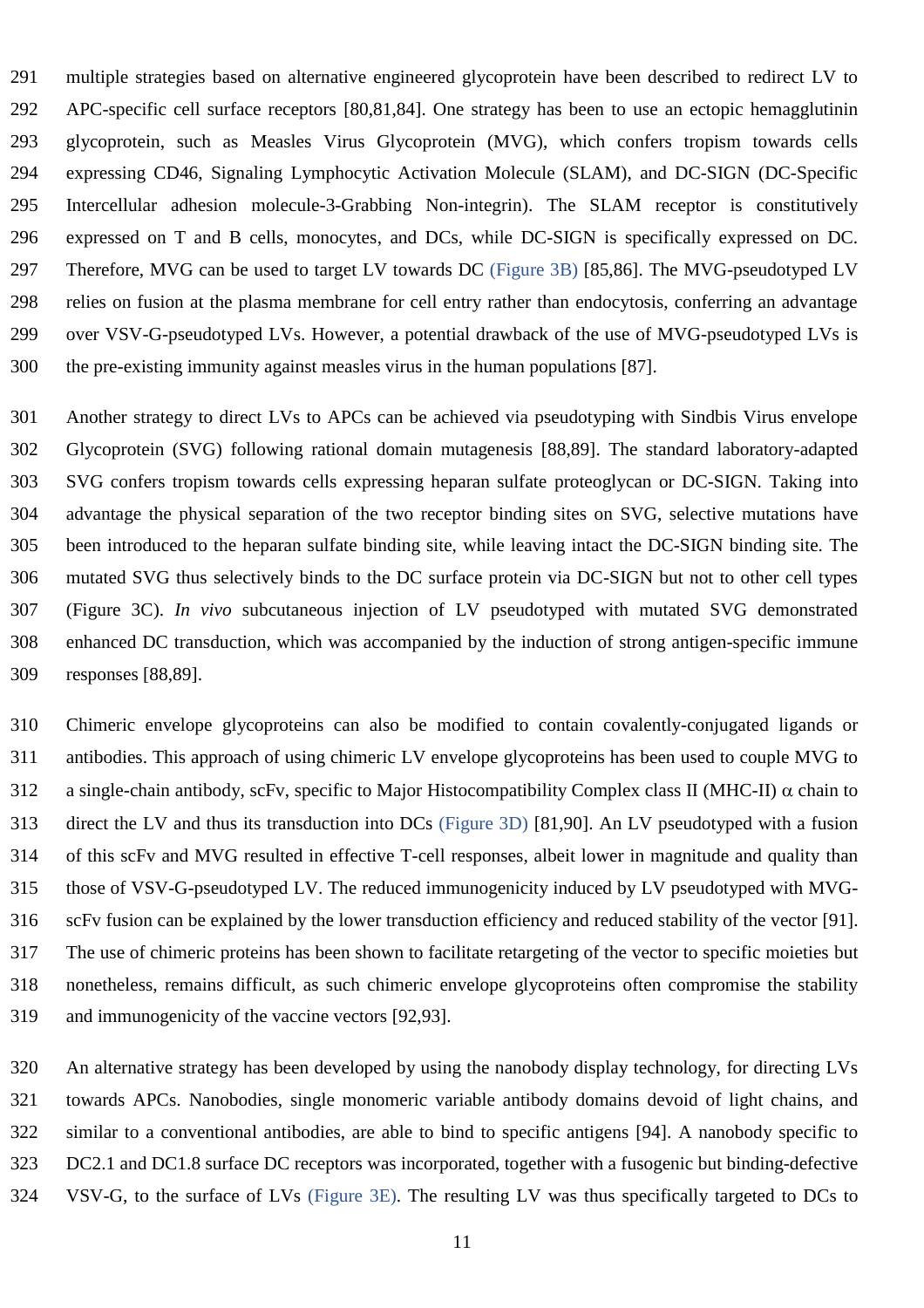which it fused via the action of the mutated VSV-G. The use of such nanobody-engineered LVs demonstrated the feasibility of selective APC transduction and allowed the induction of an effective immune response, but again to a lesser extent than conventional VSV-G-pseudotyped LVs [84,85].

#### *3.5.2. Transcriptional targeting*

 Another strategy for to program LVs for selective expression in APCs is via the insertion of tissue- specific promoters in the LV expression cassette. The most commonly used promoters in LVs are strong and constitutive in nature and include CMV, Spleen Focus-Forming Virus (SFFV), and human Phospho- Glycerate Kinase (PGK) promoters [95]. The nonselective feature of these promoters has significant shortcomings, especially affecting the safety of the vectors. These promoters are more prone to inactivation than cell-specific promoters, due to increased methylation at the CpG site of promoter enhancer sequences or viral LTR promoters [96]. They are also subjected to cytokine-induced inactivation following a strong immune activation [97]. Therefore, restrictive promoters have been explored to drive LV-mediated transgene expression in APCs.

338 An LV harboring the MHC-II-specific human  $HLA-DR\alpha$  promoter induced restricted antigen expression 339 in MHC-II<sup>+</sup> APCs, but failed to stimulate antigen-specific T-cell responses [35,98]. Indeed, immunization 340 with this vector induced DC maturation, which led to down-regulation of the HLA-DR $\alpha$  promoter. Under these conditions, reduced antigen expression by mature DCs and selective antigen expression/presentation, primarily by immature DCs led to immune unresponsiveness and, seemingly, to T-cell anergy [35]. Another DC-specific promoter is the dectin-2 promoter, which is notably active in cells of the myeloid lineage. Incorporation of the dectin-2 promoter in the LV successfully restricted the transgene expression into APCs. An LV encoding for the melanoma antigen NY-ESO-1 under the transcriptional regulation of the dectin-2 promoter induced robust antigen-specific T-cell responses [99].

 We recently reported the use of a LV harboring the human 2-microglobulin promoter, which contains highly conserved cis-regulatory elements, i.e., Interferon (IFN)-Stimulated Response Elements (ISREs), and SXY modules [29]. ISREs are the binding site for the IFN family of regulatory factors, while SXY modules interact with a multiprotein complex (Figure 4). These mediators transactivate the and are tightly regulated by immune mediators, including cytokines, which are upregulated in immune cells [100,101]. In addition, the human  $\beta$ 2-microglobulin promoter contains minimal proximal enhancers [29]. Intramuscular immunization of mice with this LV led to highly efficient *in vivo* transgene expression by 354 CD11b<sup>+</sup> CD8 myeloid, CD11b<sup>-</sup> CD8<sup>+</sup> lymphoid and plasmacytoid DC subsets. In this framework, the in vivo transgene expression lasted at least seven days post-immunization and was accompanied by the induction of long-term memory  $CDS<sup>+</sup>$  T-cell responses and complete efficacy in the immune eradication of large solid tumors expressing the model antigen [29].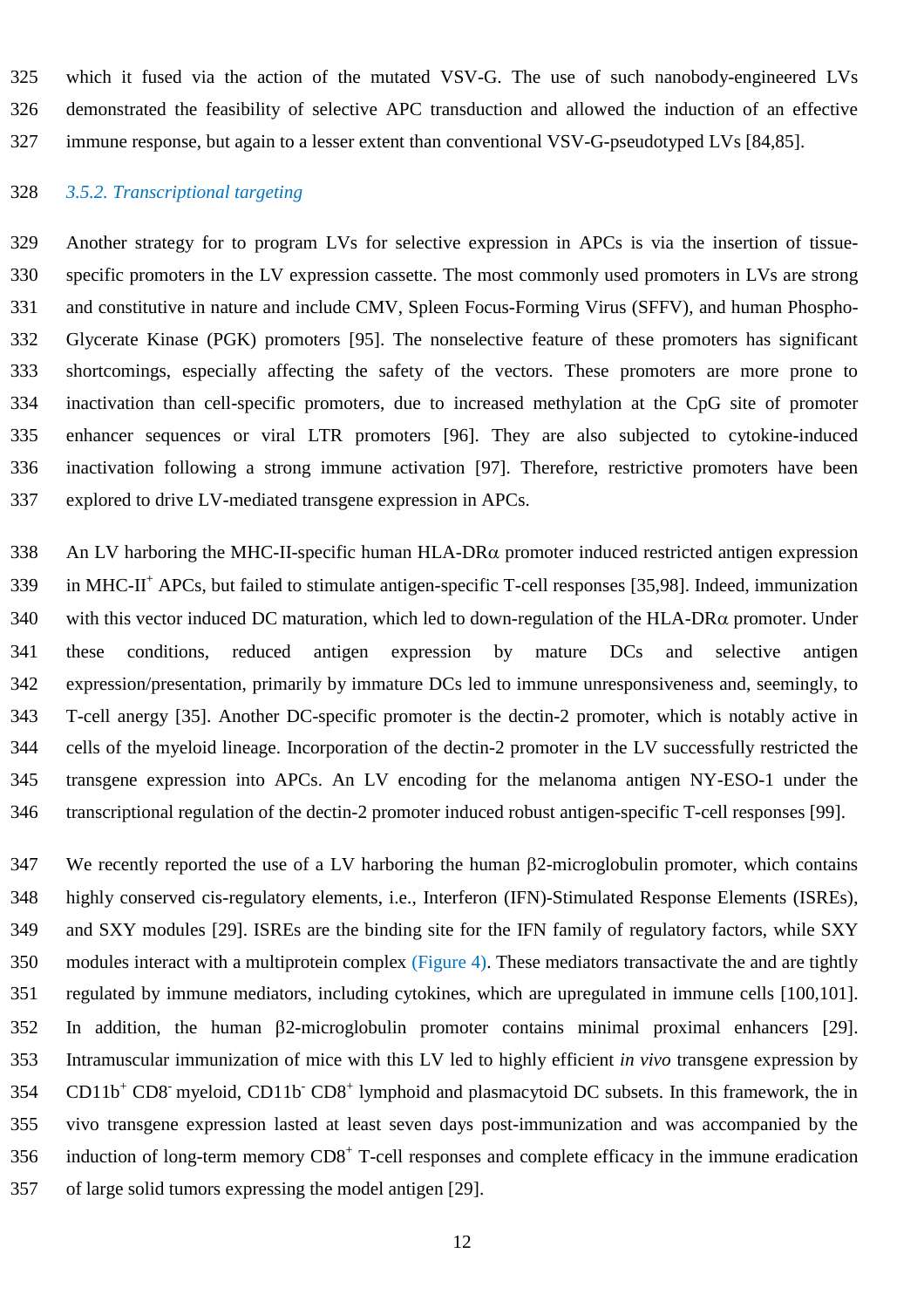#### *3.6. Mechanisms of T-cell induction by LVs*

 As mentioned above, LVs induces strong antigen-specific cytotoxic T-cell responses due to their marked ability to transduce DCs [25,26]. LVs can transduce murine plasmacytoid, myeloid, lymphoid, or bone- marrow-derived DCs and human plasmacytoid, myeloid, or monocyte-derived DCs [26,102,103]. In humans, the plasmacytoid DC subset is the least and the monocyte-derived DC the most susceptible to LV transduction. However, the permissiveness of monocyte-derived DCs to LVs decreases as they differentiate [104]. The mechanism underlying the strong induction of the cytotoxic T-cell response induction by LV immunization is yet to be unraveled. As LVs are RNA viral vectors, much attention has been focused on possible innate single-stranded RNA sensing mechanisms in DCs following their interaction with LVs. The LV RNA genome was reported to stimulate intracellular innate pathways via the Toll-Like Receptor (TLR) 7 in human plasmacytoid DCs, resulting in the production of IFN-I and TNF-α, which in turn activated bystander myeloid DCs [104,105]. However, the impact on the induction of the T-cell response was not assessed in these studies. In mice, myeloid DCs produce IFN-I and TNF-α following interaction with LVs and through TLR3 and TLR7 signaling. In this study, mice deficient for TLR3 and TLR7 signaling showed weaker T-cell responses than their wild-type counterparts [102]. TLR7 is probably not the only pathway to trigger IFN-I production, because a TLR7 antagonist was not sufficient to prevent IFN-I induction upon LV transduction, suggesting the presence of alternative pathways. However, it was shown that IFN-I was not critical for LV-mediated T-cell activation, which was further confirmed by the use of IFNAR KO mice [63,103]. Recently, we also demonstrated that 377 conditional deletion of IFNAR in CD11 $c^+$  cells in vivo does not affect the induction of the T-cell response LVs (our unpublished data).

 Conversely, a deficiency of IFN-I was demonstrated to increase the transduction efficiency of LVs in the liver, therefore increasing the gene expression for a longer duration [103]. This ability to mediate long- term gene transfer is critical in the context of gene therapy but not vaccination. One explanation is that in the context of vaccination, a transient but adequate transgene expression is sufficient for the induction of a high-quality T-cell response. In this context, it is still a challenge to determine the level and duration of transgene expression needed for a high-quality T-cell response in LV immunization, as the concept of "one size fits all" transgene expression may not be applicable in T-cell induction due to differences in the nature of the epitopes. Another study aiming to decipher the mechanism of immune induction by LVs showed that only conventional DCs but not plasmacytoid DCs, were required for T-cell induction in a 388 murine model, and that the CD8<sup>+</sup>-T cell induction was independent of the TLRs, Myeloid differentiation primary response 88 (MyD88) adaptor, Interferon Regulatory Factor (IRF), Retinoic acid Induced Gene I (RIG-I), and Stimulator of Interferon Genes (STING) signaling pathways. Only the blockade of the 391 central NF- $\kappa$ B signaling pathway in CD11 $c^+$  DCs inhibited the CTL induction [63]. In summary, these results should be evaluated with care, as LV production in the laboratory setting is often prone to contamination from producer cells and DNA/RNA, resulting in activation of the innate sensing pathways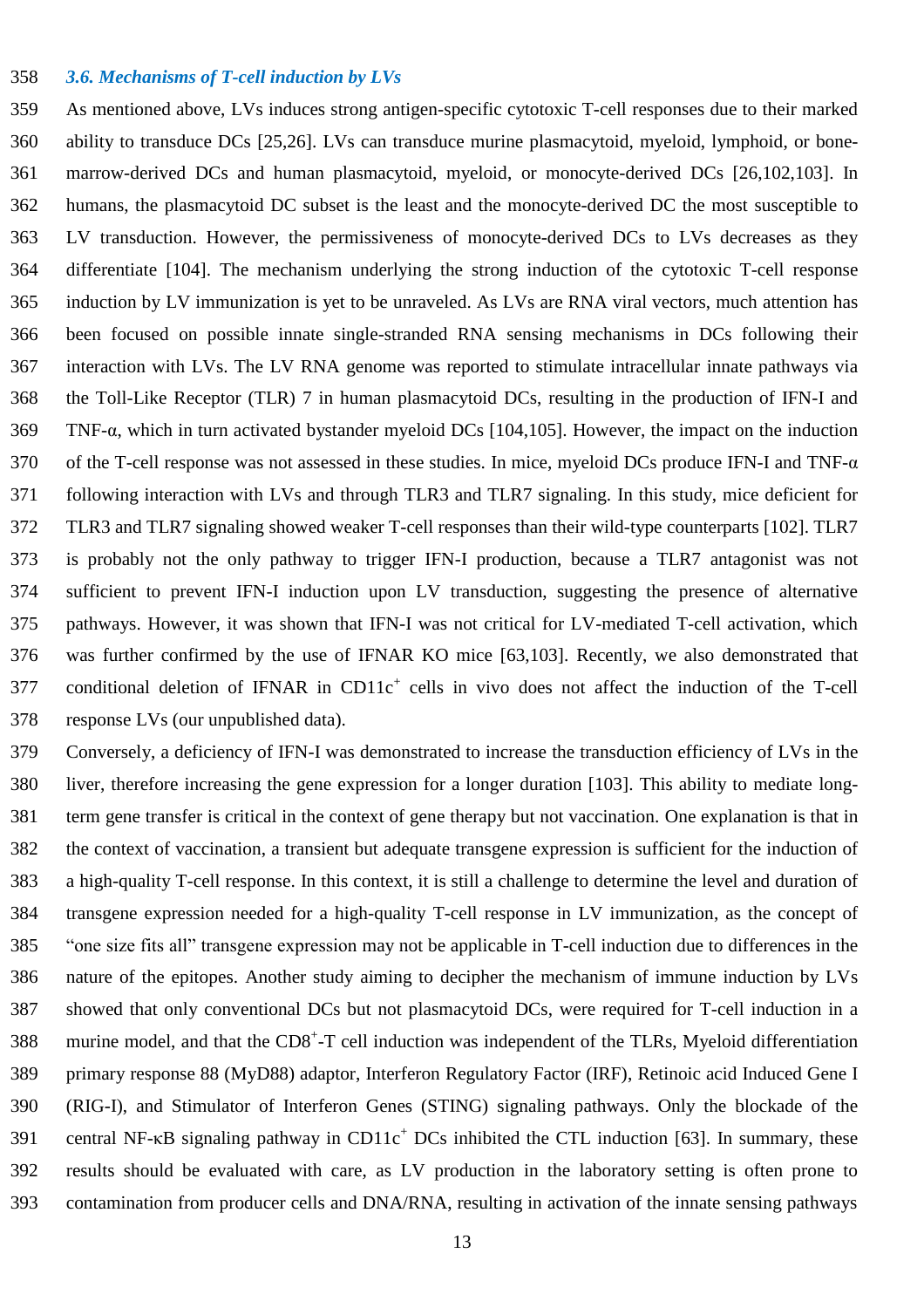[106]. In addition, the experimental conditions such as different multiplicities of infection, LV preparations, doses, and immunization routes can also lead to different outcomes in T-cell induction.

#### *3.7. Comparison of LVs to adenoviral vectors*

 Adenoviruses are non-enveloped icosahedral viruses that contain a linear double-stranded DNA genome. There are 57 various serotypes of human adenoviruses, classified into species A to G with distinct tropism and receptors to target host cells. Human adenovirus subgroup C, and in particular Ad5, is by far the best characterized and widely used vector for clinical applications. Adenoviral vectors, and notably Ad5, are still very attractive vectors for gene delivery applications for several reasons. They (i) infect a variety of dividing and quiescent cells, with their main tropism directed to epithelial cells, fibroblasts, hepatocytes and endothelial cells, (ii) exhibit a minimal risk of insertional mutagenesis, as the genome of Ad5 remains as episomal elements after entering the host cell nucleus, (iii) are highly stable and can be produced at very high titers, due to their non-enveloped nature, (iv) are replication-defective, and (v) accept large DNA payloads of up to 35 kb [107]. Despite these advantages, Ad5 poorly infects certain cell types and tissues, including brain tissue, skeletal muscles, hematopoietic cells and DCs, which are important targets for gene therapy and vaccination [108]. However, the viral tropism of adenoviral vectors can be modified to target other cell types or tissues by incorporating peptide ligands within their surface protein or by pseudotyping with surface proteins of non-human adenovirus species [109].

 The major drawback of adenoviral vaccination vectors is the pre-existing anti-adenoviral immunity in the human populations. More than 80 % of the human population has been pre-exposed to at least one serotype of human adenoviruses and has developed adenoviral serotype-specific immunity. Adenoviral- specific neutralizing antibodies are directed against the capsid and hexon proteins of the viral structure. In 415 addition, both CD4<sup>+</sup> and CD8<sup>+</sup> T cells specific to adenoviruses are found in pre-exposed individuals. Such pre-existing humoral immunity interferes with uptake of the adenoviral vector, while the pre- existing cell-mediated immunity can dampen the efficacy of adenoviral-mediated gene transfer, thus shortening the duration of transgene expression [22,107]. Ad5-specific antibodies can opsonize the vector, inducing uptake of these complexes via Fc receptors by macrophages, DCs, and neutrophils, which results in rapid vector clearance and decreased tissue transduction, triggering intense inflammatory responses [110,111]. Even in individuals without pre-existing adenoviral immunity, the first administration of adenoviral vectors induces specific humoral and cellular immune responses. The repeated administration of the same vector for prime-boost or distinct vaccination purposes leads to the same issues as for pre-existing natural immunity. To circumvent the problem of pre-existing adenoviral immunity in humans, chimpanzee adenovirus-based vectors have been developed [112]. In addition to their property of being culturable in human cell lines, they also have a low seroprevalence in the human populations, hence significantly decreasing the effect of pre-existing immunity. Although serum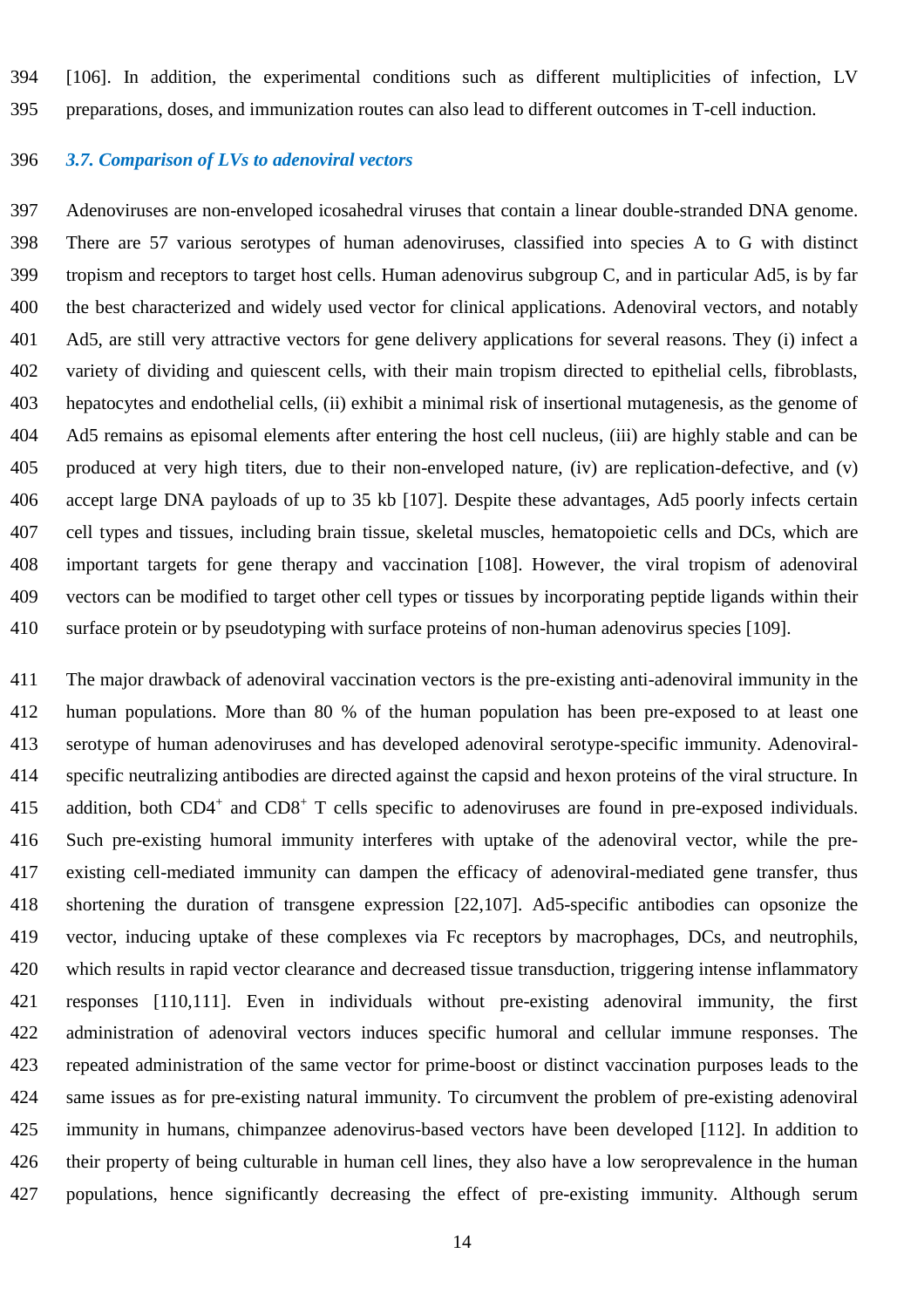neutralizing antibodies against chimpanzee adenoviruses are detectable in only 0 to 4% of human populations in Europe and the United States, the prevalence can be significant, i.e., up to 20% in human populations in developing countries, including sub-Saharan Africa [112].

 The Ad5 vector is highly inflammatory and can trigger a series of innate immune signaling pathways that result in substantial secretion of proinflammatory cytokines, such as IL-1β, IL-6, IL-12, IFN-γ, and TNF- $\alpha$  [22]. Ad5 vectors bind to complement proteins C4 and C4-binding protein and activate the complement system, platelet aggregation, and the secretion of inflammatory cytokines [113,114]. The Ad5 capsid interacts with TLR2, and the Ad5 DNA is sensed by TLR9, which activates the NFκB and IRFs pathways, resulting in the production of numerous pro-inflammatory cytokines and chemokines [115]. Ad5 double stranded DNA also activates the inflammasome [116]. Such induction of proinflammatory cytokines after Ad5 administration leads to a robust humoral and cellular immune response, but can sometimes also cause drastic adverse effects. A study aimed to evaluate the toxicity of systemic high-dose 440 Ad5 administration showed the response to be lethal when  $2 \times 10^{11}$  active viral particles (vp) were administrated intravenously to mice with pre-existing Ad5 immunity established by previous 442 intramuscular injection [117]. Similarly, high doses of Ad5 (i.e.,  $> 10^{13}$  vp per kg), are also lethal for 443 larger animals [22]. Intravenous administration of a high dose of Ad5, i.e.,  $6 \times 10^{11}$  vp/kg, caused death in a volunteer participant during a phase I gene therapy clinical trial, due to the triggering of a massive immune response and multiorgan failures as a result of high-dose administration and pre-existing immunity. Importantly, the activation of innate immunity by adenoviral vectors is independent of the transduction because inactive vector particles also interact with the receptors of the innate immunity [110]. Due to the need for repeated vector administration for gene therapy, the use of the old generation of Ad5 in gene therapy is facing a sharp decline due to serious adverse effects, such as cellular toxicity and organ failure, observed in multiple clinical trials [22]. These safety concerns have been studied extensively and addressed by the development of a new generation of adenoviral vectors that are less toxic and immunogenic [22].

 Adenoviral vectors have been explored for use in vaccination due to their ability to induce a robust immune response. These vectors have reached the clinical stage and have shown promising results in the 455 induction of antibody and CD8<sup>+</sup> T-cell responses to resolve infections with viruses, other intracellular pathogens and cancer cells. During the Ebola outbreak, three adenoviral-based vaccine approaches were explored: (i) the chimpanzee adenovirus type 3 encoding the Ebola virus glycoprotein (ChAd3-ZEBOV1) from GlaxoSmithKline, (ii) a prime-boost regimen combining human adenovirus type 26 (Ad26-ZEBOV) and an MVA vector encoding the vector EBOV, Sudan virus, and Marburg virus glycoproteins and Tai Forest virus nucleoprotein (MVA-BN-Filo2) from Johnson & Johnson, and (iii) Ad5 expressing the Ebola virus makona variant glycoprotein from the Chinese Federal Agency (FDA). These vaccines were developed in a short time and progressed rapidly into phase I clinical trials [118]. Among them, Ad26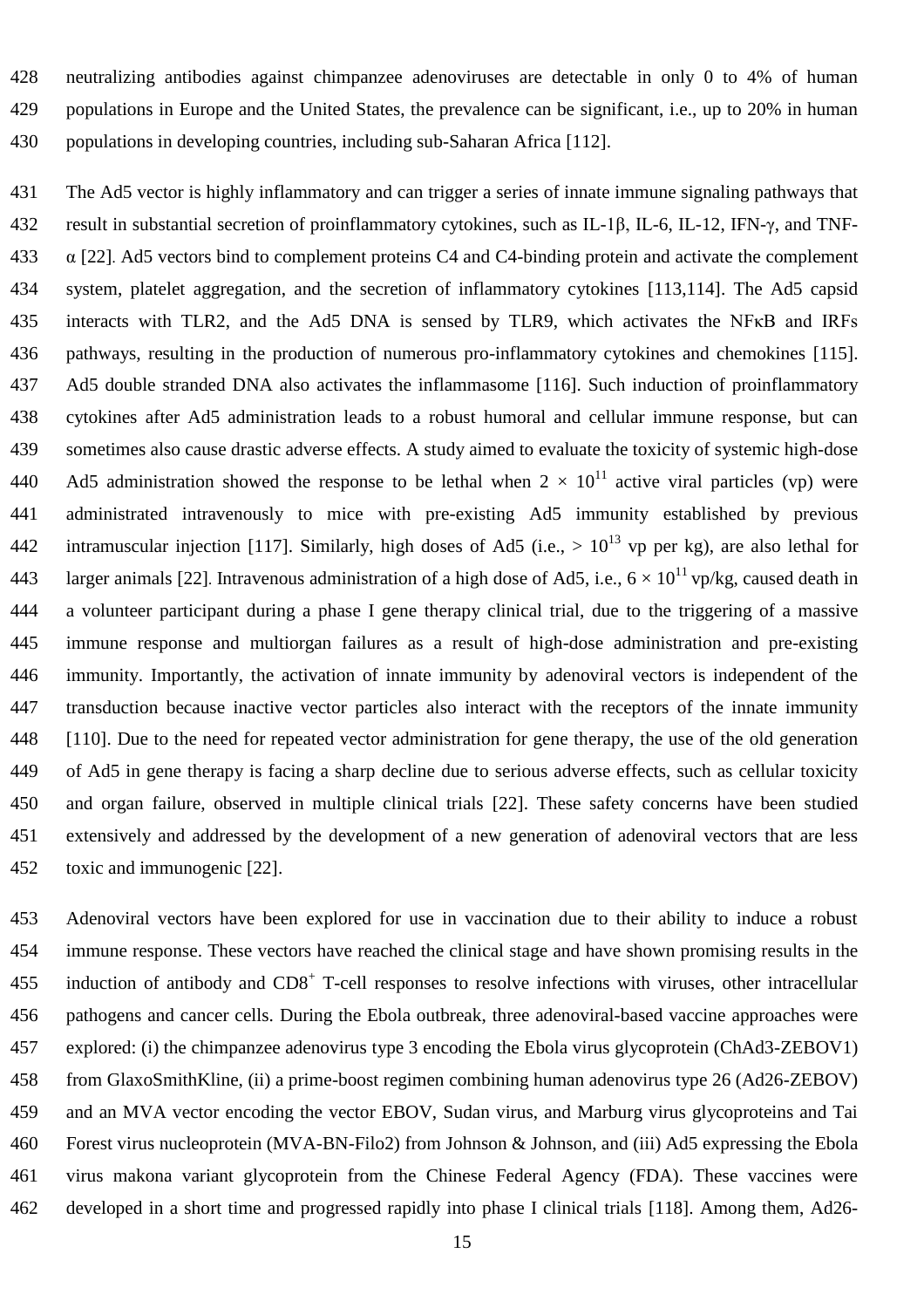ZEBOV/MVA-BN-Filo2 showed the presence of EBOV glycoprotein–specific IgG in 80 % of the participants with limited adverse events. Hence, this candidate vaccine further progressed into phase II and III clinical trials (NCT04028349) [119]. On the other hand, the Ad5-based Ebola vaccine from the Chinese FDA showed poor efficacy in the phase I clinical trial, especially in individuals with pre-existing adenoviral immunity, adding further credence to the issue of pre-existing adenoviral immunity in vaccination [118]. During the COVID-19 pandemic, human Ad26- and/or Ad5-based vaccines (Sputnik- V and Ad26.COV2.S, Johnson & Johnson) and the simian ChAdOx1 nCoV-19 vaccine (AZD1222) were also among the very first viral vectors approved for vaccine use [120]. Both Ad26 and ChAdOx1 were well tolerated and most subjects receiving these vaccines experienced mild to moderate side effects, such as pain at the injection site, headache, fatigue and muscle pain. For both vaccines, the reactogenicity was higher in groups receiving a higher dose of vaccine, but a decrease in reactogenicity was observed with increasing age [121,122]. Following administration of Ad26 or ChAdOx1 to the public, rare cases of thrombocytopenia were reported but the exact correlation between the adenoviral vector vaccination and the incidence of thrombocytopenia is still uncertain [123]. Most adenoviral vector-based vaccines have demonstrated good immunogenicity and safety, but a small number of the trials have indicated certain serious adverse effects when using these vectors. One of the examples of such a trial is the first cellular prophylactic Ad5 vaccine trial against HIV. This trial was suspended due to unexpected enhancement of HIV infection in vaccinated volunteers [124]. Activation of the DC-T cell axis by Ad5 immune complexes appears to have been responsible for the increased incidence of HIV acquisition among vaccinated individuals, indicating a serious side effect of the highly inflammatory Ad5 when used in HIV patients [125]. Asides from HIV, Ad5 vectors have also been developed against many other pathogens, such as Zika Virus (ZIKV), Influenza virus, *Mycobacterium tuberculosis,* plasmodia, and SARS-CoV-2, and have demonstrated strong immunogenicity against these diseases [118,126].

 Adenoviral vectors are easy to design and can be rapidly produced in mass quantity. The ease of mass production is of supreme importance during an emergency outbreak to supply the demand within a short period of time, as demonstrated by adenoviral vectors during the COVID-19 pandemic. In contrast to Ad, the high cost and difficulties in mass production of LVs impede the worldwide implementation of LV vaccines. However, the extensive improvements in industrial-scale LV production have further advanced the approval of LV-based therapies in clinical trials and for human use. The large payload capacity of adenoviral vectors relative to LVs is another advantage. Adenoviral vectors can accommodate large foreign genes of up to 35 kb, otherwise difficult for viral vectors with smaller payload capacities. In contrast to adenoviral vectors, LVs only minimally induce only minute levels of phenotypic and functional DC maturation *in vitro* and *in vivo* [63,127] (our unpublished data) in murine models, indicative of their negligible pro-inflammatory properties. The LV immunization doses in non-human 497 primates and humans are from  $10^6$  to  $10^8$  TU, which are significantly lesser than the above-mentioned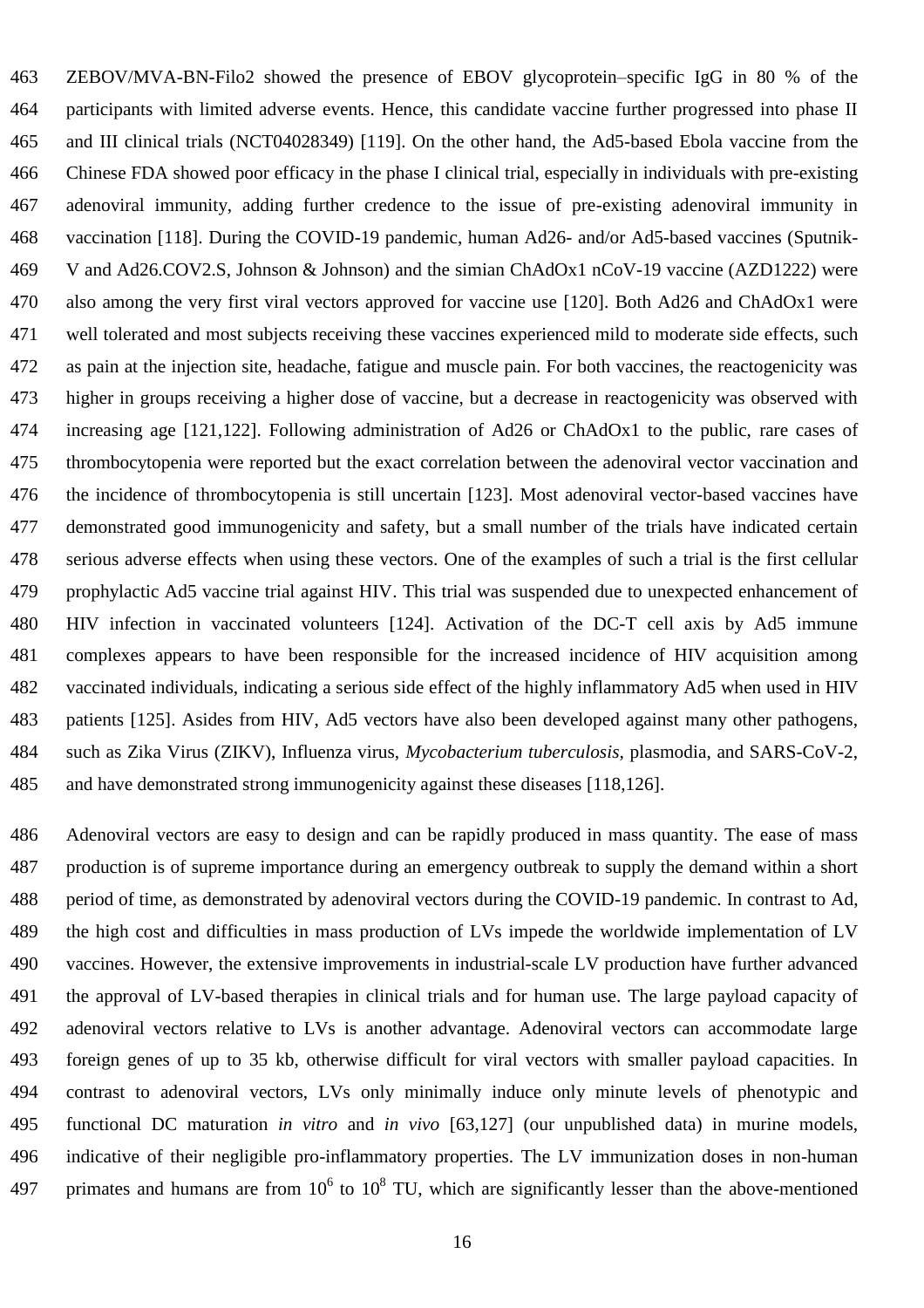doses used for adenoviral vectors [15]. LVs are also suitable for repeated administration in gene therapy and vaccination due to the ease of pseudotyping with heterologous VSV-G and their weak inflammatory property. The safety profile of LVs, despite not being as widely studied as adenoviral vectors, has so far been shown to be excellent in vaccinated animals and humans with priming and boosting [128]. On the other hand, the safety profile of adenoviral vectors in terms of inflammation, toxicity, and pre-existing immunity in humans is likely to be continuously be improved. The favorable scientific and practical features of both vectors clearly show their ability to address many diseases. However, each vector has its own shortcomings that need to be addressed to unlock their potential of these viral vectors for vaccination.

### *3.8. LV-based vaccination in preclinical models*

 The field of LV-based vaccination is still in its infancy compared to LV-based gene therapy. One of the reasons that LVs have come to the fore in vaccination in recent years is their ability to transduce DCs. Multiple LV vaccine candidates are being tested for tumor immunotherapy and a small handful are being tested for prophylactic T-cell immunity against infectious diseases [15,129,130]. Most attention on LV- based prophylactic T-cell immunity has focused on its use to target HIV. Numerous preclinical studies in 513 animal models have shown great success in strongly eliciting HIV-specific antibodies and cytotoxic  $CD8<sup>+</sup>$  T cells. A prime-boost regimen of ILVs encoding SIV macaque 239 Gag (SIVmac239 Gag) efficiently protected Cynomolgus macaques when they were challenged with SIVmac251. This protection was accompanied by a reduction in the viral load of two orders of magnitude and full preservation of CD28<sup>+</sup> 517 CD95<sup>+</sup> memory CD4<sup>+</sup> T cells during the primo-infection [15]. Another study that used a SIV-based NILV encoding EnvC.1086 gp140 showed durable antibody and T-cell responses after one year of a single immunization in rhesus macaques, with most of the vaccine-induced T cells being polyfunctional CD4<sup>+</sup> central memory cells [131]. Therapeutic vaccination of macaques, chronically infected with Simian Human Immunodeficiency Virus (SHIV), with a NILV encoding the SIV gag, induced durable T-cell responses, leading to sustainable virus control for more than 20 weeks [59]. Overall, these data suggest a durable and protective immune response following LV vaccination, in particular for complex diseases such as HIV, further demonstrating the potential of LV-based vaccines to advance to human clinical trials. An LV-based DC vaccine has been developed in which HIV-1 or LCMV antigens are co-expressed with CD40 ligand (CD40L) and possibly with a soluble Programmed cell Death 1 (PD-1) dimer. This vector activates DCs via CD40 and blocks the checkpoint PD Ligand 1 (PD-L1). Injection of appropriate mice with DCs transduced with such LV-based DC vaccines have shown induction of T-cell effector and memory cells and marked degrees of anti-viral protection [91,132,133].

 Notably, LVs have also demonstrated superior immunogenicity relative to other vaccine platforms, such as those based on DNA, protein, and Ad5 [58,134,135]. The absence of any adverse effects of LVs was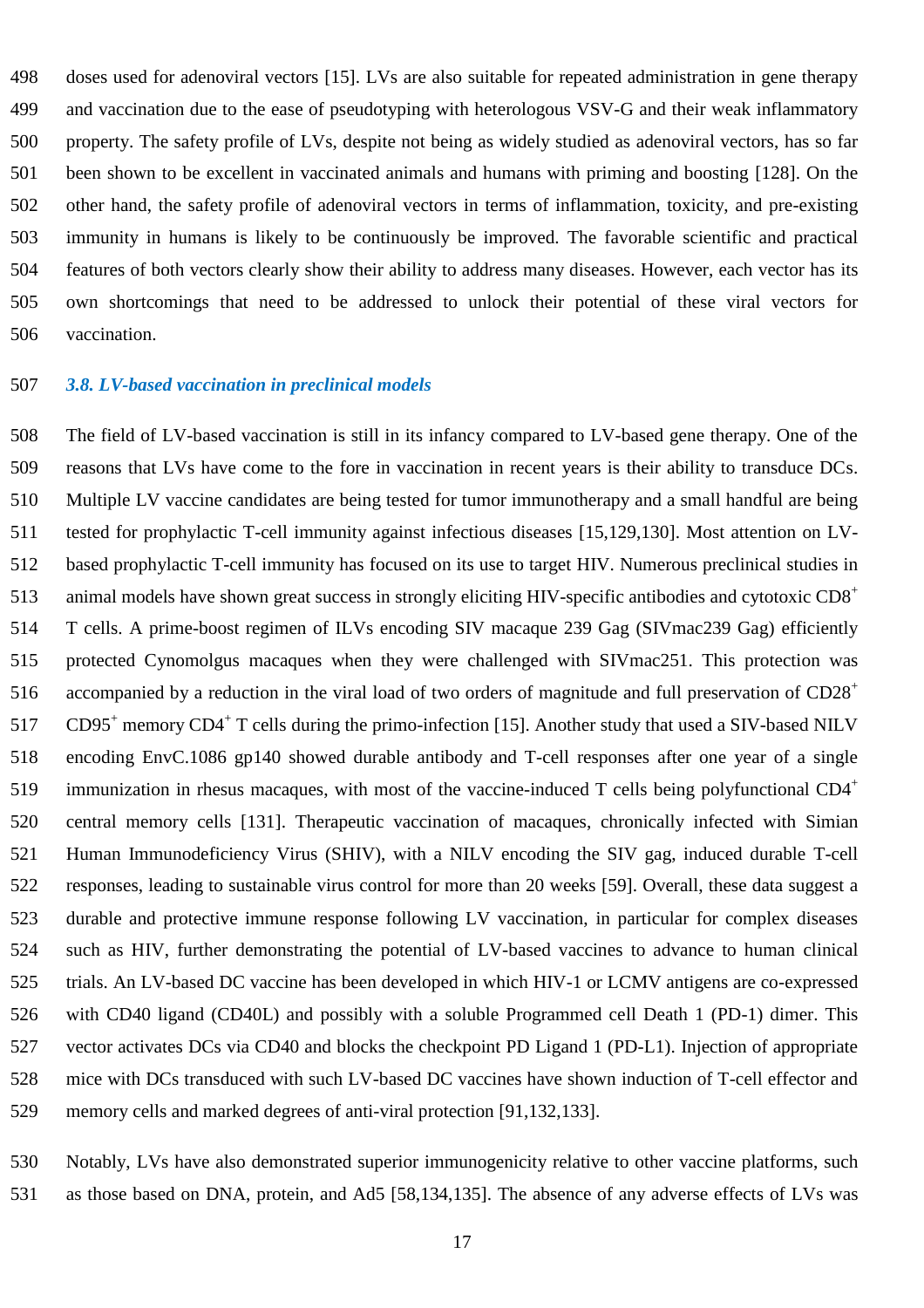also established in humans in a phase I HIV therapeutic clinical trial [136]. Although LV-based vaccine candidates are at their early stage of clinical development, increasing evidence of their efficacy and safety reinforce the potential and interest of these vectors in vaccination. LV vaccinations against malignancy and infectious diseases have consistently demonstrated the induction of strong humoral and cellular immune responses, accompanied by highly significant protection in preclinical animal models (Table 1).

 Our recent work on anti-flaviviral immunity, notably with ZIKV, illustrates the anti-viral efficacy of LV- based vaccination. ZIKV caused an unprecedented global health crisis in 2016 due to its potential to induce neurological defects in the developing fetus. As part of the concerted effort to combat ZIKV infection, we developed a NILV-based vaccine candidate encoding the ZIKV pre-membrane (prM) and envelope glycoprotein (E). A single systemic immunization of: (i) IFN α/β receptor knockout A129 mice, particularly susceptible to Zika, or (ii) immunocompetent mice, induced strong serum neutralizing antibody titers, which correlated with full and long-term protection, measurable as early as seven days up to the last time point studied, i.e. six months post-vaccination [135].

 More recently, we developed a NILV-based vaccine candidate against COVID-19, that encodes for the 546 full-length Spike glycoprotein of SARS-CoV-2 ( $S_{CoV-2}$ ) and elicits high titers of neutralizing antibodies, 547 as well as strong and poly-specific CD8<sup>+</sup> T-cell immunity [55]. Due to the non-replicative, non- integrating, non-cytopathic, negligibly inflammatory features of NILV, it was possible to use this vaccine candidate for intranasal administration. By inducing mucosal immunity, and notably the production of 550 Iung IgG, IgA, and  $CD8<sup>+</sup>$  T cells, and targeting the immune responses to the respiratory tract, at the entry site of the virus, it was possible to achieve full protection, characterized by the absence of detectable replicating virus, and the inhibition of deleterious inflammation and tissue injury in the lung [55]. This was demonstrated in mice, in which the expression of the SARS-CoV-2 receptor human Angiotensin Converting Enzyme 2 (hACE2) was induced by *in vivo* transduction of respiratory tract cells by an adenoviral vector, and in the highly susceptible golden hamsters, which are naturally permissive to SARS-CoV-2 replication, mimicking the human COVID-19 physiopathology. We also developed a hACE2 transgenic mouse model with unprecedented brain permissiveness to SARS-CoV-2 replication leading to a lethal disease in <4 days post infection. We used this highly stringent transgenic model to 559 provide the proof of principle that an intranasal booster immunization with the NILV:: $S_{C_0V_{-2}}$  vaccine candidate achieves full protection of both respiratory tract and brain against SARS-CoV-2 [137]. Given the neurotropism of SARS-CoV-2, the COVID-19-associated symptoms such as headache, anosmia, dysgeusia, impaired consciousness and cerebrovascular disease, the presence of SARS-CoV-2 in the nasopharynx and brain, and viral entry into the brain via the olfactory mucosa, the feasibility of nasal vaccination by NILV merits consideration for vaccine development [54,138-141]. Other vaccine strategies currently being developed do not take into account the protection of the central nervous system.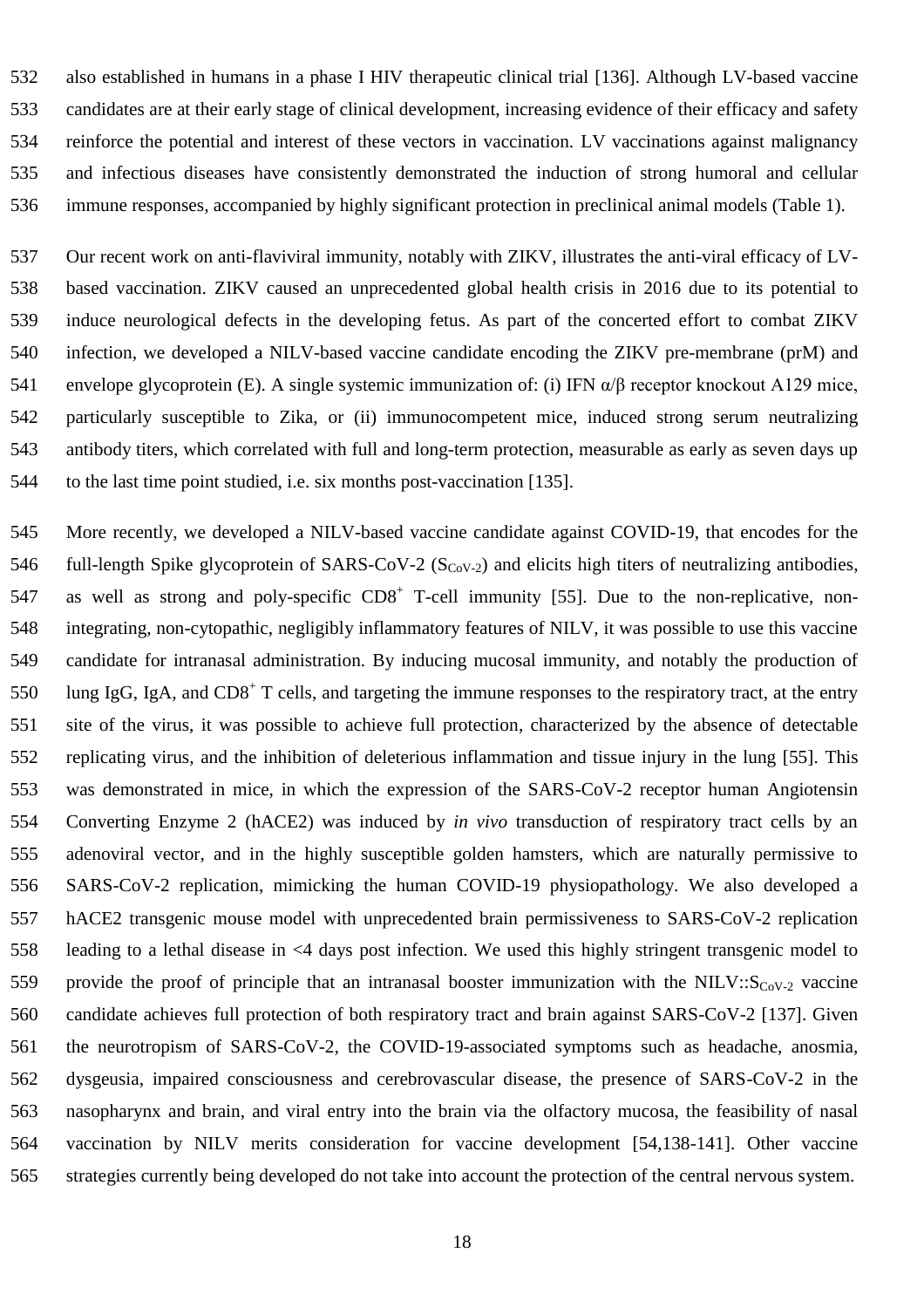Aside from the prophylactic vaccination against infectious diseases, we also recently evaluated the onco- immunotherapeutic impact of LV::OVA using the EG.7 tumor cell line expressing the surrogate OVA antigen [29]. A single intramuscular administration of LV::OVA to mice bearing large subcutaneous 569 tumors, i.e., with an average volume of  $\sim$ 250  $^{mm3}$ , led to complete tumor eradication and a high survival rate of 83%. Only 50% of their Ad5::OVA-vaccinated counterparts were protected in the same experiment. Therefore, LV onco-therapy provided higher protection and better survival than Ad5 in this murine immune-therapeutic setting [29].

#### **4. Conclusion/Discussion**

 LVs are potentially powerful vaccine vectors by virtue of their efficiency in transducing DCs *in vivo* and in inducing both strong and long lasting humoral and T-cell responses and effective protections in multiple preclinical models of infection and oncology. In addition to their high immunogenicity, integrase-deficient NILVs present a notable safety profile. These vectors are negligibly pro-inflammatory and non-replicative. Here, we reviewed the literature relating to the virological and immunological aspects of these vectors and provided elements of comparison with the more widely used, gold standard adenoviral vectors. We stress the quasi-absence of pre-existing immunity against LVs pseudotyped by the envelope glycoprotein of VSV, to which human populations have only been very rarely exposed, unlike adenoviral-based vectors, against which more than 80% of humans may have immunity, with the limitations that the pre-existing humoral and T-cell responses can have on the efficacy and safety of these vectors. The very weak inflammatory properties of LVs, as well as their non-cytopathic nature, pave the way for their use in mucosal vaccination, with particular interest in infectious diseases that affect the respiratory tract or brain. Recent results in various preclinical models reinforce the interest of these vectors in the prevention of infectious diseases and in onco-immunotherapy.

## **5. Expert Opinion**

 LVs have emerged as a powerful platform for gene therapy and vaccination purposes, and exhibit several advantages over other viral vectors. Considering the traits of LVs detailed in this review, LVs offers a promising opportunity for further vaccine development, suitable for a large number of clinical applications. To date, no adverse effect has been observed in preclinical animal models in diverse settings or in a clinical trial with LVs against HIV-1. Furthermore, our reported COVID*-*19 LV-based vaccine candidate is in progress to proceed to clinical trials. Thus far, a major limitation of the use of LVs in vaccination has been linked to constraints in technology transfer to manufacturers for their production in large quantities while maintaining an acceptable production yield. Thus, industrial-scale production for mass vaccination is still nascent. However, it must be taken into account that, compared to the adenoviral vaccine vectors that are currently mass produced, and which are injected at doses on the order of 5–  $15 \times 10^{10}$  vp per individual in humans, while ILV-based vaccination only requires the administration of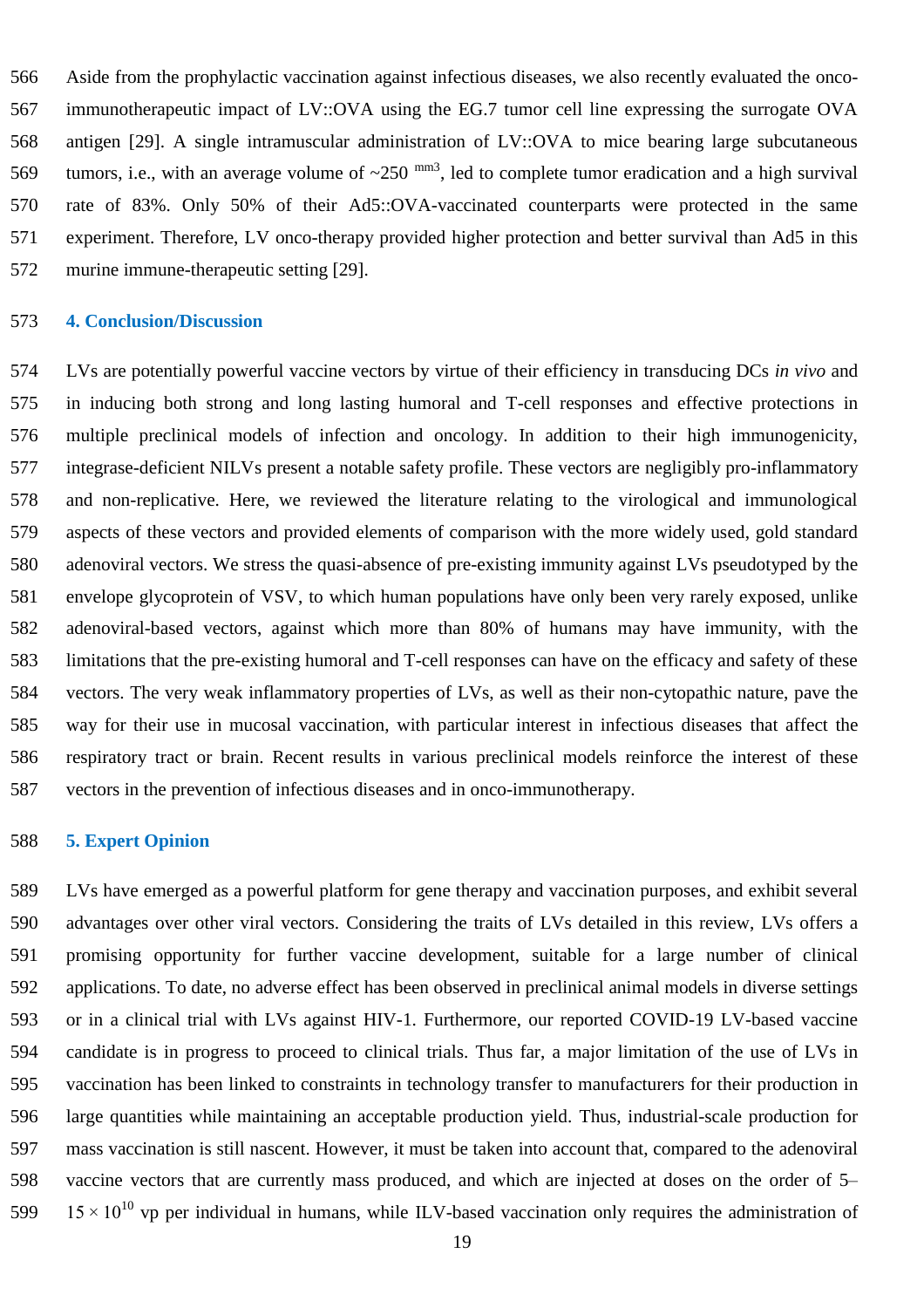$5-500 \times 10^6$  TU per individual for human use [126,128,142]. Therefore, the much lower effective doses of LVs should will compensate for their high production cost. LVs have largely shown their effectiveness, including the mucosal and, in particular, intranasal — vaccination route. With the first Good Manufacturing Practice (GMP) grade batches, the completion of toxicology studies adapted to the nasal administration route, will be required before LV can enter the clinic for mucosal immunization.

 A promising area to further optimize the immunogenicity of LVs will be to engineer LVs to: (i) route 606 antigens to the MHC-II presentation machinery for  $CD4^+$  T-cell induction, (ii) co-encode antigens and cytokines/chemo-attractants, and (iii) co-encodes antigens and elements for targeting them to relevant DC subtypes. Additional applied research also needs to be conducted to assess the effectiveness of LVs in the prevention and/or therapy of chronic infectious diseases, such as malaria and tuberculosis, as well as cancers. In the cancer field, the use of preclinical models, other than subcutaneous solid tumors, for example models of tumor dissemination will be essential. A head-to-head comparison of LV- and RNA- based vaccines in terms of antibody affinity, T-cell responses, pathogen neutralizing potential, immune memory characteristics, and the duration of the protective immunity, as well as side effects, will be valuable.

 LVs meet all the criteria for efficacy, as they trigger the various arms of adaptive immunity, with a high protective potential, without any side effects linked to innate immune reactions, as tested in numerous preclinical models by independent expert groups in the field, and pre-existing vector-specific immunity is absent in human populations. Overall, we believe that LVs have the potential to offer prophylactic and therapeutic effects against infectious diseases and cancer. In the near future, following their validation in regulatory preclinical trials, LVs have a realistic potential to be implemented in clinical practice, with significant use in vaccination. The next boost for LV-based vaccines will rely on niche technologies that will enable affordable large-scale production of LV doses, bringing us one step closer to the mass use of LVs in vaccination.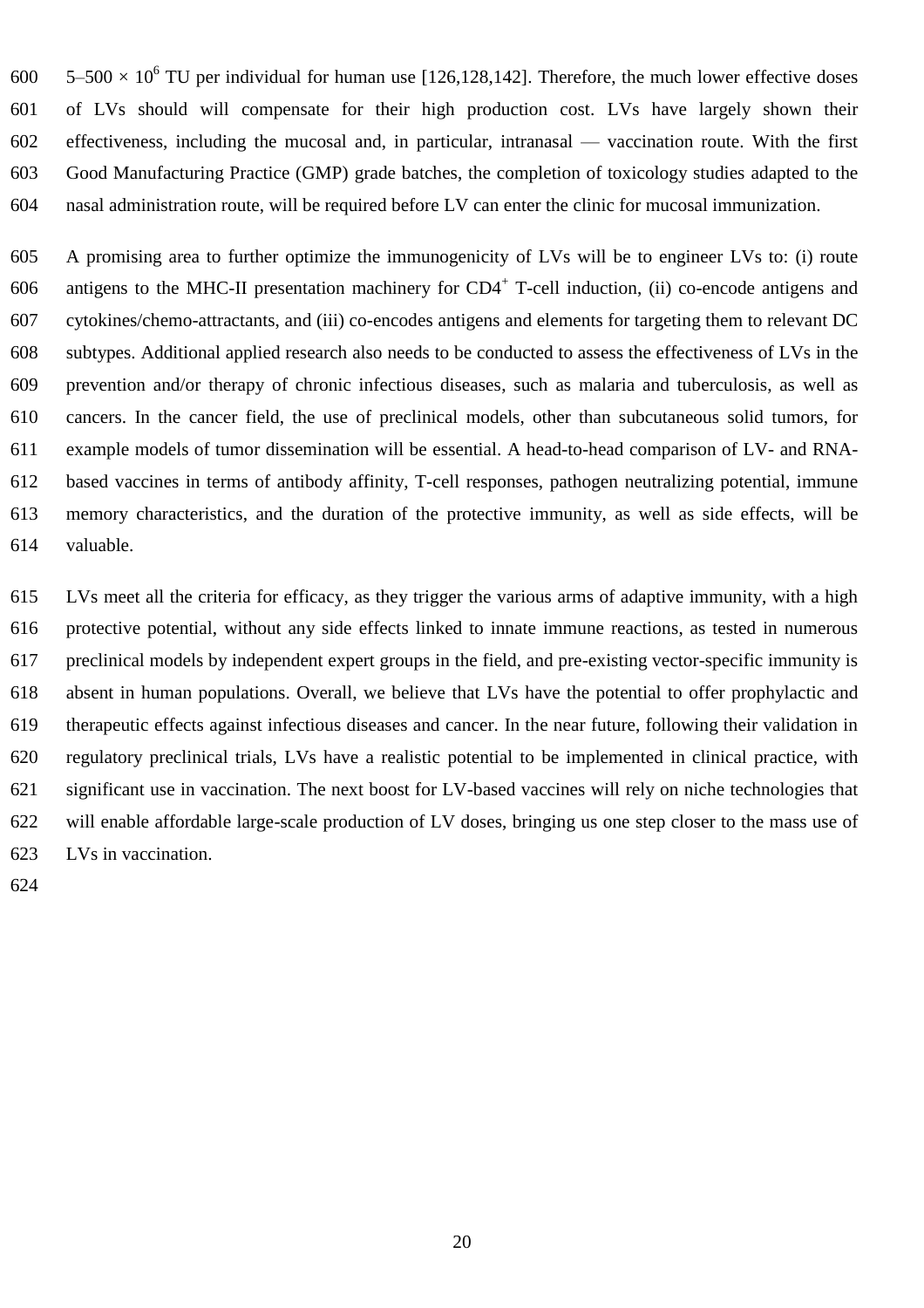## **Legend to the Figures**

## **Figure** Erreur ! Il n'y a pas de texte répondant à ce style dans ce document.**. Schematic representation of HIV-1 genome and development of LV system.**

 **(A)** The essential (*gag, pol* and *env)*, accessory (*vif, vpr, vpu* and *nef)* and regulatory (*tat* and *rev)* genes 629 of HIV-1 are flanked by two identical long terminal repeats (LTRs).  $\Psi$  represents the packaging signal, while the central polypurine tract (cPPT) and central termination sequence (CTS) were represented as black line. The cPPT and CTS forms a triple helical DNA flap, ensuring proper nuclear translocation of the pre-integration complex. RRE, represented in yellow circle, is the rev response element, responsible for transporting the unspliced RNA into cytoplasm. **(B)** Production of recombinant LV is separated into 3 634 distinct plasmid constructs. The expression cassette of LV contains cis-acting sequences  $(\Psi, RRE)$  and cPPT/CTS) and gene of interest under the control of an internal promoter which are flanked by two LTRs. The packaging plasmid encodes for *gag, pol, tat and rev* while the envelope plasmid encodes for the 637 envelope protein, both plasmid expression under the transcriptional control of  $P_{CMV}$ . LTR, long terminal 638 repeats;  $\Psi$ , packaging signal; RRE, rev response element; cPPT, central polypurine tract; CTS, central termination sequence;  $P_{CMV}$  cytomegalovirus promoter. termination sequence;  $P_{\text{CMV}}$  cytomegalovirus promoter.

## **Figure 2. Reverse transcription of self-inactivated (SIN) vector**.

 Reverse transcription is initiated when minus strand DNA synthesis starts from the primer binding site (PBS) of the single stranded viral RNA (shown in red line), copying the U5 and R region of the 5' genome. The RNaseH of the reverse transcription enzyme degrades the viral RNA that has been copied (shown as red dotted line). The minus strand DNA translocated to the 3' end of the viral genome using the R sequence, and continue to elongate to form a full length minus strand DNA, which now contains the  $\Delta$ U3 (shown as blue line). The remaining viral RNA is degraded by the RNaseH activity, except for central polypurine tract (cPPT) and PPT, which are resistant to degradation. The cPPT and PPT are used as primers for second strand plus DNA synthesis (shown as black line). After a second strand transfer, DNA synthesis continues to the cPPT, displacing ~100 nucleotides of cPPT-primed DNA and terminates at the central termination sequence (CTS), generating a kink within the three stranded DNA structure called the DNA flap [143]. At this point, the reverse transcription is completed and both plus and minus 652 strand of DNAs contain both copies of LTRs that have identical  $\Delta$ U3 at both ends.

## **Figure 3. Strategies for redirecting LV vectors to APC via engineered glycoproteins.**

 **(A)** VSV-G-pseudotyped LVs can infect a wide range of cell types via binding to LDLR receptor and heparan sulfate which are found in all cell types. **(B)** Measles virus glycoprotein (MVG)-pseudotyped LV infect APC preferentially via recognition of DC-SIGN or signaling lymphocytic activation molecule (SLAM) expressed on APC, and mediate entry into cells via direct membrane fusion. **(C)** The mutated sindbis virus envelope glycoprotein (muSVG)-pseudotyped LV confer tropism towards DC via binding to DC-SIGN. **(D)** LV pseudotyped with MVG-MHC II-specific single-chain antibody (scFv) recognizes MHC II-expressing APC. **(E)** LV pseudotyped with VSV-G-fusion DC2.1 or DC1/8-specific nanobody transduced only DC.

## **Figure 4. Schematic representation of LV vector containing β2m internal promoter.**

 LTR: Long Terminal Repeats; SD, Shine-Dalgarno sequence; RRE, Rev Response Element; cPPT, central PolyPurine Tract; CTS, Central Termination Sequence; ISRE, IFN-Stimulated Response Element; WPRE, Woodchuck Hepatitis Virus Posttranscriptional Regulatory Element.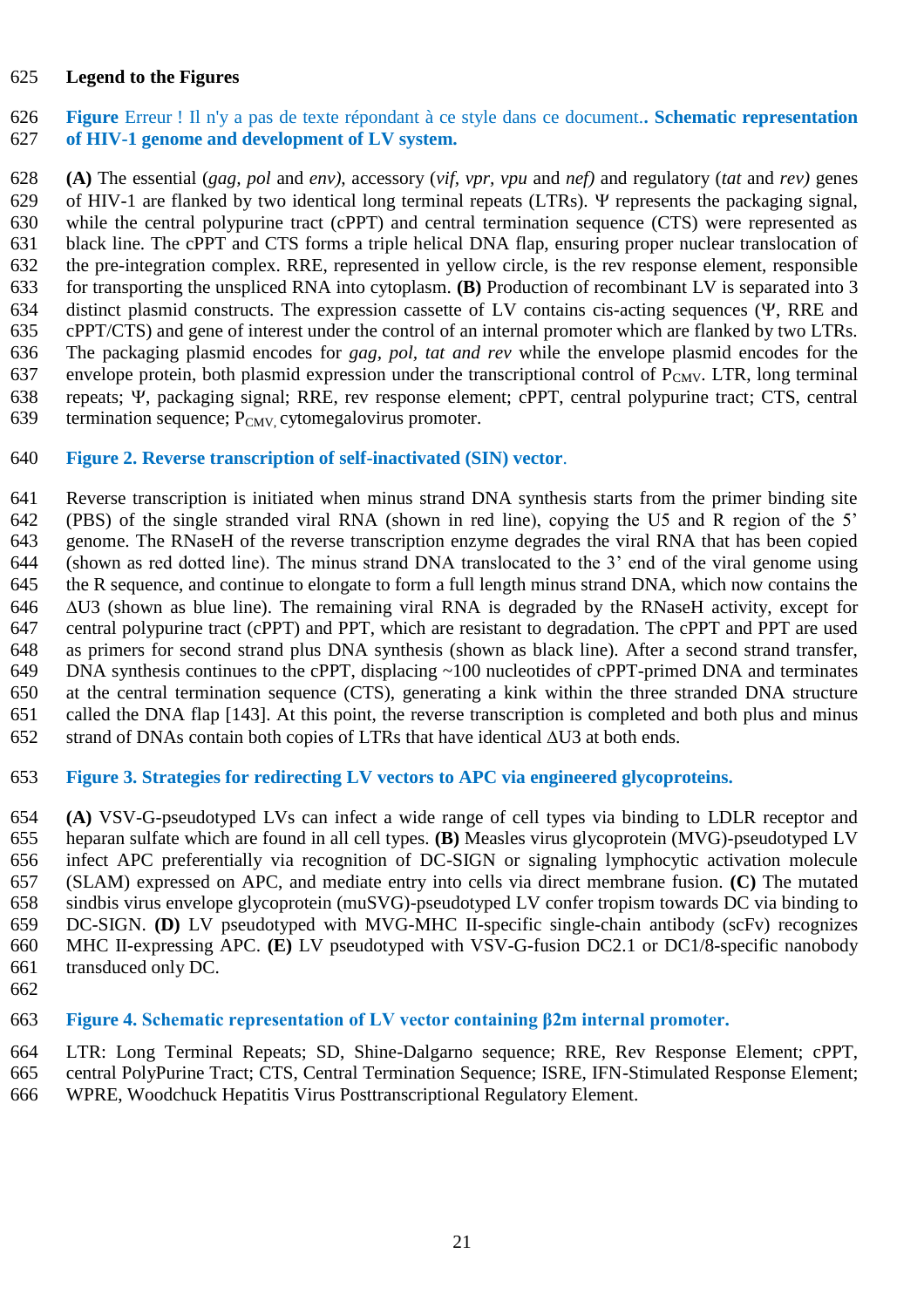## 667 **Table 1. LV-based vaccines against malignancies and infectious diseases.**

| <b>Disease</b>                   | Vector Type*                                                                                     | Antigen(s)                                                                                                                                                                                             | <b>Characteristics of the</b><br>immune response                      | Reference         |
|----------------------------------|--------------------------------------------------------------------------------------------------|--------------------------------------------------------------------------------------------------------------------------------------------------------------------------------------------------------|-----------------------------------------------------------------------|-------------------|
|                                  | <b>ILV</b>                                                                                       | Melan-A                                                                                                                                                                                                | $CD8+$ and $CD4+$ responses<br>against Melan-A                        | $[144]$           |
|                                  | <b>ILV</b>                                                                                       | <b>New</b><br>York<br>Esophageal<br>Squamous Cell<br>Carcinoma-1<br>$(NY-ESO-1)$                                                                                                                       | $CDS+$ response against NY-<br>ESO-1                                  | $[145]$           |
|                                  | <b>ILV</b>                                                                                       | Hsp70 co-expressed Tyrosine<br>related protein 2 (TRP2)                                                                                                                                                | $CDS+$ response against TRP2                                          | [146]             |
|                                  | <b>ILV</b>                                                                                       | Melan-A                                                                                                                                                                                                | $CDS+$ response against<br>Melan-A                                    | $[147]$           |
|                                  | <b>ILV</b>                                                                                       | MHC II promoter driving TRP2<br>expression                                                                                                                                                             | $CD8+$ response against TRP2                                          | $[35]$            |
|                                  | <b>ILV</b>                                                                                       | NY-ESO-1                                                                                                                                                                                               | $CD8^+$ , $CD4^+$ and antibody<br>response against NY-ESO-1           | $[148]$           |
|                                  | <b>ILV</b>                                                                                       | DC-specific promoter driving<br>expression of NY-ESO-1                                                                                                                                                 | $CD8+$ and $CD4+$ response<br>against NY-ESO-1                        | $[99]$            |
| Melanoma                         | <b>ILV</b>                                                                                       | Tyrosine<br>related protein<br>$\mathbf{1}$<br>(TRP1)                                                                                                                                                  | $CD8+$ response against TRP1                                          | [149]             |
|                                  | <b>ILV</b>                                                                                       | Human<br>telomerase<br>reverse<br>transcriptase (hTERT)                                                                                                                                                | $CDS+$ response against<br>hTERT                                      | $[150]$           |
|                                  | <b>NILV</b><br>pseudotyped with<br>a modified<br>Sindbis virus<br>envelop protein<br><b>NILV</b> | Melanoma antigen gp100                                                                                                                                                                                 | $CDS+$ response against<br>gp100                                      | $[89]$            |
|                                  | pseudotyped with<br>a modified<br>Sindbis virus<br>envelop protein                               | $NY-ESO-1$ <sup>#</sup>                                                                                                                                                                                | $CD8+$ and $CD4+$ response<br>against NY-ESO-1                        | [151] [152] [153] |
|                                  | <b>NILV</b>                                                                                      | Tyrosine<br>related<br>protein<br>$\mathbf{z}$<br>(TRP2)                                                                                                                                               | T cells against TRP2                                                  | [154]             |
| Prostate<br>Cancer               | <b>ILV</b>                                                                                       | Prostate<br>cell<br>antigen<br>stem<br>(PSCA)                                                                                                                                                          | $CD8+$ and $CD4+$ response<br>against PSCA                            | [155]             |
| Hepatitis B<br>virus (HBV)       | <b>NILV</b>                                                                                      | secreted HBsAg                                                                                                                                                                                         | Antibody and T cells against<br>HBsAg                                 | $[34]$            |
| Hepatitis<br>cytomegalov<br>irus | <b>NILV</b>                                                                                      | Prime with<br>Ad5<br>harboring<br>envelope $1$ (E1) and envelope $2$<br>glycoproteins,<br>boosted<br>(E2)<br>with NILV pseudotype with E1<br>and E2, harboring the non-<br>structural protein 3 (NSP3) | Broadly neutralizing<br>antibodies against E1, E2<br>and NS3          | [156]             |
| Human<br>Papilloma<br>Virus      | <b>NILV</b>                                                                                      | E7 fused to calreticulin<br>to<br>enhance MHC I presentation                                                                                                                                           | $CDS+$ and antibody response<br>against E7                            | $[157]$           |
| Malaria                          | <b>NILV</b>                                                                                      | Plasmodium<br>yoelii<br>Circumsporozoite Protein (Py<br>CSP)                                                                                                                                           | $CDS+$ response against $CSP$                                         | $[17]$            |
| West Nile                        | <b>ILV</b>                                                                                       | secreted soluble form of the<br>envelope E-glycoprotein (sE)                                                                                                                                           | Antibody against sE                                                   | $[19]$            |
| Virus                            | <b>NILV</b>                                                                                      | secreted soluble form of the<br>envelope E-glycoprotein (sE)                                                                                                                                           | Antibody against sE                                                   | [17]<br>$[24]$    |
| Influenza                        | <b>NILV</b>                                                                                      | hemagglutinin<br>(HA)<br>and<br>nucleoprotein (NP)                                                                                                                                                     | $CDS+$ response against NP;<br>Antibodies against HA and<br><b>NP</b> | $[18]$            |
| Zika                             | ILV and NILV                                                                                     | pre-membrane envelope (prM-<br>E)                                                                                                                                                                      | Antibody against prM-E                                                | [135]             |
| SARS-CoV-                        | ILV and NILV                                                                                     | Full length Spike protein                                                                                                                                                                              | Antibody and CD8 <sup>+</sup> T cells<br>against Spike                | [55, 137]         |
| <b>HIV</b>                       | <b>ILV</b>                                                                                       | Multiple HIV epitopes encoded                                                                                                                                                                          | Multi-specific CD8 <sup>+</sup> and<br>$CD4+$ response against        | $[130]$           |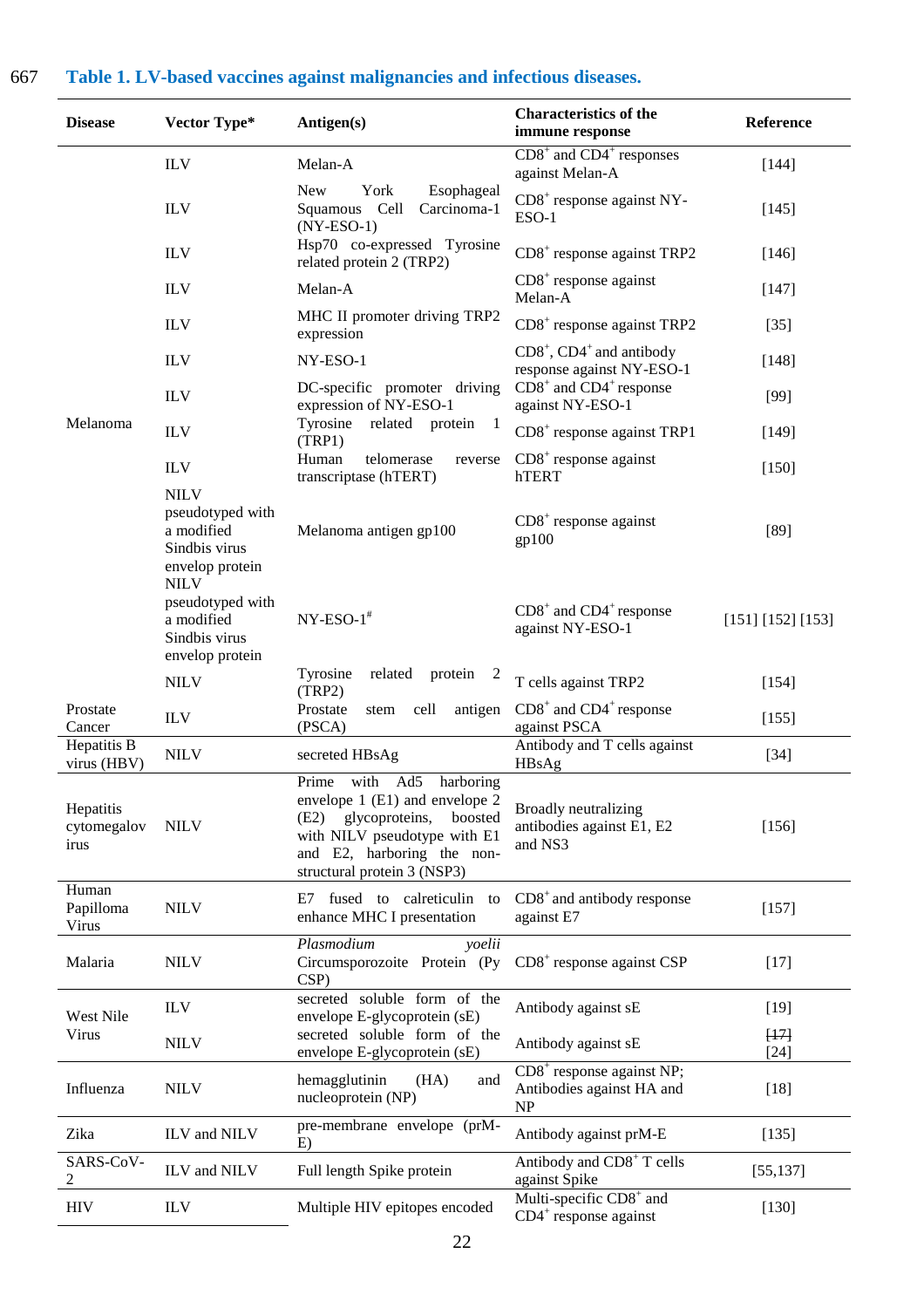|                                 |                           | multiple encoded HIV<br>epitopes<br>$CDS+ T$ cell response and     |         |
|---------------------------------|---------------------------|--------------------------------------------------------------------|---------|
| <b>NILV</b>                     | Codon-optimized gp120     | antibody response against<br>gp120                                 | $[158]$ |
| <b>ILV</b>                      | Codon-optimized SIV gp120 | $CD8+$ and $CD4+$ responses                                        | $[16]$  |
| <b>ILV</b>                      | HIV Gag, Pol and Rev      | $CD4^+$ and $CD8^+$ T cell<br>response against Gag, Pol<br>and Rev | [159]   |
| <b>SIV-based NILV</b>           | 1086 gp140 and 1176 gp140 | Antibodies against 1086 and<br>1176 gp140                          | [30]    |
| <b>SIV-based NILV</b>           | HIV-1 EnvC.1086 gp140     | Antibodies, CD8 <sup>+</sup> and CD4 <sup>+</sup><br>against gp120 | [131]   |
| <b>SIV-based NILV</b>           | HIV-1 EnvC.CH505 gp140    | Antibodies and T cells<br>against gp140                            | $[58]$  |
| $SIV-$ and $HIV-$<br>based NILV | SIV-gag and (bnAb) PGT121 | $CD4^+$ and $CD8^+$ against SIV<br>gag                             | $[59]$  |
| $ILV^*$                         | HIV Gag, Pol, Nef         | $CD4^+$ and $CD8^+$ T cells                                        | $[128]$ |

668 \*Unless otherwise stated, all ILV and NILV vectors stated here are HIV-1 based vector pseudotyped with VSV.G. 668<br>669<br>670

669 #Used in clinical trial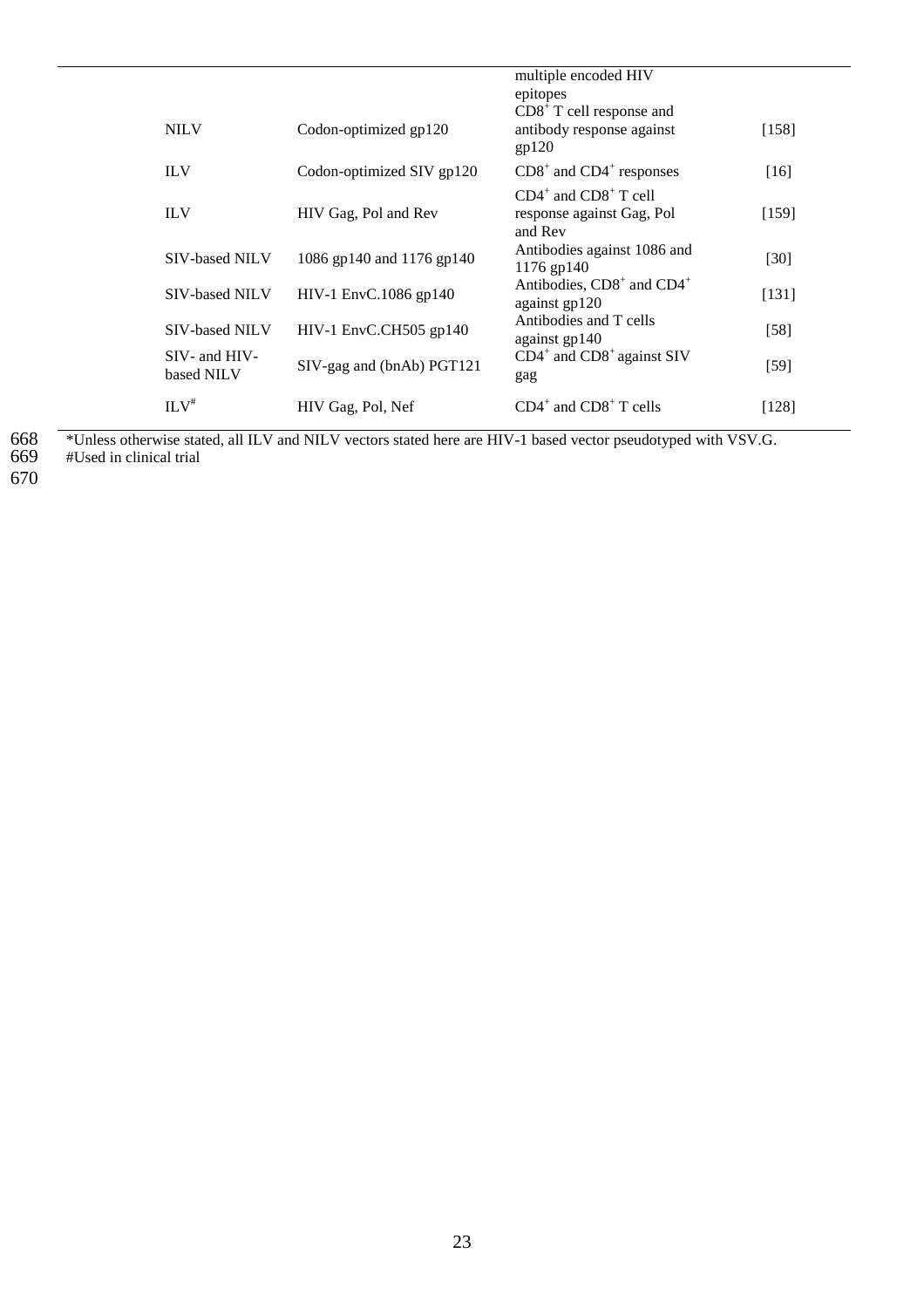## **Acknowledgement**

 The authors are very grateful to Dr. François Anna (Pasteur-TheraVectys Joint Laboratory) for helpful discussions.

#### **Funding**

- This manuscript was funded by TheraVectys and Institut Pasteur.
- 

## **Declaration of Interests**

 Min-Wen Ku is an employee of TheraVectys, Pierre Charneau is the founder and CSO of TheraVectys, Laleh Majlessi has no relevant affiliations or financial involvement with any organization or entity with a financial interest in or financial conflict with the subject matter or materials discussed in the manuscript. This includes employment, consultancies, honoraria, stock ownership or options, expert testimony, grants or patents received or pending, or royalties.

## **Author contribution**

 All authors substantially contributed to the conception and design of the review article and interpreting the relevant literature, and have been involved in writing the review article or revised it for intellectual content.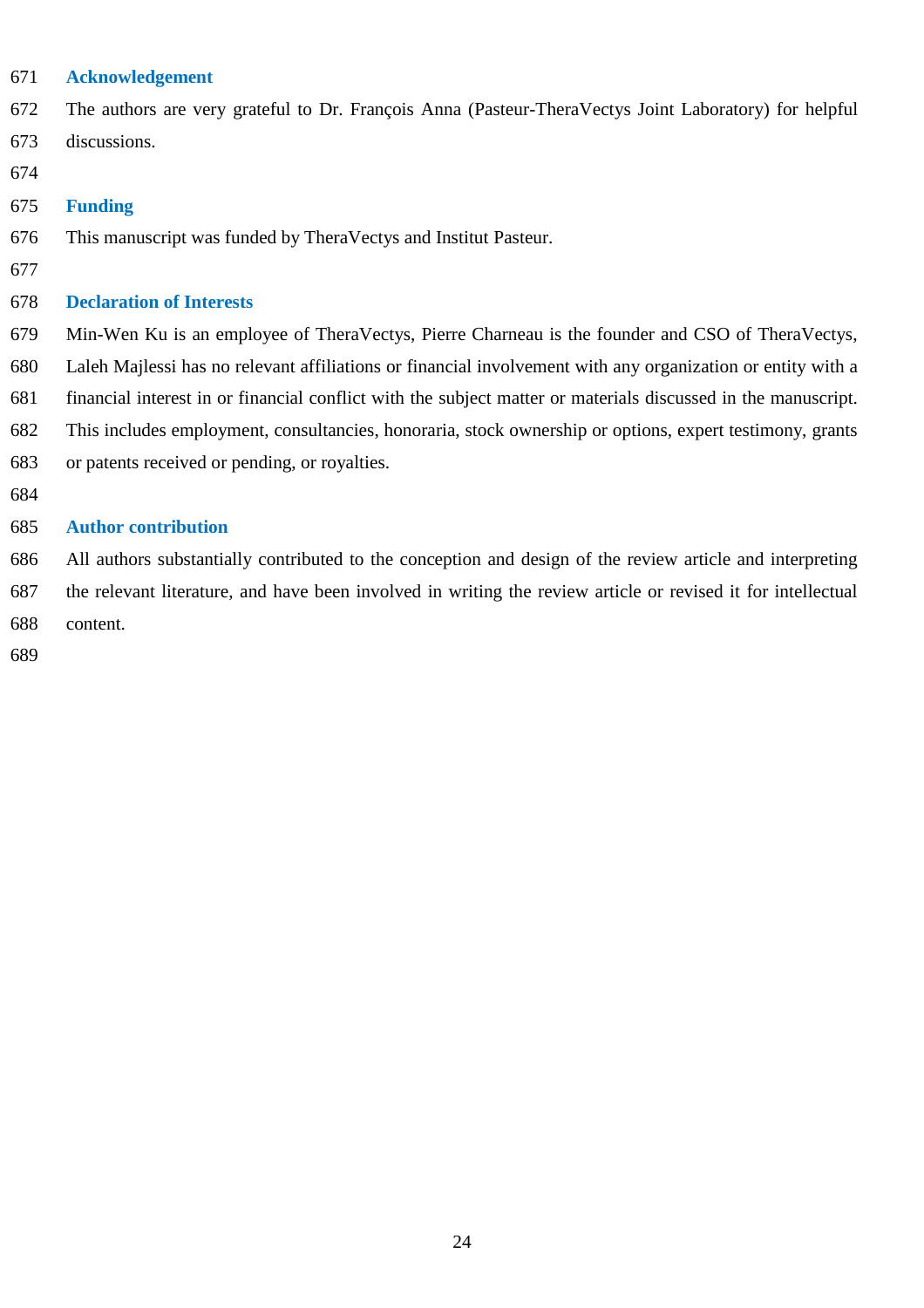#### **References**

- 1. Detmer A, Glenting J. Live bacterial vaccines--a review and identification of potential hazards. *Microb Cell Fact*, 5, 23 (2006).
- 2. Nascimento IP, Leite LC. Recombinant vaccines and the development of new vaccine strategies. *Braz J Med Biol Res*, 45(12), 1102-1111 (2012).
- 3. Ura T, Okuda K, Shimada M. Developments in Viral Vector-Based Vaccines. *Vaccines (Basel)*, 2(3), 624-641 (2014).
- 4. Barouch DH, Picker LJ. Novel vaccine vectors for HIV-1. *Nat Rev Microbiol*, 12(11), 765-771 (2014).
- 5. Graham FL, Prevec L. Adenovirus-based expression vectors and recombinant vaccines. *Biotechnology*, 20, 363-390 (1992).
- 6. Im EJ, Hanke T. MVA as a vector for vaccines against HIV-1. *Expert Rev Vaccines*, 3(4 Suppl), S89-97 (2004).
- 7. Moss B, Smith GL, Mackett M. Use of vaccinia virus as an infectious molecular cloning and expression vector. *Gene Amplif Anal*, 3, 201-213 (1983).
- Wen AM, Steinmetz NF. Design of virus-based nanomaterials for medicine, biotechnology, and energy. *Chem Soc Rev*, 45(15), 4074-4126 (2016).
- 9. Cooney EL, Collier AC, Greenberg PD *et al.* Safety of and immunological response to a recombinant vaccinia virus vaccine expressing HIV envelope glycoprotein. *Lancet*, 337(8741), 567-572 (1991).
- 10. Long SS, Prober CG, Fischer M. Principles and practice of pediatric infectious diseases. . Elsevier (2018).
- 11. Casimiro DR, Chen L, Fu TM *et al.* Comparative immunogenicity in rhesus monkeys of DNA plasmid, recombinant vaccinia virus, and replication-defective adenovirus vectors expressing a human immunodeficiency virus type 1 gag gene. *J Virol*, 77(11), 6305-6313 (2003).
- 12. Zhu FC, Guan XH, Li YH *et al.* Immunogenicity and safety of a recombinant adenovirus type-5- vectored COVID-19 vaccine in healthy adults aged 18 years or older: a randomised, double-blind, placebo-controlled, phase 2 trial. *Lancet*, 396(10249), 479-488 (2020).
- 13. Dicks MD, Guzman E, Spencer AJ *et al.* The relative magnitude of transgene-specific adaptive immune responses induced by human and chimpanzee adenovirus vectors differs between laboratory animals and a target species. *Vaccine*, 33(9), 1121-1128 (2015).
- 14. Dicks MD, Spencer AJ, Coughlan L *et al.* Differential immunogenicity between HAdV-5 and chimpanzee adenovirus vector ChAdOx1 is independent of fiber and penton RGD loop sequences in mice. *Sci Rep*, 5, 16756 (2015).
- 15. Beignon AS, Mollier K, Liard C *et al.* Lentiviral vector-based prime/boost vaccination against AIDS: pilot study shows protection against Simian immunodeficiency virus SIVmac251 challenge in macaques. *J Virol*, 83(21), 10963-10974 (2009).

 \*\* A prime-boost LV-based vaccine encoding the SIV GAG antigen confers strong reduction in viremia 728 level  $(\sim 2 \log_{10})$  in a model SIV mac 251 infection of cynomolgus macaques.<br>729 16. Buffa V, Negri DR, Leone P *et al.* Evaluation of a self-inactivation

- 16. Buffa V, Negri DR, Leone P *et al.* Evaluation of a self-inactivating lentiviral vector expressing simian immunodeficiency virus gag for induction of specific immune responses in vitro and in vivo. *Viral Immunol*, 19(4), 690-701 (2006).
- 17. Coutant F, Sanchez David RY, Felix T *et al.* A nonintegrative lentiviral vector-based vaccine provides long-term sterile protection against malaria. *PLoS One*, 7(11), e48644 (2012).
- 18. Gallinaro A, Borghi M, Bona R *et al.* Integrase Defective Lentiviral Vector as a Vaccine Platform for Delivering Influenza Antigens. *Front Immunol*, 9, 171 (2018).
- 19. Iglesias MC, Frenkiel MP, Mollier K, Souque P, Despres P, Charneau P. A single immunization with a minute dose of a lentiviral vector-based vaccine is highly effective at eliciting protective humoral immunity against West Nile virus. *J Gene Med*, 8(3), 265-274 (2006).
- 20. Abordo-Adesida E, Follenzi A, Barcia C *et al.* Stability of lentiviral vector-mediated transgene expression in the brain in the presence of systemic antivector immune responses. *Hum Gene Ther*, 16(6), 741-751 (2005).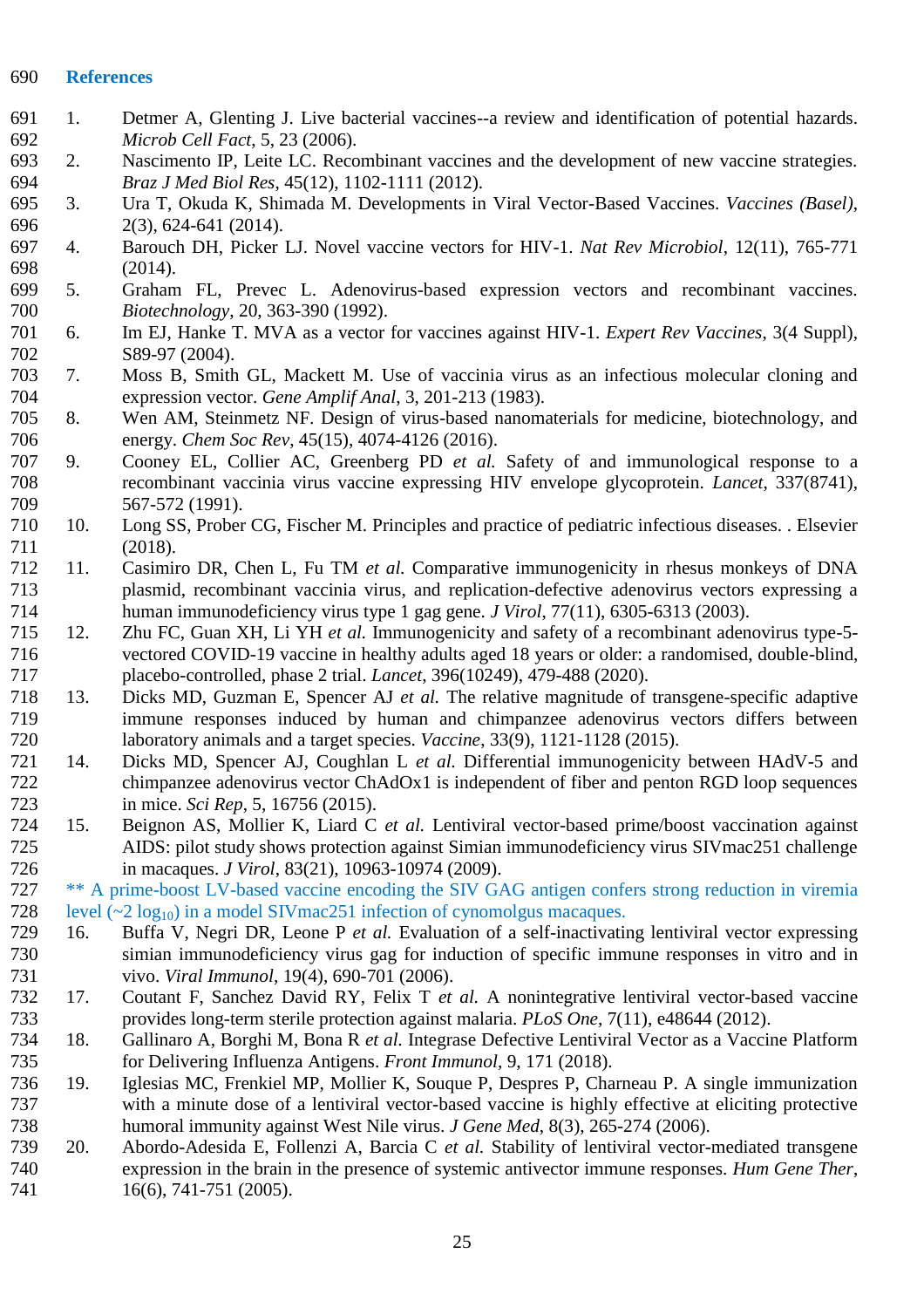- 21. Hastie E, Cataldi M, Marriott I, Grdzelishvili VZ. Understanding and altering cell tropism of vesicular stomatitis virus. *Virus Res*, 176(1-2), 16-32 (2013).
- 22. Wold WS, Toth K. Adenovirus vectors for gene therapy, vaccination and cancer gene therapy. *Curr Gene Ther*, 13(6), 421-433 (2013).
- 23. [https://www.hiv.gov/hiv-basics/overview/data-and-trends/statistics.](https://www.hiv.gov/hiv-basics/overview/data-and-trends/statistics)).
- 24. Coutant F, Frenkiel MP, Despres P, Charneau P. Protective antiviral immunity conferred by a nonintegrative lentiviral vector-based vaccine. *PLoS One*, 3(12), e3973 (2008).
- 749 25. Esslinger C, Romero P, MacDonald HR. Efficient transduction of dendritic cells and induction of a T-cell response by third-generation lentivectors. Hum Gene Ther, 13(9), 1091-1100 (2002). a T-cell response by third-generation lentivectors. *Hum Gene Ther*, 13(9), 1091-1100 (2002).
- 26. He Y, Zhang J, Mi Z, Robbins P, Falo LD, Jr. Immunization with lentiviral vector-transduced dendritic cells induces strong and long-lasting T cell responses and therapeutic immunity. *J Immunol*, 174(6), 3808-3817 (2005).
- 27. Zhan Y, Chow KV, Soo P *et al.* Plasmacytoid dendritic cells are short-lived: reappraising the influence of migration, genetic factors and activation on estimation of lifespan. *Sci Rep*, 6, 25060 (2016).
- 28. Wang XY, Zhang JH, Zhang X, Sun QL, Zhao CP, Wang TY. Impact of Different Promoters on Episomal Vectors Harbouring Characteristic Motifs of Matrix Attachment Regions. *Sci Rep*, 6, 26446 (2016).
- 29. Ku MW, Authié P, Nevo F *et al.* Lentiviral Vector induces high-quality Memory T Cells via Dendritic Cells transduction. *Comm. Biol.*, 4(1), 713 (2021).
- 30. Blasi M, Negri D, LaBranche C *et al.* IDLV-HIV-1 Env vaccination in non-human primates induces affinity maturation of antigen-specific memory B cells. *Commun Biol*, 1, 134 (2018).
- 31. Rossi A, Michelini Z, Leone P *et al.* Optimization of mucosal responses after intramuscular immunization with integrase defective lentiviral vector. *PLoS One*, 9(9), e107377 (2014).
- 32. Dalsgaard T, Cecchi CR, Askou AL *et al.* Improved Lentiviral Gene Delivery to Mouse Liver by Hydrodynamic Vector Injection through Tail Vein. *Mol Ther Nucleic Acids*, 12, 672-683 (2018).
- 33. Jimenez DF, Lee CI, O'Shea CE, Kohn DB, Tarantal AF. HIV-1-derived lentiviral vectors and fetal route of administration on transgene biodistribution and expression in rhesus monkeys. *Gene Ther*, 12(10), 821-830 (2005).
- 34. Karwacz K, Mukherjee S, Apolonia L *et al.* Nonintegrating lentivector vaccines stimulate prolonged T-cell and antibody responses and are effective in tumor therapy. *J Virol*, 83(7), 3094- 3103 (2009).
- 35. Kimura T, Koya RC, Anselmi L *et al.* Lentiviral vectors with CMV or MHCII promoters administered in vivo: immune reactivity versus persistence of expression. *Mol Ther*, 15(7), 1390- 1399 (2007).
- 36. Lin YY, Belle I, Blasi M *et al.* Skeletal Muscle Is an Antigen Reservoir in Integrase-Defective Lentiviral Vector-Induced Long-Term Immunity. *Mol Ther Methods Clin Dev*, 17, 532-544 (2020).
- 37. Froelich S, Tai A, Wang P. Lentiviral vectors for immune cells targeting. *Immunopharmacol Immunotoxicol*, 32(2), 208-218 (2010).
- 38. Naldini L, Blomer U, Gallay P *et al.* In vivo gene delivery and stable transduction of nondividing cells by a lentiviral vector. *Science*, 272(5259), 263-267 (1996).

 \* First work to propose the use of HIV-1 derived lentiviral vector as a transfer vector for in vivo gene delivery in non-diving cells.

- 39. Munis AM. Gene Therapy Applications of Non-Human Lentiviral Vectors. *Viruses*, 12(10) (2020).
- 40. Goyvaerts C, Liechtenstein T, Bricogne C, Escors D, Breckpot K. Targeted Lentiviral Vectors: Current Applications and Future Potential. *Gene Therapy - Tools and Potential Applications (InTech)* (2013).
- 41. Zennou V, Petit C, Guetard D, Nerhbass U, Montagnier L, Charneau P. HIV-1 genome nuclear import is mediated by a central DNA flap. *Cell*, 101(2), 173-185 (2000).
- \*\* First work to establisht that DNA flap is essential for HIV-1 nuclear import.
- 42. Naldini L, Trono D, Verma IM. Lentiviral vectors, two decades later. *Science*, 353(6304), 1101- 1102 (2016).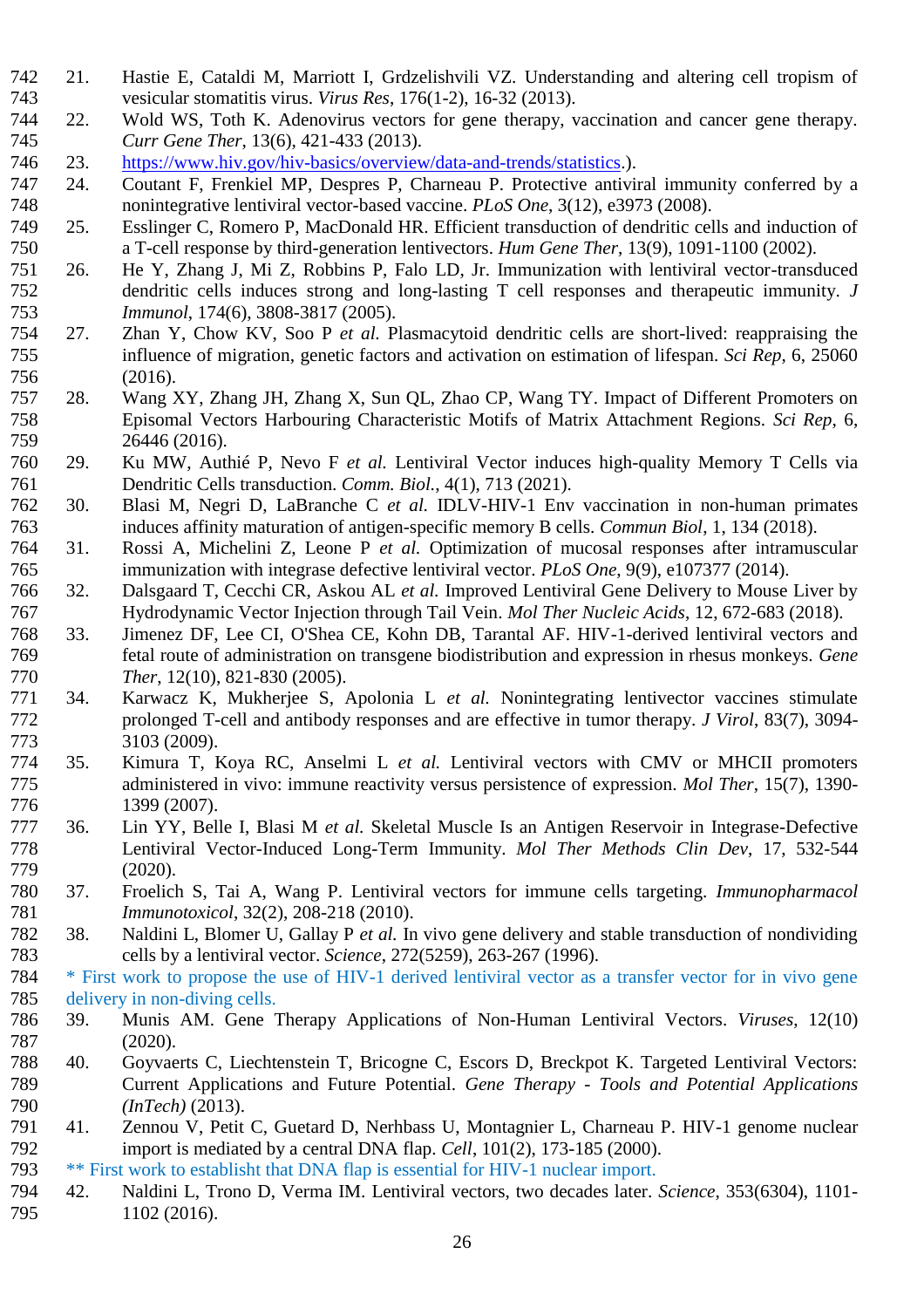- 43. Follenzi A, Naldini L. Generation of HIV-1 derived lentiviral vectors. *Methods Enzymol*, 346, 454-465 (2002).
- 44. Cronin J, Zhang XY, Reiser J. Altering the tropism of lentiviral vectors through pseudotyping. *Curr Gene Ther*, 5(4), 387-398 (2005).
- 45. Hacein-Bey-Abina S, von Kalle C, Schmidt M *et al.* A serious adverse event after successful gene therapy for X-linked severe combined immunodeficiency. *N Engl J Med*, 348(3), 255-256 (2003).
- 46. Hacein-Bey-Abina S, Von Kalle C, Schmidt M *et al.* LMO2-associated clonal T cell proliferation 803 in two patients after gene therapy for SCID-X1. *Science*, 302(5644), 415-419 (2003).<br>804 47. Milone MC, O'Doherty U. Clinical use of lentiviral vectors. *Leukemia*, 32(7), 1529-1.
- 47. Milone MC, O'Doherty U. Clinical use of lentiviral vectors. *Leukemia*, 32(7), 1529-1541 (2018).
- 48. Durand S, Cimarelli A. The inside out of lentiviral vectors. *Viruses*, 3(2), 132-159 (2011).
- 49. Olbrich H, Slabik C, Stripecke R. Reconstructing the immune system with lentiviral vectors. *Virus Genes*, 53(5), 723-732 (2017).
- 50. Banasik MB, McCray PB, Jr. Integrase-defective lentiviral vectors: progress and applications. *Gene Ther*, 17(2), 150-157 (2010).
- 51. Saenz DT, Loewen N, Peretz M *et al.* Unintegrated lentivirus DNA persistence and accessibility to expression in nondividing cells: analysis with class I integrase mutants. *J Virol*, 78(6), 2906- 2920 (2004).
- 52. Apolonia L, Waddington SN, Fernandes C *et al.* Stable gene transfer to muscle using non-integrating lentiviral vectors. *Mol Ther*, 15(11), 1947-1954 (2007).
- 53. Berger G, Goujon C, Darlix JL, Cimarelli A. SIVMAC Vpx improves the transduction of dendritic cells with nonintegrative HIV-1-derived vectors. *Gene Ther*, 16(1), 159-163 (2009).
- 54. Ku MW, Authié P, Bourgine M *et al.* Brain and Lung Cross-Protection against Ancestral or Emerging SARS-CoV-2 by Intranasal Lentiviral Vaccination in a New hACE2 Transgenic Murine Model. *Research Square*, (2021).
- 55. Ku MW, Bourgine M, Authie P *et al.* Intranasal vaccination with a lentiviral vector protects against SARS-CoV-2 in preclinical animal models. *Cell Host Microbe*, 29(2), 236-249 e236 (2021).
- 56. Miller DG, Adam MA, Miller AD. Gene transfer by retrovirus vectors occurs only in cells that are actively replicating at the time of infection. *Mol Cell Biol*, 10(8), 4239-4242 (1990).
- 57. Ingusci S, Verlengia G, Soukupova M, Zucchini S, Simonato M. Gene Therapy Tools for Brain Diseases. *Front Pharmacol*, 10, 724 (2019).
- 58. Blasi M, Negri D, Saunders KO *et al.* Immunogenicity, safety, and efficacy of sequential immunizations with an SIV-based IDLV expressing CH505 Envs. *NPJ Vaccines*, 5(1), 107 (2020).
- 59. Blasi M, Wescott EC, Baker EJ *et al.* Therapeutic vaccination with IDLV-SIV-Gag results in durable viremia control in chronically SHIV-infected macaques. *NPJ Vaccines*, 5(1), 36 (2020).
- 60. Kumar M, Keller B, Makalou N, Sutton RE. Systematic determination of the packaging limit of lentiviral vectors. *Hum Gene Ther*, 12(15), 1893-1905 (2001).
- 61. Counsell JR, Asgarian Z, Meng J *et al.* Lentiviral vectors can be used for full-length dystrophin gene therapy. *Sci Rep*, 7(1), 79 (2017).
- 62. Sweeney NP, Vink CA. The impact of lentiviral vector genome size and producer cell genomic to gag-pol mRNA ratios on packaging efficiency and titre. *Mol Ther Methods Clin Dev*, 21, 574-584 (2021).
- 63. Cousin C, Oberkampf M, Felix T *et al.* Persistence of Integrase-Deficient Lentiviral Vectors Correlates with the Induction of STING-Independent CD8(+) T Cell Responses. *Cell Rep*, 26(5), 841 1242-1257 e1247 (2019).
- 64. Martinez-Molina E, Chocarro-Wrona C, Martinez-Moreno D, Marchal JA, Boulaiz H. Large- Scale Production of Lentiviral Vectors: Current Perspectives and Challenges. *Pharmaceutics*, 12(11) (2020).
- 65. Srivastava A, Mallela KMG, Deorkar N, Brophy G. Manufacturing Challenges and Rational Formulation Development for AAV Viral Vectors. *J Pharm Sci*, 110(7), 2609-2624 (2021).
- 66. Vellinga J, Smith JP, Lipiec A *et al.* Challenges in manufacturing adenoviral vectors for global vaccine product deployment. *Hum Gene Ther*, 25(4), 318-327 (2014).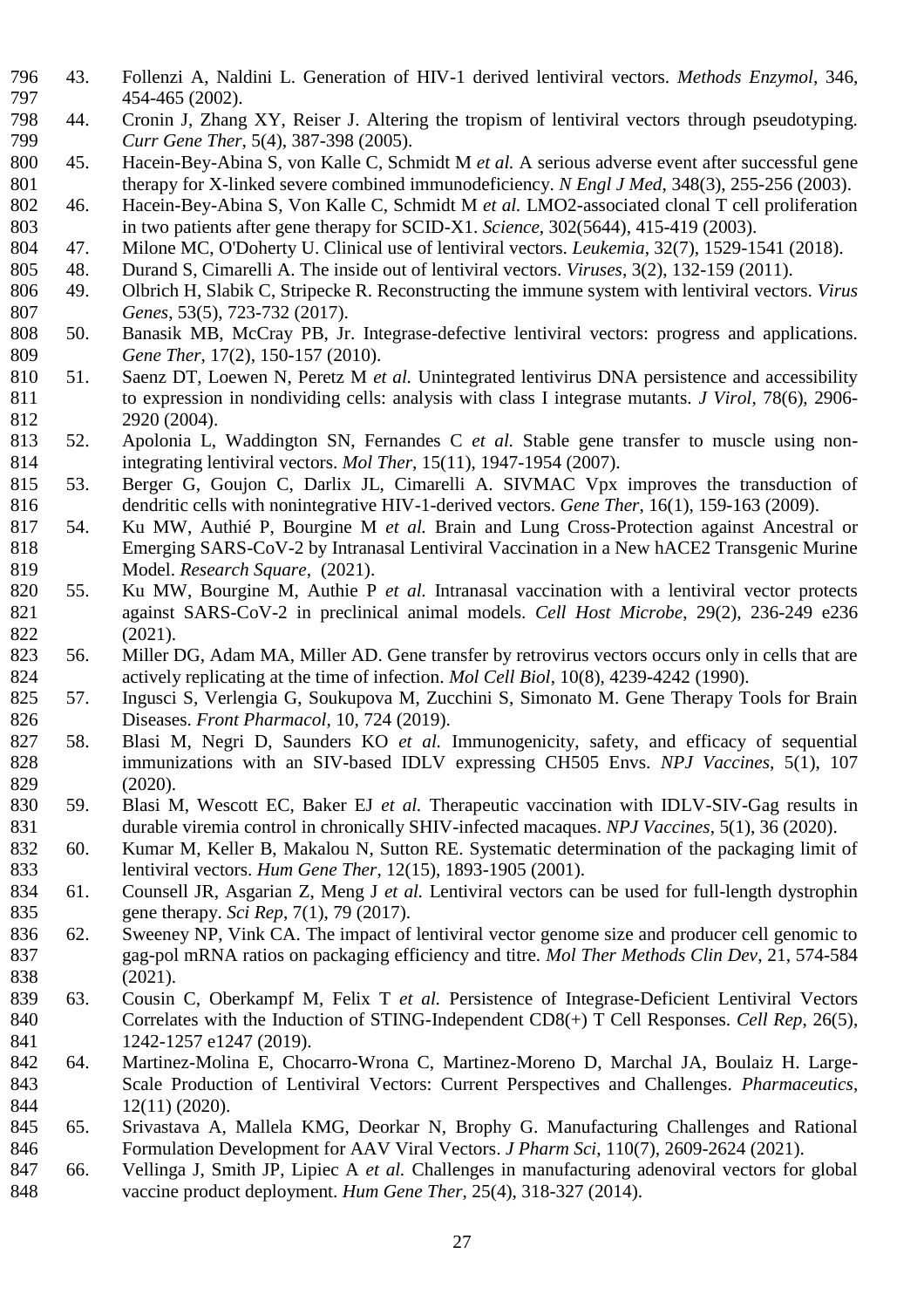- 67. Kutner RH, Puthli S, Marino MP, Reiser J. Simplified production and concentration of HIV-1- based lentiviral vectors using HYPERFlask vessels and anion exchange membrane chromatography. *BMC Biotechnol*, 9, 10 (2009).
- 68. Rout-Pitt N, McCarron A, McIntyre C, Parsons D, Donnelley M. Large-scale production of 853 lentiviral vectors using multilayer cell factories. *J Biol Methods*, 5(2), e90 (2018).<br>854 69. Leinonen HM, Lepola S, Lipponen EM *et al.* Benchmarking of Scale-X Biore
- 69. Leinonen HM, Lepola S, Lipponen EM *et al.* Benchmarking of Scale-X Bioreactor System in Lentiviral and Adenoviral Vector Production. *Hum Gene Ther*, 31(5-6), 376-384 (2020).
- 70. Valkama AJ, Leinonen HM, Lipponen EM *et al.* Optimization of lentiviral vector production for scale-up in fixed-bed bioreactor. *Gene Ther*, 25(1), 39-46 (2018).
- 71. Ansorge S, Lanthier S, Transfiguracion J, Durocher Y, Henry O, Kamen A. Development of a scalable process for high-yield lentiviral vector production by transient transfection of HEK293 suspension cultures. *J Gene Med*, 11(10), 868-876 (2009).
- 72. Bauler M, Roberts JK, Wu CC *et al.* Production of Lentiviral Vectors Using Suspension Cells Grown in Serum-free Media. *Mol Ther Methods Clin Dev*, 17, 58-68 (2020).
- 73. Lesch HP, Laitinen A, Peixoto C *et al.* Production and purification of lentiviral vectors generated in 293T suspension cells with baculoviral vectors. *Gene Ther*, 18(6), 531-538 (2011).
- 74. Segura MM, Garnier A, Durocher Y, Coelho H, Kamen A. Production of lentiviral vectors by large-scale transient transfection of suspension cultures and affinity chromatography purification. *Biotechnol Bioeng*, 98(4), 789-799 (2007).
- 75. Ikeda Y, Takeuchi Y, Martin F, Cosset FL, Mitrophanous K, Collins M. Continuous high-titer 869 HIV-1 vector production. *Nat Biotechnol*, 21(5), 569-572 (2003).<br>870 76. Stornaiuolo A, Piovani BM, Bossi S *et al.* RD2-MolPack-Chim3
- 76. Stornaiuolo A, Piovani BM, Bossi S *et al.* RD2-MolPack-Chim3, a packaging cell line for stable production of lentiviral vectors for anti-HIV gene therapy. *Hum Gene Ther Methods*, 24(4), 228- 240 (2013).
- 77. Tomas HA, Rodrigues AF, Carrondo MJT, Coroadinha AS. LentiPro26: novel stable cell lines for constitutive lentiviral vector production. *Sci Rep*, 8(1), 5271 (2018).
- 78. Manceur AP, Kim H, Misic V *et al.* Scalable Lentiviral Vector Production Using Stable HEK293SF Producer Cell Lines. *Hum Gene Ther Methods*, 28(6), 330-339 (2017).
- 79. Moreira AS, Cavaco DG, Faria TQ, Alves PM, Carrondo MJT, Peixoto C. Advances in Lentivirus Purification. *Biotechnol J*, 16(1), e2000019 (2021).
- 80. Dai B, Yang L, Yang H, Hu B, Baltimore D, Wang P. HIV-1 Gag-specific immunity induced by a lentivector-based vaccine directed to dendritic cells. *Proc Natl Acad Sci U S A*, 106(48), 20382- 20387 (2009).
- 81. Cire S, Da Rocha S, Yao R *et al.* Immunization of mice with lentiviral vectors targeted to MHC class II+ cells is due to preferential transduction of dendritic cells in vivo. *PLoS One*, 9(7), e101644 (2014).
- 82. Finkelshtein D, Werman A, Novick D, Barak S, Rubinstein M. LDL receptor and its family members serve as the cellular receptors for vesicular stomatitis virus. *Proc Natl Acad Sci U S A*, 110(18), 7306-7311 (2013).
- 83. Vives RR, Lortat-Jacob H, Fender P. Heparan sulphate proteoglycans and viral vectors : ally or foe? *Curr Gene Ther*, 6(1), 35-44 (2006).
- 84. Goyvaerts C, De Groeve K, Dingemans J *et al.* Development of the Nanobody display technology to target lentiviral vectors to antigen-presenting cells. *Gene Ther*, 19(12), 1133-1140 (2012).
- 85. Funke S, Maisner A, Muhlebach MD *et al.* Targeted cell entry of lentiviral vectors. *Mol Ther*, 16(8), 1427-1436 (2008).
- 86. Humbert JM, Frecha C, Amirache Bouafia F *et al.* Measles virus glycoprotein-pseudotyped lentiviral vectors are highly superior to vesicular stomatitis virus G pseudotypes for genetic modification of monocyte-derived dendritic cells. *J Virol*, 86(9), 5192-5203 (2012).
- 87. de Swart RL, Yuksel S, Osterhaus AD. Relative contributions of measles virus hemagglutinin- and fusion protein-specific serum antibodies to virus neutralization. *J Virol*, 79(17), 11547-11551 (2005).
- 88. Yang L, Yang H, Rideout K *et al.* Engineered lentivector targeting of dendritic cells for in vivo immunization. *Nat Biotechnol*, 26(3), 326-334 (2008).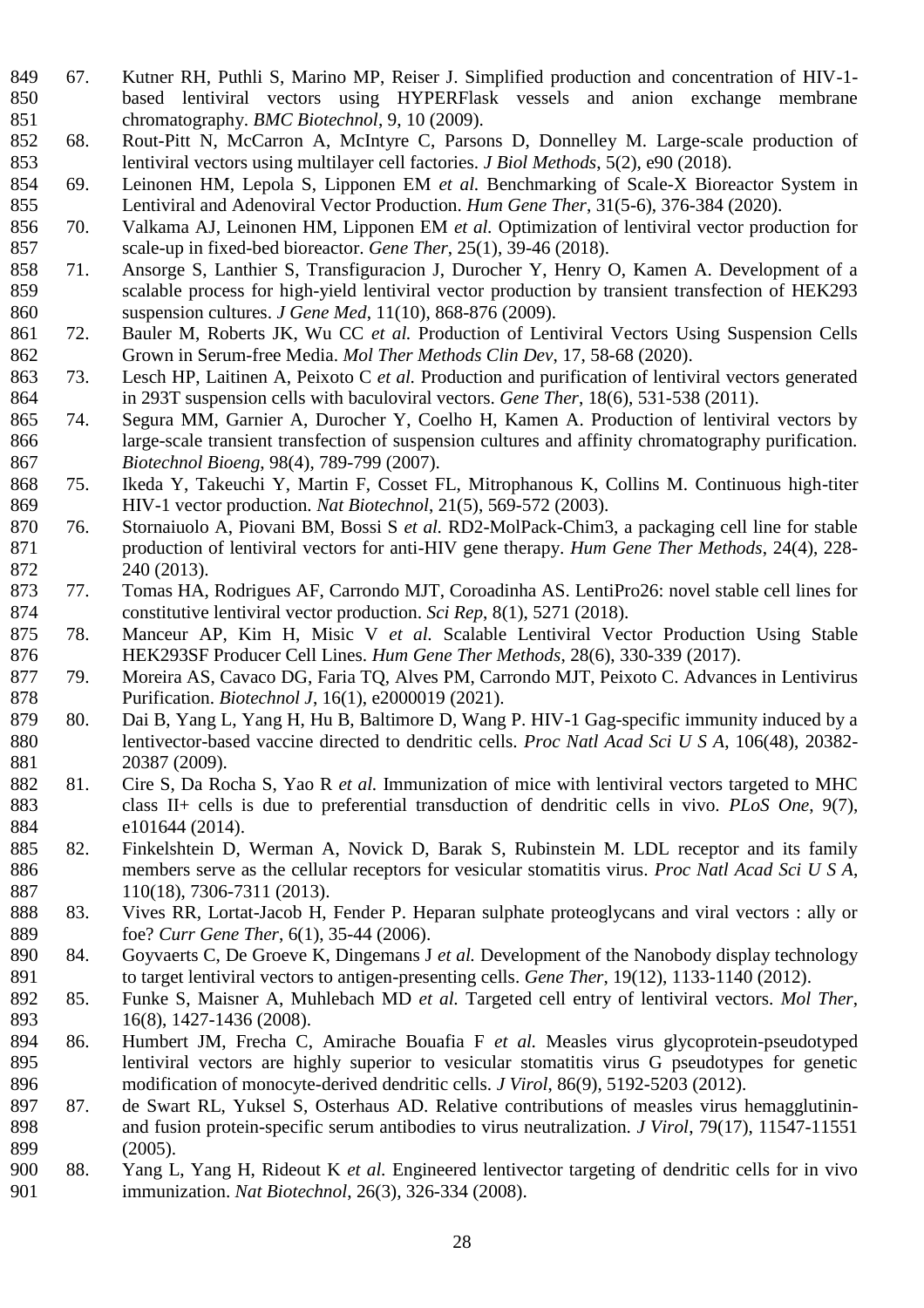- 89. Hu B, Dai B, Wang P. Vaccines delivered by integration-deficient lentiviral vectors targeting dendritic cells induces strong antigen-specific immunity. *Vaccine*, 28(41), 6675-6683 (2010).
- 90. Ageichik A, Buchholz CJ, Collins MK. Lentiviral vectors targeted to MHC II are effective in immunization. *Hum Gene Ther*, 22(10), 1249-1254 (2011).
- 91. Norton TD, Miller EA. Recent Advances in Lentiviral Vaccines for HIV-1 Infection. *Front Immunol*, 7, 243 (2016).
- 92. Anliker B, Abel T, Kneissl S *et al.* Specific gene transfer to neurons, endothelial cells and 909 hematopoietic progenitors with lentiviral vectors. *Nat Methods*, 7(11), 929-935 (2010).<br>910 93. Waehler R. Russell S.J. Curiel DT. Engineering targeted viral vectors for gene theran
- 93. Waehler R, Russell SJ, Curiel DT. Engineering targeted viral vectors for gene therapy. *Nat Rev Genet*, 8(8), 573-587 (2007).
- 94. Hamers-Casterman C, Atarhouch T, Muyldermans S *et al.* Naturally occurring antibodies devoid of light chains. *Nature*, 363(6428), 446-448 (1993).
- 95. Merlin S, Follenzi A. Transcriptional Targeting and MicroRNA Regulation of Lentiviral Vectors. *Mol Ther Methods Clin Dev*, 12, 223-232 (2019).

 \*\* This review provides a comprehensive description on the usage of transcriptional and post-917 transcriptional strategies for ex vivo and in vivo gene therapy using lentiviral vectors.

- 96. Prosch S, Stein J, Staak K, Liebenthal C, Volk HD, Kruger DH. Inactivation of the very strong HCMV immediate early promoter by DNA CpG methylation in vitro. *Biol Chem Hoppe Seyler*, 377(3), 195-201 (1996).
- 97. Liu BH, Wang X, Ma YX, Wang S. CMV enhancer/human PDGF-beta promoter for neuron-specific transgene expression. *Gene Ther*, 11(1), 52-60 (2004).
- 98. Cui Y, Golob J, Kelleher E, Ye Z, Pardoll D, Cheng L. Targeting transgene expression to antigen- presenting cells derived from lentivirus-transduced engrafting human hematopoietic stem/progenitor cells. *Blood*, 99(2), 399-408 (2002).
- 99. Lopes L, Dewannieux M, Gileadi U *et al.* Immunization with a lentivector that targets tumor antigen expression to dendritic cells induces potent CD8+ and CD4+ T-cell responses. *J Virol*, 928 82(1), 86-95 (2008).
- 100. Gobin SJ, Biesta P, Van den Elsen PJ. Regulation of human beta 2-microglobulin transactivation in hematopoietic cells. *Blood*, 101(8), 3058-3064 (2003).
- 101. van den Elsen PJ. Expression regulation of major histocompatibility complex class I and class II encoding genes. *Front Immunol*, 2, 48 (2011).
- 102. Breckpot K, Escors D, Arce F *et al.* HIV-1 lentiviral vector immunogenicity is mediated by Toll-like receptor 3 (TLR3) and TLR7. *J Virol*, 84(11), 5627-5636 (2010).
- 103. Brown BD, Sitia G, Annoni A *et al.* In vivo administration of lentiviral vectors triggers a type I interferon response that restricts hepatocyte gene transfer and promotes vector clearance. *Blood*, 937 109(7), 2797-2805 (2007).
- 104. Rossetti M, Gregori S, Hauben E *et al.* HIV-1-derived lentiviral vectors directly activate plasmacytoid dendritic cells, which in turn induce the maturation of myeloid dendritic cells. *Hum Gene Ther*, 22(2), 177-188 (2011).
- 105. Fonteneau JF, Larsson M, Beignon AS *et al.* Human immunodeficiency virus type 1 activates plasmacytoid dendritic cells and concomitantly induces the bystander maturation of myeloid dendritic cells. *J Virol*, 78(10), 5223-5232 (2004).
- 106. Han P, Hanlon D, Sobolev O, Chaudhury R, Edelson RL. Ex vivo dendritic cell generation-A critical comparison of current approaches. *Int Rev Cell Mol Biol*, 349, 251-307 (2019).
- 107. Ahi YS, Bangari DS, Mittal SK. Adenoviral vector immunity: its implications and circumvention strategies. *Curr Gene Ther*, 11(4), 307-320 (2011).
- 108. Fontana L, Nuzzo M, Urbanelli L, Monaci P. General strategy for broadening adenovirus tropism. *J Virol*, 77(20), 11094-11104 (2003).
- 109. Coughlan L, Alba R, Parker AL *et al.* Tropism-modification strategies for targeted gene delivery using adenoviral vectors. *Viruses*, 2(10), 2290-2355 (2010).
- 110. Kreppel F, Hagedorn C. Capsid and Genome Modification Strategies to Reduce the Immunogenicity of Adenoviral Vectors. *Int J Mol Sci*, 22(5) (2021).
- 111. Zaiss AK, Vilaysane A, Cotter MJ *et al.* Antiviral antibodies target adenovirus to phagolysosomes and amplify the innate immune response. *J Immunol*, 182(11), 7058-7068 (2009).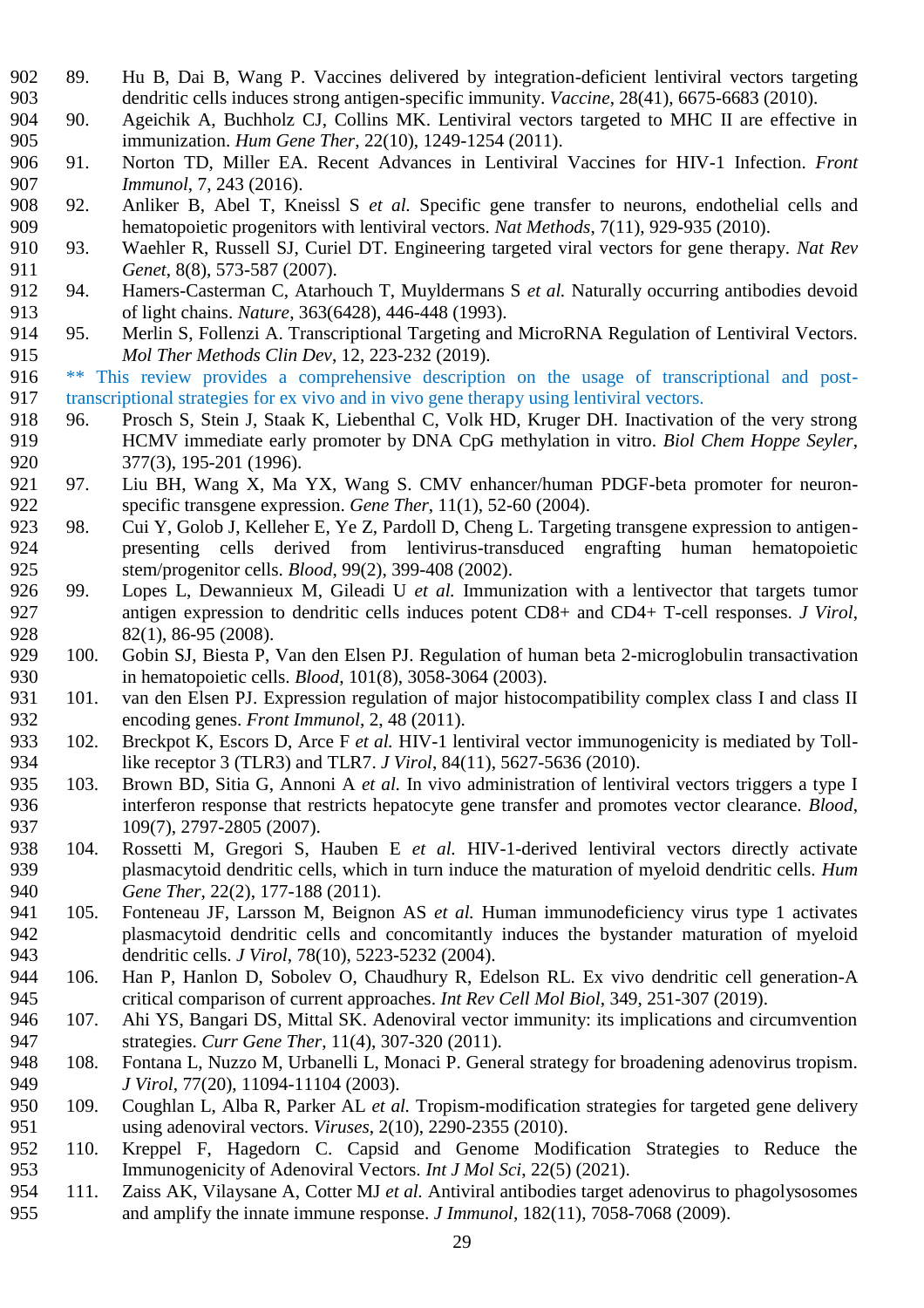- 112. Guo J, Mondal M, Zhou D. Development of novel vaccine vectors: Chimpanzee adenoviral vectors. *Hum Vaccin Immunother*, 14(7), 1679-1685 (2018).
- 113. Khare R, May SM, Vetrini F *et al.* Generation of a Kupffer cell-evading adenovirus for systemic and liver-directed gene transfer. *Mol Ther*, 19(7), 1254-1262 (2011).
- 114. Somanathan S, Calcedo R, Wilson JM. Adenovirus-Antibody Complexes Contributed to Lethal Systemic Inflammation in a Gene Therapy Trial. *Mol Ther*, 28(3), 784-793 (2020).
- 115. Zhu J, Huang X, Yang Y. Innate immune response to adenoviral vectors is mediated by both Toll-like receptor-dependent and -independent pathways. *J Virol*, 81(7), 3170-3180 (2007).
- 116. Barlan AU, Griffin TM, McGuire KA, Wiethoff CM. Adenovirus membrane penetration activates the NLRP3 inflammasome. *J Virol*, 85(1), 146-155 (2011).
- 117. Varnavski AN, Calcedo R, Bove M, Gao G, Wilson JM. Evaluation of toxicity from high-dose systemic administration of recombinant adenovirus vector in vector-naive and pre-immunized mice. *Gene Ther*, 12(5), 427-436 (2005).
- 118. Singh S, Kumar R, Agrawal B. Adenoviral Vector-Based Vaccines and Gene Therapies: Current Status and Future Prospects. *Adenoviruses (IntechOpen)*, (2019).
- 119. Milligan ID, Gibani MM, Sewell R *et al.* Safety and Immunogenicity of Novel Adenovirus Type 26- and Modified Vaccinia Ankara-Vectored Ebola Vaccines: A Randomized Clinical Trial. *JAMA*, 315(15), 1610-1623 (2016).
- 120. Lundstrom K. Viral Vectors for COVID-19 Vaccine Development. *Viruses*, 13(2) (2021).
- 121. Sadoff J, Le Gars M, Shukarev G *et al.* Interim Results of a Phase 1-2a Trial of Ad26.COV2.S Covid-19 Vaccine. *N Engl J Med*, 384(19), 1824-1835 (2021).
- 122. Voysey M, Clemens SAC, Madhi SA *et al.* Safety and efficacy of the ChAdOx1 nCoV-19 vaccine (AZD1222) against SARS-CoV-2: an interim analysis of four randomised controlled trials in Brazil, South Africa, and the UK. *Lancet*, 397(10269), 99-111 (2021).
- 123. See I, Su JR, Lale A *et al.* US Case Reports of Cerebral Venous Sinus Thrombosis With Thrombocytopenia After Ad26.COV2.S Vaccination, March 2 to April 21, 2021. *JAMA*, 325(24), 2448-2456 (2021).
- 124. Gilbert SC. T-cell-inducing vaccines what's the future. *Immunology*, 135(1), 19-26 (2012).
- 125. Perreau M, Pantaleo G, Kremer EJ. Activation of a dendritic cell-T cell axis by Ad5 immune complexes creates an improved environment for replication of HIV in T cells. *J Exp Med*, 986 205(12), 2717-2725 (2008).
- 126. Zhu FC, Li YH, Guan XH *et al.* Safety, tolerability, and immunogenicity of a recombinant adenovirus type-5 vectored COVID-19 vaccine: a dose-escalation, open-label, non-randomised, first-in-human trial. *Lancet*, 395(10240), 1845-1854 (2020).
- 127. Lopez J, Anna F, Authié P *et al.* An optimized lentiviral vector induces CD4+ T-cell immunity and predicts a booster vaccine against tuberculosis. *(Submitted)*).
- 128. [https://www.clinicaltrialsregister.eu/ctr-search/search?query=2011-006260-52.](https://www.clinicaltrialsregister.eu/ctr-search/search?query=2011-006260-52)).
- 129. Hu B, Tai A, Wang P. Immunization delivered by lentiviral vectors for cancer and infectious diseases. *Immunol Rev*, 239(1), 45-61 (2011).
- 130. Iglesias MC, Mollier K, Beignon AS *et al.* Lentiviral vectors encoding HIV-1 polyepitopes induce broad CTL responses in vivo. *Mol Ther*, 15(6), 1203-1210 (2007).
- 131. Negri D, Blasi M, LaBranche C *et al.* Immunization with an SIV-based IDLV Expressing HIV-1 Env 1086 Clade C Elicits Durable Humoral and Cellular Responses in Rhesus Macaques. *Mol Ther*, 24(11), 2021-2032 (2016).
- 132. Norton TD. Gene Therapy. *Gene Therapy*, 22, 227–236 (2015).
- 133. Norton TD, Tada T, Leibowitz R, van der Heide V, Homann D, Landau NR. Lentiviral-Vector- Based Dendritic Cell Vaccine Synergizes with Checkpoint Blockade to Clear Chronic Viral Infection. . *Mol Ther*, 28(8), 1795-1805 (2020).
- 134. Geaney DP, Soper N, Shepstone BJ, Goodwin GM, Cowen PJ. Intravenous L-tryptophan and regional cerebral blood flow. *Biol Psychiatry*, 29(5), 508-509 (1991).
- 135. Ku MW, Anna F, Souque P *et al.* A Single Dose of NILV-Based Vaccine Provides Rapid and Durable Protection against Zika Virus. *Mol Ther*, 28(8), 1772-1782 (2020).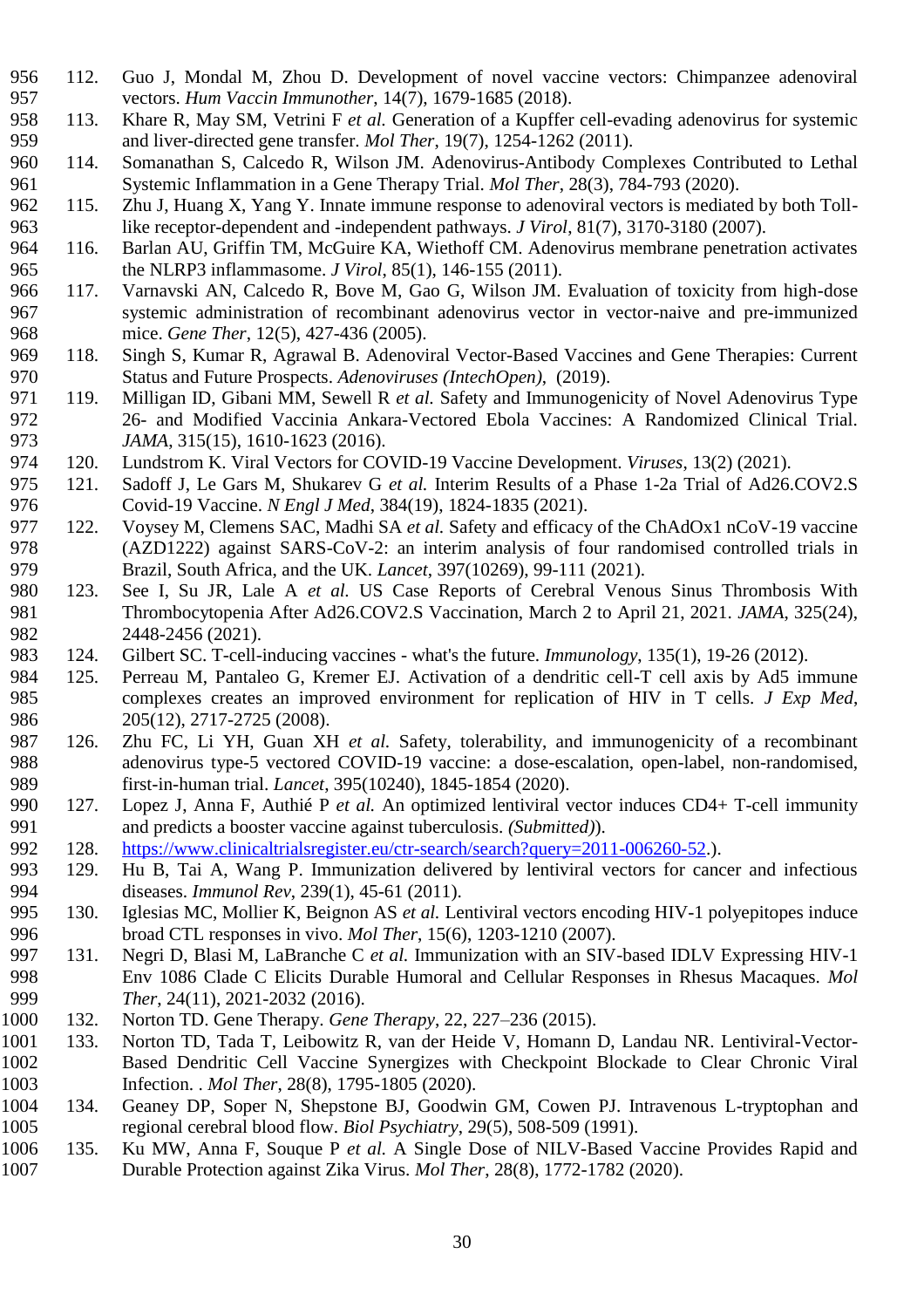\* This work demonstrates that a single immunization with non-integrating LV encoding Zika pre- membrane envelope glycoprotein is able to provide full protection against Zika infection as early as 7 days and as durable as 6 months after immunization in mice.

- 136. [https://www.clinicaltrialsregister.eu/ctr-search/search?query=2011-006260-52.](https://www.clinicaltrialsregister.eu/ctr-search/search?query=2011-006260-52) Safety, Tolerability and Immunogenicity Induced by the THV01 Treatment in Patients Infected With HIV-1 Clade B and Treated With Highly Active Antiretroviral Therapy (HAART).).
- 137. Ku MW, Authié P, Bourgine M *et al.* Full Brain and Lung Prophylaxis against SARS-CoV-2 by Intranasal Lentiviral Vaccination in a New hACE2 Transgenic Mouse Model or Golden Hamsters. *BioRxiv*, (2021).
- 138. Aghagoli G, Gallo Marin B, Katchur NJ, Chaves-Sell F, Asaad WF, Murphy SA. Neurological Involvement in COVID-19 and Potential Mechanisms: A Review. *Neurocrit Care*, (2020).
- 139. Bourgonje AR, Abdulle AE, Timens W *et al.* Angiotensin-converting enzyme 2 (ACE2), SARS- CoV-2 and the pathophysiology of coronavirus disease 2019 (COVID-19). *J Pathol*, 251(3), 228- 248 (2020).
- 140. Meinhardt J, Radke J, Dittmayer C *et al.* Olfactory transmucosal SARS-CoV-2 invasion as a port of central nervous system entry in individuals with COVID-19. *Nat Neurosci*, 24(2), 168-175 (2021).
- 141. von Weyhern CH, Kaufmann I, Neff F, Kremer M. Early evidence of pronounced brain involvement in fatal COVID-19 outcomes. *Lancet*, 395(10241), e109 (2020).
- 142. Alter G, Yu J, Liu J *et al.* Immunogenicity of Ad26.COV2.S vaccine against SARS-CoV-2 variants in humans. *Nature*, 596(7871), 268-272 (2021).
- 143. Charneau P, Mirambeau G, Roux P, Paulous S, Buc H, Clavel F. HIV-1 reverse transcription. A termination step at the center of the genome. *J Mol Biol*, 241(5), 651-662 (1994).
- 144. Esslinger C, Chapatte L, Finke D *et al.* In vivo administration of a lentiviral vaccine targets DCs and induces efficient CD8(+) T cell responses. *J Clin Invest*, 111(11), 1673-1681 (2003).
- 145. Palmowski MJ, Lopes L, Ikeda Y, Salio M, Cerundolo V, Collins MK. Intravenous injection of a lentiviral vector encoding NY-ESO-1 induces an effective CTL response. *J Immunol*, 172(3), 1582-1587 (2004).
- 146. Kim JH, Majumder N, Lin H, Watkins S, Falo LD, Jr., You Z. Induction of therapeutic antitumor immunity by in vivo administration of a lentiviral vaccine. *Hum Gene Ther*, 16(11), 1255-1266 (2005).
- 147. Chapatte L, Colombetti S, Cerottini JC, Levy F. Efficient induction of tumor antigen-specific CD8+ memory T cells by recombinant lentivectors. *Cancer Res*, 66(2), 1155-1160 (2006).
- 148. Garcia Casado J, Janda J, Wei J *et al.* Lentivector immunization induces tumor antigen-specific B and T cell responses in vivo. *Eur J Immunol*, 38(7), 1867-1876 (2008).
- 149. Liu Y, Peng Y, Mi M *et al.* Lentivector immunization stimulates potent CD8 T cell responses against melanoma self-antigen tyrosinase-related protein 1 and generates antitumor immunity in mice. *J Immunol*, 182(10), 5960-5969 (2009).
- 1046  $*$  This work demonstrates that lentiviral vector immunization induced a higher magnitude of  $CD8<sup>+</sup>$  T cell response than those induced by naked DNA, expressing the same antigen. Lentiviral vector immunization also strongly inhibits the B16 tumor growth in mice.
- 150. Adotevi O, Mollier K, Neuveut C *et al.* Targeting human telomerase reverse transcriptase with recombinant lentivector is highly effective to stimulate antitumor CD8 T-cell immunity in vivo. *Blood*, 115(15), 3025-3032 (2010).
- 151. Somaiah N, Block MS, Kim JW *et al.* First-in-Class, First-in-Human Study Evaluating LV305, a Dendritic-Cell Tropic Lentiviral Vector, in Sarcoma and Other Solid Tumors Expressing NY-ESO-1. *Clin Cancer Res*, 25(19), 5808-5817 (2019).
- \* First non-integrating lentiviral vector cancer vaccine (LV305) in clinical trial.
- 152. Albershardt TC, Campbell DJ, Parsons AJ, Slough MM, Ter Meulen J, Berglund P. LV305, a dendritic cell-targeting integration-deficient ZVex(TM)-based lentiviral vector encoding NY-ESO-1, induces potent anti-tumor immune response. *Mol Ther Oncolytics*, 3, 16010 (2016).
- 153. Pollack SM, Lu H, Gnjatic S *et al.* First-in-Human Treatment With a Dendritic Cell-targeting Lentiviral Vector-expressing NY-ESO-1, LV305, Induces Deep, Durable Response in Refractory Metastatic Synovial Sarcoma Patient. *J Immunother*, 40(8), 302-306 (2017).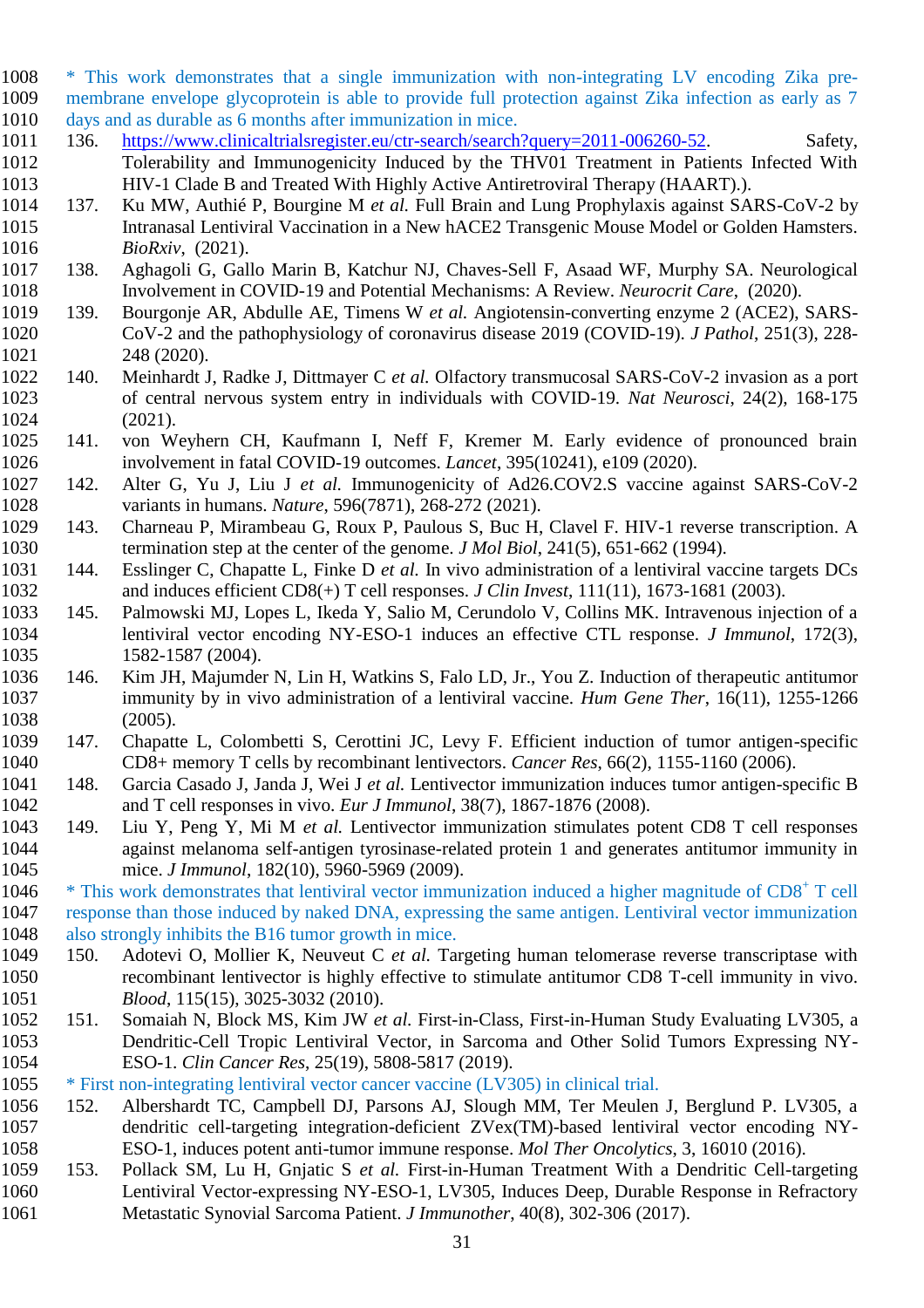- 154. Morante V, Borghi M, Farina I *et al.* Integrase-Defective Lentiviral Vector Is an Efficient Vaccine Platform for Cancer Immunotherapy. *Viruses*, 13(2) (2021).
- 155. Xiao L, Joo KI, Lim M, Wang P. Dendritic cell-directed vaccination with a lentivector encoding PSCA for prostate cancer in mice. *PLoS One*, 7(11), e48866 (2012).
- 156. Deng Y, Guan J, Wen B *et al.* Induction of broadly neutralising HCV antibodies in mice by integration-deficient lentiviral vector-based pseudotyped particles. *PLoS One*, 8(4), e62684 (2013).
- 157. Grasso F, Negri DR, Mochi S *et al.* Successful therapeutic vaccination with integrase defective lentiviral vector expressing nononcogenic human papillomavirus E7 protein. *Int J Cancer*, 132(2), 335-344 (2013).
- \* This work demonstrates that a single therapeutic immunization with non-integrative LV encoding HPV16 E7 is able to completely eradicate tumor in mice and can induce long lasting T cells at least up to one year after immunzation.
- 158. Negri DR, Michelini Z, Baroncelli S *et al.* Successful immunization with a single injection of non-integrating lentiviral vector. *Mol Ther*, 15(9), 1716-1723 (2007).
- 159. Asefa B, Korokhov N, Lemiale F. Heterologous HIV-based lentiviral/adenoviral vectors immunizations result in enhanced HIV-specific immunity. *Vaccine*, 28(20), 3617-3624 (2010).
- 
-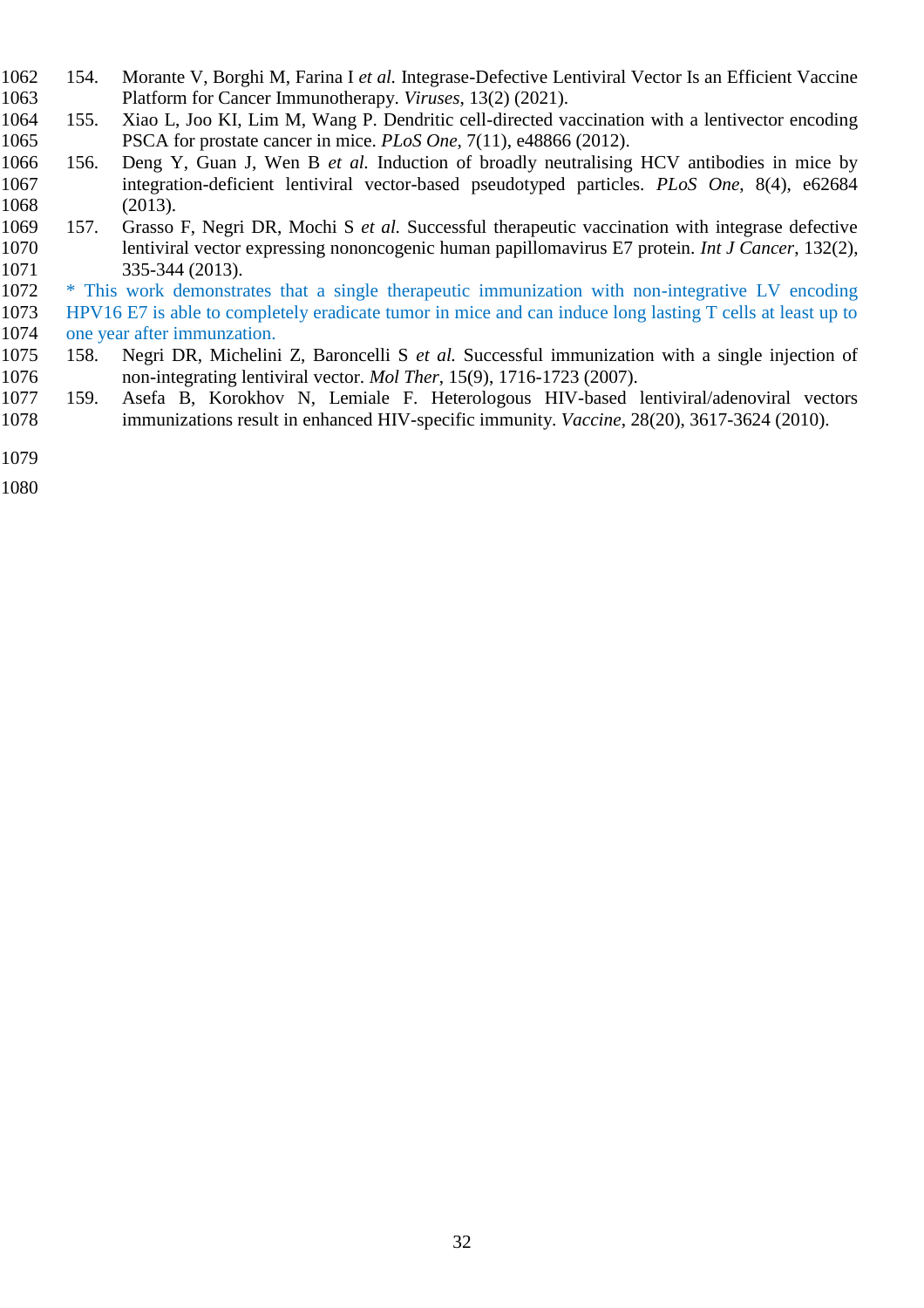Figure 1



####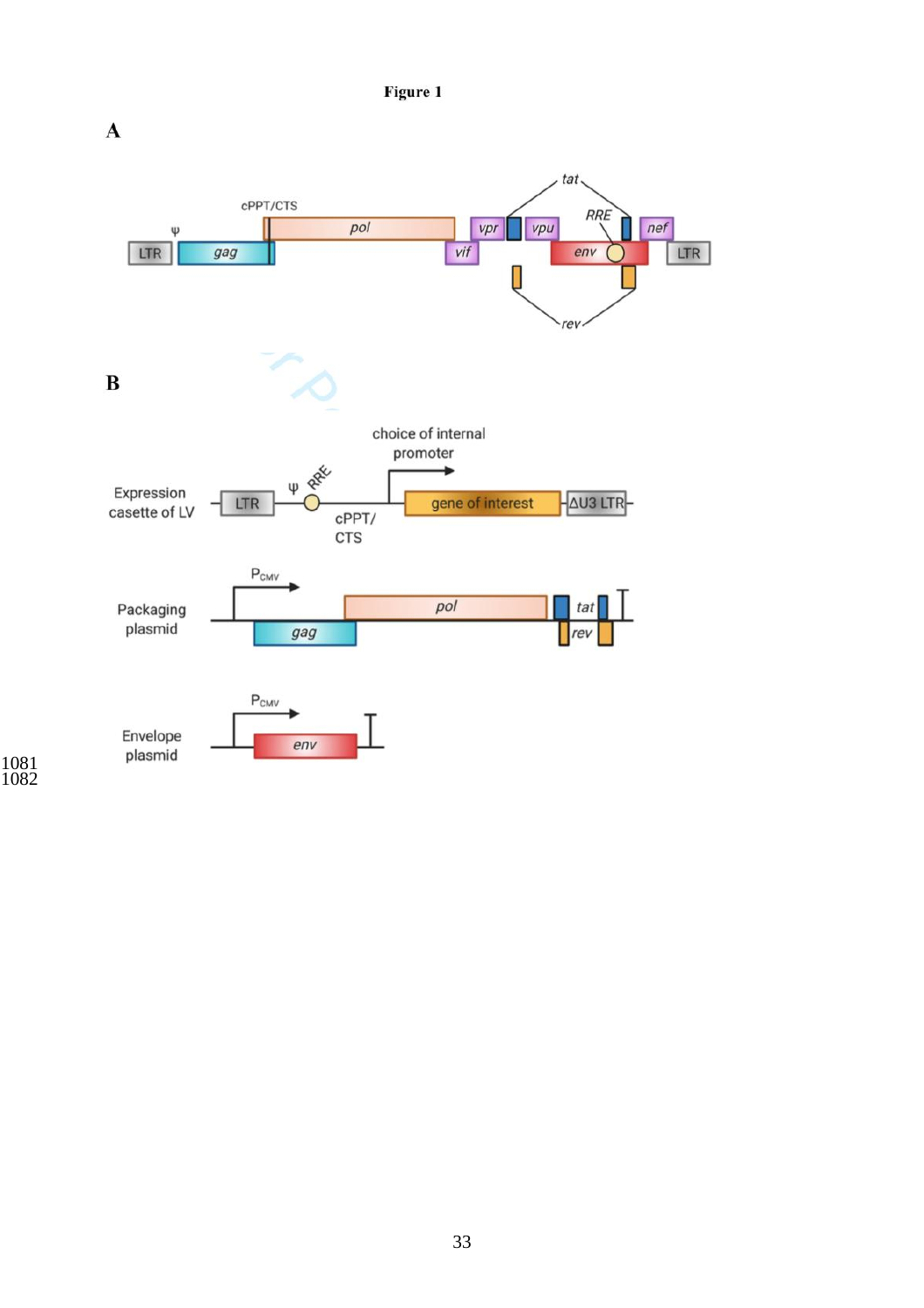#### Figure 2



**Minus DNA strand strong stop** 

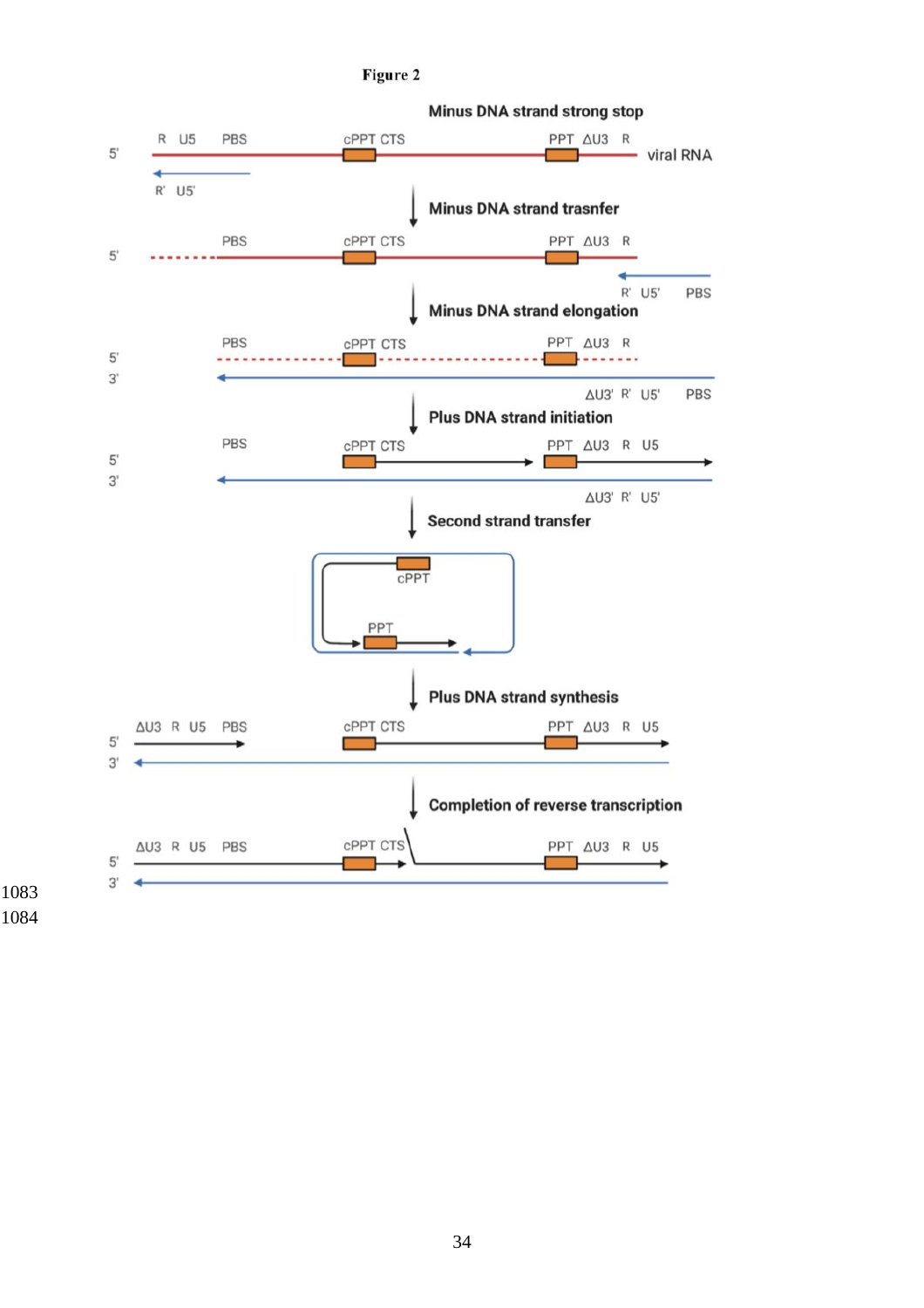